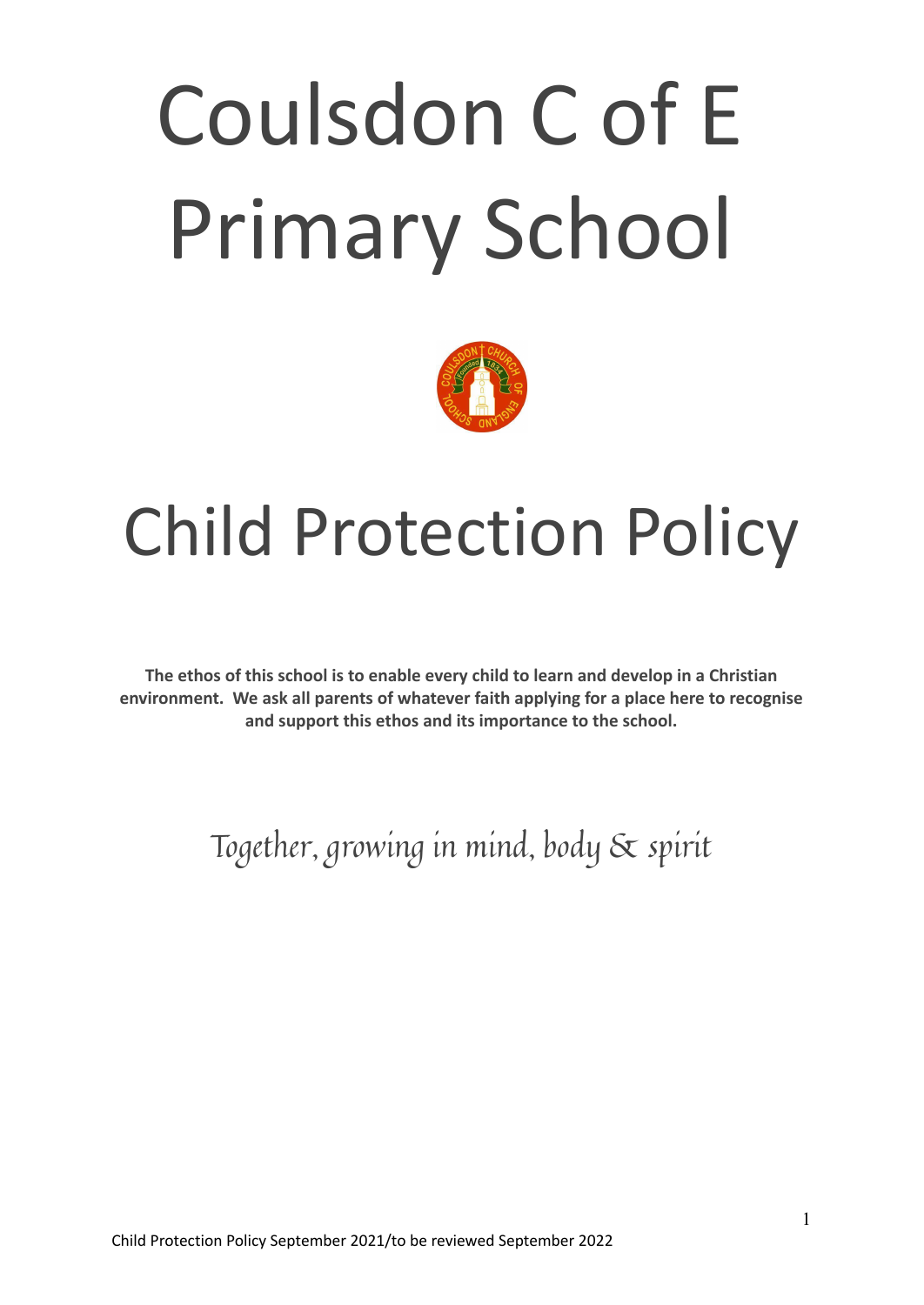### Coulsdon Church of England Primary School

## Child Protection Policy

(including the Management of Allegations against Staff and Volunteers)

**The Designated Person in school for Child Protection is:** Mrs Annie Mitchell (Headteacher) **Tel school office: 01737 554789 Email: [office@ccofe.uk](mailto:office@ccofe.uk)**

**In his/her absence the Designated Person for Child Protection is** Mrs Karen Newsome (Assistant Headteacher)

**The Nominated Governor for Child Protection is:**

Trevor Meadowcroft

#### **Local Authority Contacts**

**Local Authority Designated Officer (LADO):** lado@croydon.gov.uk LADO: Steve Hall Email: steve.hall@croydon.gov.uk Tel: 0208 726 6000 (Ext. 84343)

Assistant LADO: Jane Parr Email: jane.parr@croydon.gov.uk Tel: 0208 726 6000 (Ext. 84343)

#### **SPOC (Single Point of Contact):**

For urgent child protection matters requiring immediate attention: Tel: 0208 255 2888 SPOC Professionals Consultation Line Tel: 0208 726 6464 Email SPOC referrals to: [childreferrals@croydon.gov.uk](mailto:childreferrals@croydon.gov.uk) Out of hours: 0208 726 6400 Croydon Prevent Co-ordinator Haydar Muntadhar [haydar.muntadhar@croydon.gov.uk](mailto:haydar.muntadhar@croydon.gov.uk) Tel: 0208 726 6000 ext 62070

Manager: Jonathan Lung (Service Leader, Children & Families) Email: [Jonathan.Lung@croydon.gov.uk](mailto:Jonathan.Lung@croydon.gov.uk)

#### **Croydon Safeguarding Children Board (CSCB)**

Website: [croydonlcsb.org.uk](http://croydonlcsb.org.uk/)

Safeguarding learning & [development](http://croydonlcsb.org.uk/professionals/learning-development/) Email: safeguardingchildrenboard@croydon.gov.uk Tel: 0208 604 7275

Please also note that children will need referring to the borough in which they are living, for example, Surrey.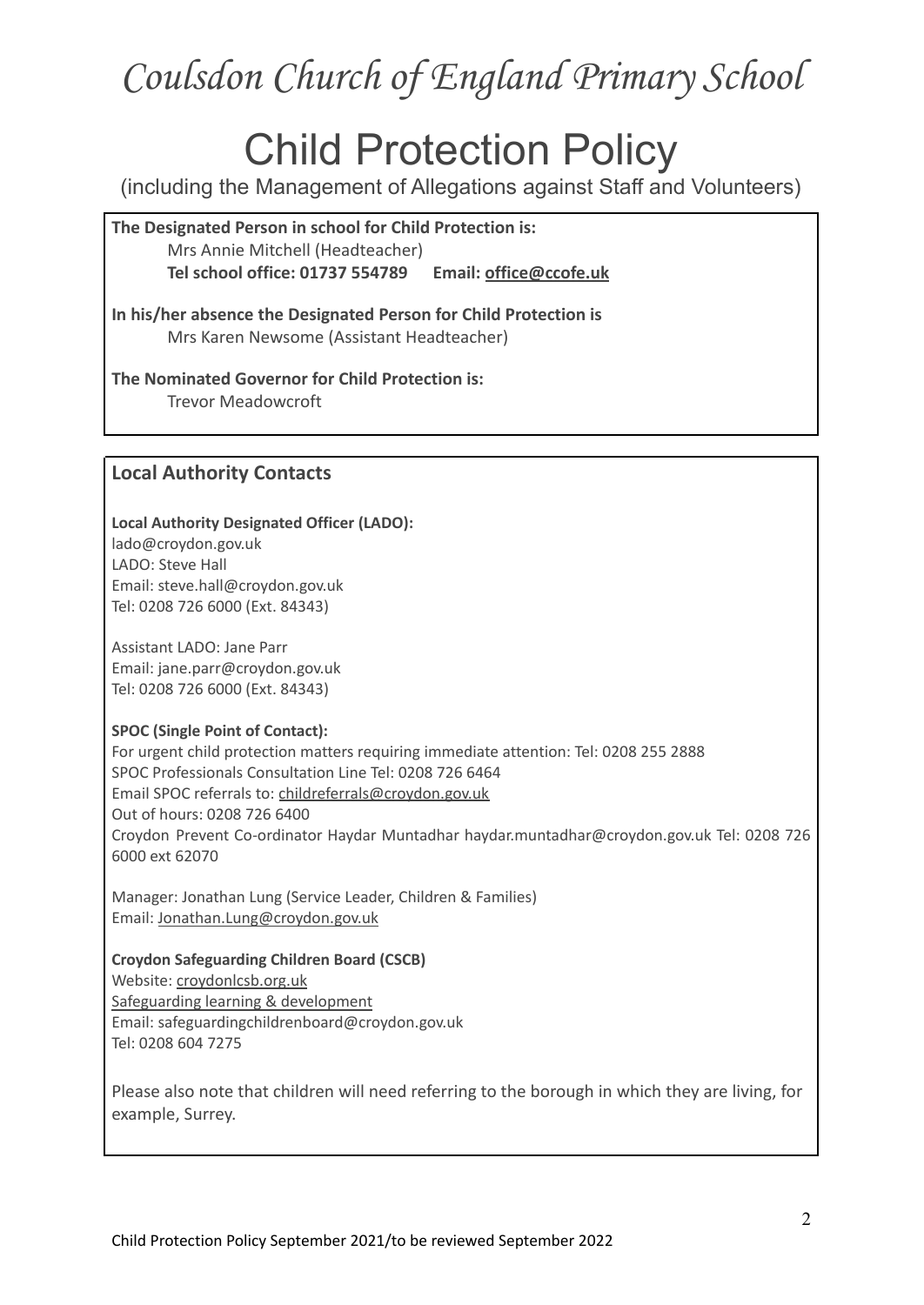#### **Definitions and Introduction**

- 1. The School's Child / Safeguarding Protection Policy Statement
- 2. Child Protection Keeping Children Safe
	- Responding to concerns Staff / DSL / Governors / Multi-agency working
	- Recognition and Response
	- Early Help
- 3. Female Genital Mutilation
- 4. Honour Based Abuse
- 5. Mental Health
- 6. Children with SEND
- 7. Privately fostered children
- 8. Child Sexual Exploitation and Child Criminal Exploitation
- 9. Child on child sexual behaviour, sexual violence and harassment
- 10. Serious Violent Crime
- 11. Peer on peer abuse
- 12. Child Criminal Exploitation: County lines criminal activity
- 13. Modern Slavery
- 14. Cybercrime
- 15. Preventing Radicalisation
- 16. Safeguarding Providing a safe environment
- 17. Safeguarding and child protection in specific circumstances
- 18. Health and Safety and Risk Assessments
- 19. Working together with Parents / Carers
- 20. Adults working with children
- 21. Safeguarding in EYFS
- 22. Monitoring and reviewing our policy and practice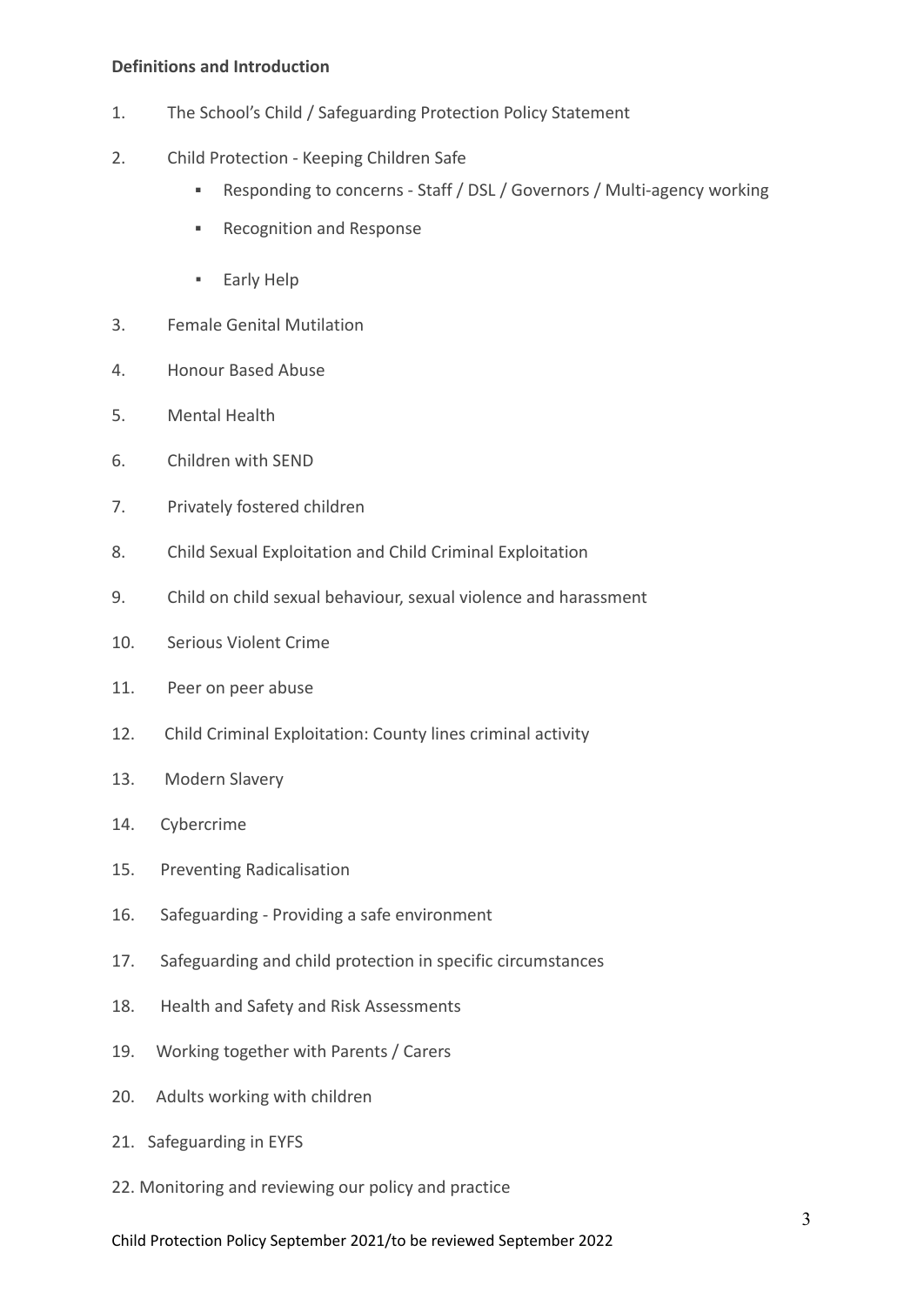#### Appendices

- 1. Procedures to be followed if you have a concern
- 2. CAF Common Assessment Framework
- 3. Links to other policies
- 4. Definitions

#### **INTRODUCTION**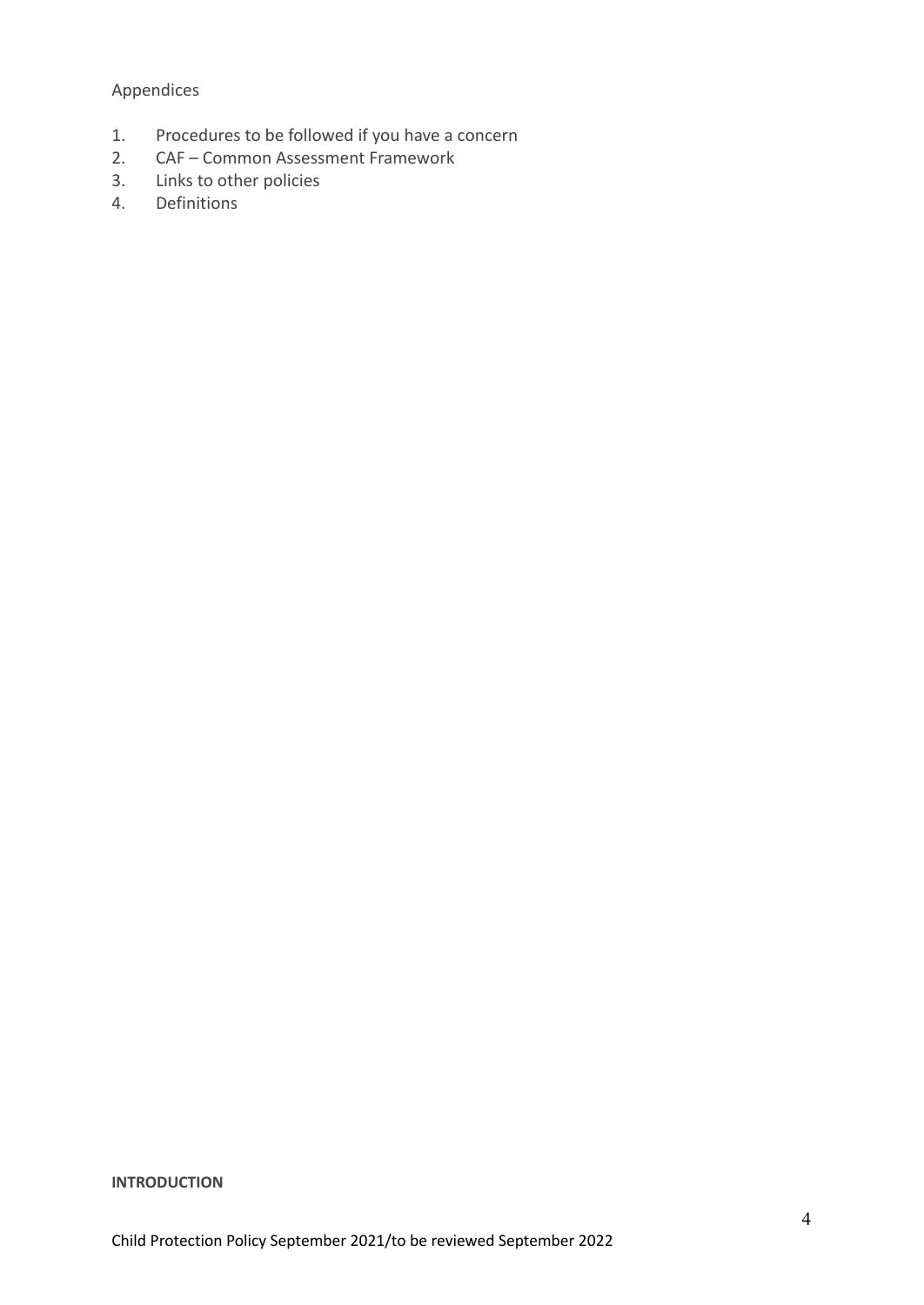All schools are required to have a Child Protection Policy that guides the procedures and practices of staff when safeguarding children and promoting their welfare. Coulsdon C of E Primary School takes very seriously its duty towards all its pupils who have been entrusted to its care and seeks to provide a school environment where all children are safe, secure, valued, respected, and listened to.

At Coulsdon C of E Primary School, we understand that our work in safeguarding and protecting children must always have regard for the national guidance issued by the Secretary of State and should be in line with local guidance and procedures.

We understand the term safeguarding to mean that we will take all reasonable measures to ensure that the risk of harm to children's welfare is minimised. We are aware that mental and physical health are relevant to safeguarding the welfare of children. We also understand that where we have any concerns about a child's welfare we will take all appropriate action to address those concerns by working in full partnership with other agencies.

All staff at Coulsdon C of E Primary School believe that a range of other school policies are central to many aspects of the school's Child Protection Policy, and this document should therefore be read in conjunction with our Policies for:

- **■** Anti-Bullying and Anti-Cyber Bullying
- Attendance
- Pupil Behaviour and Discipline
- Physical Intervention and Positive Handling
- **Intimate Care**
- **Confidentiality**
- SEND Policy
- Data protection and Information Governance Procedures
- Supporting pupils with medical conditions
- E-safety
- Health and Safety
- Safer Recruitment
- Safe Working Practices for Staff and Volunteers

Our Child Protection Policy is written with due regard to section 175 of the Education Act 2002 to safeguard and promote the welfare of children and the national guidance "Keeping children safe in education" published by the Department for Education in September 2021. Our policy will be reviewed each time any subsequent guidance is issued by the Secretary of State.

Our school procedures for safeguarding children will always be compliant with the London Child Protection Procedures produced by the London Safeguarding Children Board. Those procedures which have been adopted by the Croydon Local Safeguarding Children Board are available from www.londonscb.gov.uk.

Our procedures will be followed by all adults, including volunteers, working with or on behalf of the school.

This policy is available to all parents either in hard copy or from our website: [www.coulsdoncofe.co.uk](http://www.coulsdoncofe.co.uk)

#### **1**. **COULSDON C of E PRIMARY SCHOOL CHILD PROTECTION AND SAFEGUARDING POLICY STATEMENT OF INTENT**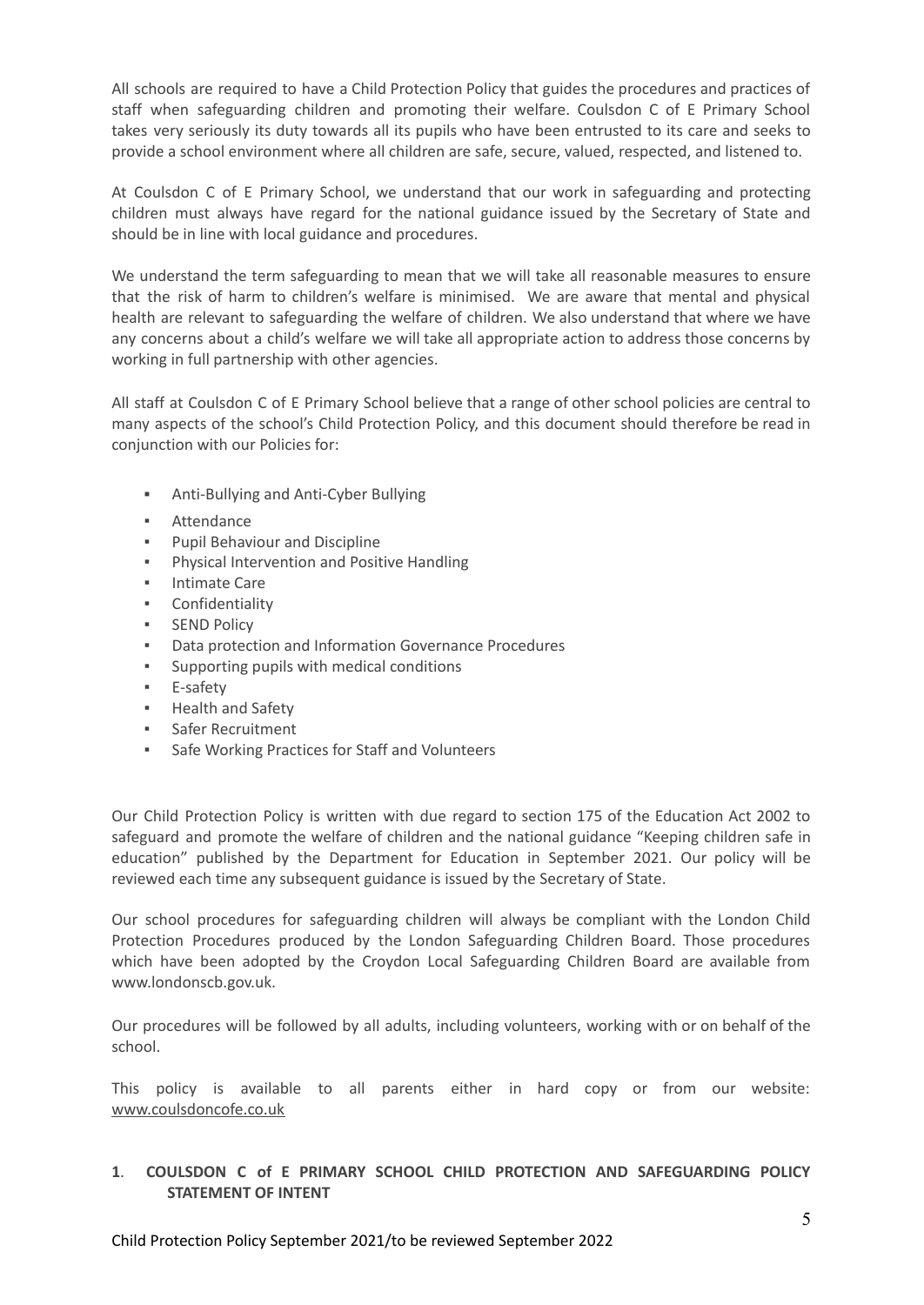**Coulsdon C of E Primary School is committed to Safeguarding and promoting the welfare of all its pupils. The Governors expect all staff (including supply staff) and volunteers to share this commitment by demonstrating their understanding of how each individual adult working on behalf of the school has an active part to play in protecting children from harm and promoting their welfare.**

- 1.1. All staff must be clear about their own role and that of others in providing a caring and safe environment for all pupils and must know how they should respond to any concerns about an individual child that may arise.
- 1.2 To this end Coulsdon C of E Primary School will ensure that all staff, whether permanent or temporary, and volunteers know who is the member of the senior leadership team who has designated overall responsibility for child protection and safeguarding.
- 1.3 The Designated Person for Child Protection details can be found in this policy.
- 1.4 In the absence of the designated person we will ensure that we have a member of staff who has the knowledge, skills and training necessary to deputise.
- 1.5 All staff will receive training during their induction period, and regularly thereafter at a minimum of every 2 years in order that they are equipped with the skills needed to keep children safe. Safeguarding updates will be given regularly.
- 1.6 Staff will be asked to confirm in writing that they have received, read and understood all relevant staff policies, including "*What to do if you are worried a child is being abused*" guidance and *'Keeping Children Safe in Education 2021 part 1'* or *'Annex A' (condensed version of Part 1)*
- 1.7 Coulsdon C of E Primary School will always follow safe recruitment procedures including the completion of risk assessments so that we can be confident that all adults working and volunteering in our school are safe to do so.
- 1.8 At Coulsdon C of E Primary school in our weekly staff meetings 'child watch' is a routine agenda item where staff are given the opportunity to share any concerns regarding children who are felt to be in need. For example, low attendance, changes to family circumstances, lack of school uniform. Any children immediately at risk will be reported to the Designated Person as any concerns arise.
- 1.9 Coulsdon CofE Primary will ensure that volunteers are appropriately supervised.

#### **2. KEEPING CHILDREN SAFE**

#### **2.1 Child Protection - Responding to concerns about individual children**

- 2.1.1 All children at Coulsdon C of E Primary School must be able to place their trust and confidence in any adult working in the school. They must feel sure that they can speak about any worries or concerns they may have and that they will be listened to, taken seriously and responded to appropriately. All staff must therefore know what to do if a child chooses to talk to them about any matter which raises child protection concerns.
- 2.1.2 All staff must: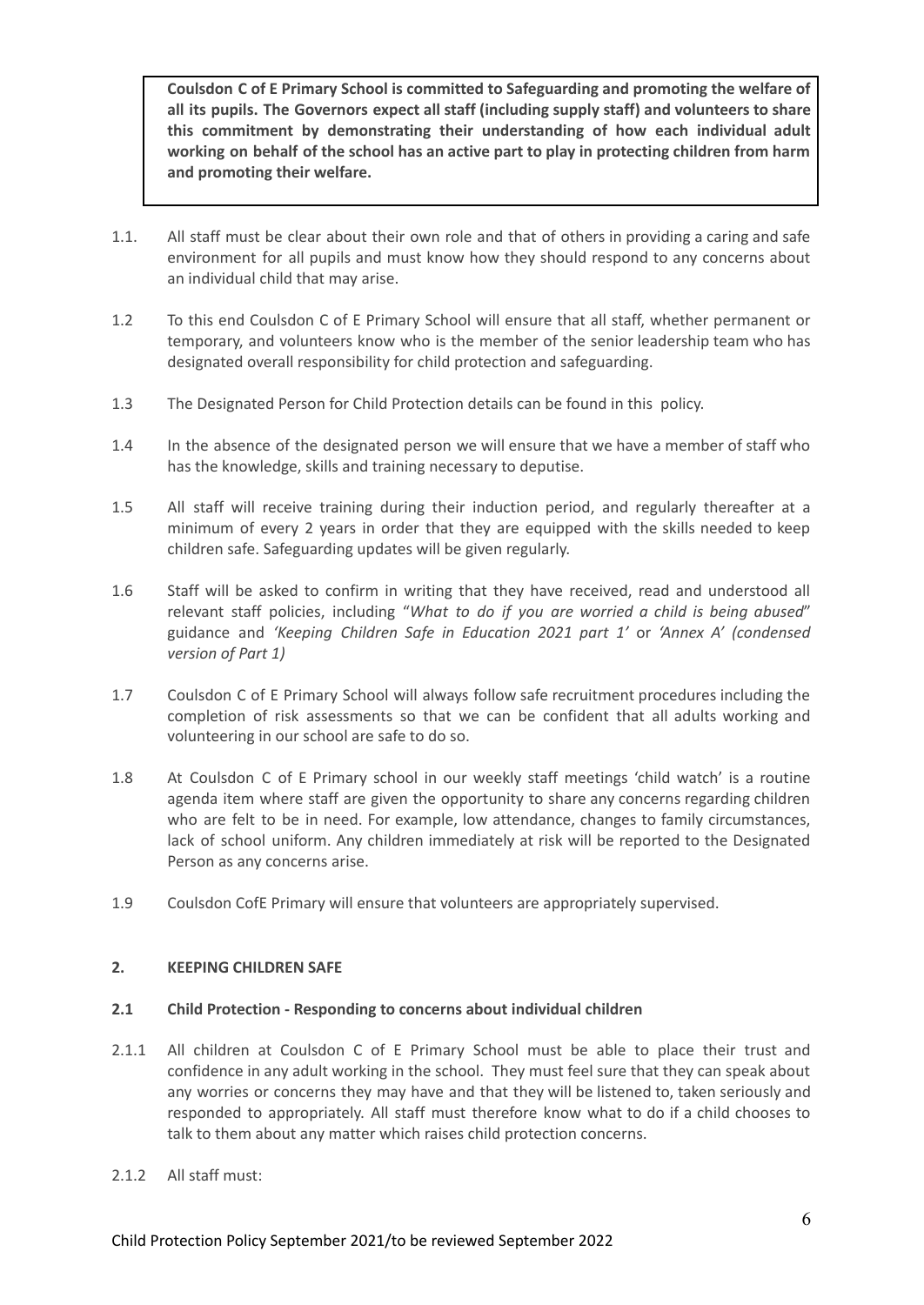- **EXECT** Listen to what the child is saying without interruption and without asking leading questions.
- Respect the child's right to privacy but not promise confidentiality (see Confidentiality Policy)
- Be aware that safeguarding incidents and/or behaviours can be associated with factors outside the school or college and/or can occur between children outside of these environments. Consider whether children are at risk of abuse or exploitation in situations outside their families.
- Reassure the child that he/she has done the right thing in telling.
- Explain to the child that in order to keep him/her safe from harm the information that has been shared with must be passed on.
- Report what was has been disclosed to the Designated Person in the school.
- Record, as soon as is practicable, what was said using the child's actual words
- Sign and date the record.
- 2.1.3 The Designated Person for Child Protection will:
	- The Designated Person will either make a referral to the child's Local Authority Children Services or, if a referral is not considered appropriate at that stage, make full written records of the information that they have received detailing the reasons for the judgement that the matter was not referred to the local authority. This is especially important following a period of lockdown.
	- Have the time to provide support to staff and children regarding any new safeguarding and welfare concerns following the period of lockdown.
	- Keep the board of governors informed of on-going safeguarding and child protection issues and enquiries;
	- Take lead responsibility for Early Help, Safeguarding and Child Protection within the school.
	- Assess any urgent medical needs of the child.
	- Consider whether the child has suffered, or is likely to suffer significant harm.
	- Check whether the child is currently subject to a Child Protection Plan or has been previously subject to a Plan.
	- Confirm whether any previous concerns have been raised by staff.
	- Keep written records of all concerns when noted and reported by staff or when disclosed by a child, ensuring that such records are stored securely and reported onwards in accordance with this policy.
	- Consider whether the matter should be discussed with the child's parents or carers or whether to do so may put the child at further risk of harm because of delay or the parent's possible actions or reactions.
	- Seek advice if unsure that a child protection referral should be made.
	- Liaise with the Council and work with other agencies in line with 'Working Together to Safeguard Children'.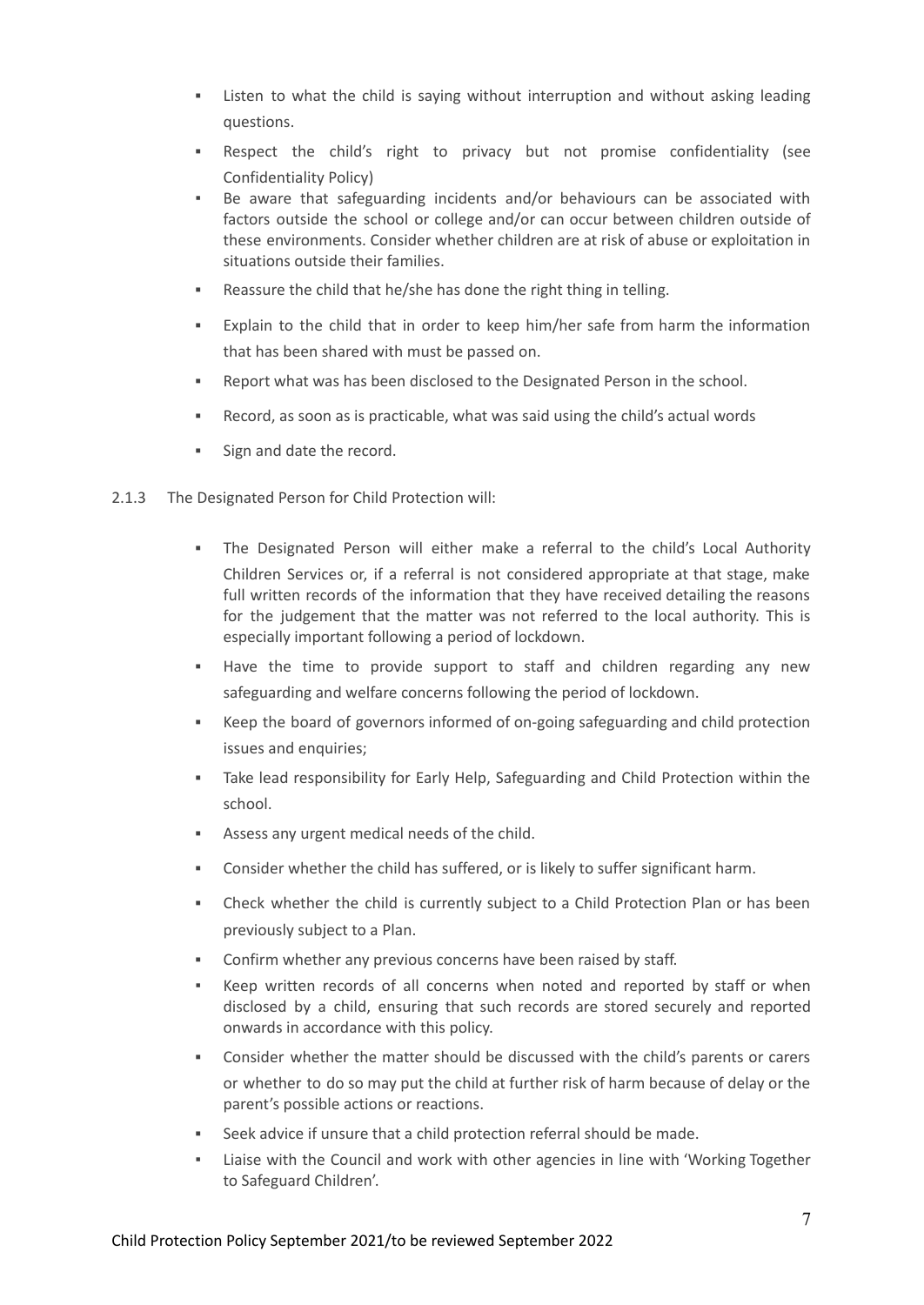- Be available during school hours for staff in the school to discuss any safeguarding concerns.
- Undergo training to provide them with the knowledge and skills to carry out the role. This training should be updated every two years.
- Be given the opportunity to attend the Designated Safeguarding Lead's Forum and the time to read new and updated research and briefings on Safeguarding developments.
- Notify children's social care if a child with a child protection plan is absent for more than two days without explanation.
- Ensures that when a child with a child protection plan leaves the school their information is passed to their new school and the child's social worker is informed.
- Ensures that all staff sign/give written confirmation to indicate that they have read and understood this policy.
- keep a record of staff attendance at early help and child protection training.
- Refers cases of suspected abuse to the local authority children's social care as required.
- Supports staff who make referrals to local authority children's social care
- Refer cases to the Channel programme where there is a radicalisation concern as required. Supports staff who make referrals to the Channel programme.
- Refer cases where a person is dismissed or left due to risk/harm to a child to the Disclosure and Barring Service as required.
- Refers cases where a crime may have been committed to the Police as required.
- Act as a source of support, advice and expertise for staff.
- Liaise with and manage referrals to relevant agencies such as CSSW, the LADO, the

Channel Panel, the Police and the Disclosure and Barring Service (DBS).

- Ensure all staff, including temporary staff, are aware of and understand policies and procedures and are able to implement them.
- Ensure the school's safeguarding and child protection policies are up to date and consistent with Croydon's Safeguarding Children Board policies and that policies are reviewed annually.
- Have an awareness of those children who may be in need, young carers and children who have special educational needs and liaise with the SENCO when considering any safeguarding action for a child with special needs.
- Ensure parents are fully aware of the school/college policies and procedures and that they are kept informed and involved.
- Consider whether children are at risk of abuse or exploitation in situations outside their families. Be aware that extra-familial harms take a variety of different forms and children can be vulnerable to multiple harms including (but not limited to) sexual exploitation, criminal exploitation, and serious youth violence.
- Work with other agencies in line with 'Working Together to Safeguard Children'. This provides guidance about when the DSL should consider calling the police and what to expect when they do.
- 2.1.4 The Board of Governors will ensure the school meets it statutory duties with regard to safeguarding and protecting pupils and that the following are in place:
	- Safeguarding policies and procedures covering early help and child protection that are consistent with Croydon Safeguarding Children Board procedures and Croydon's internal policies.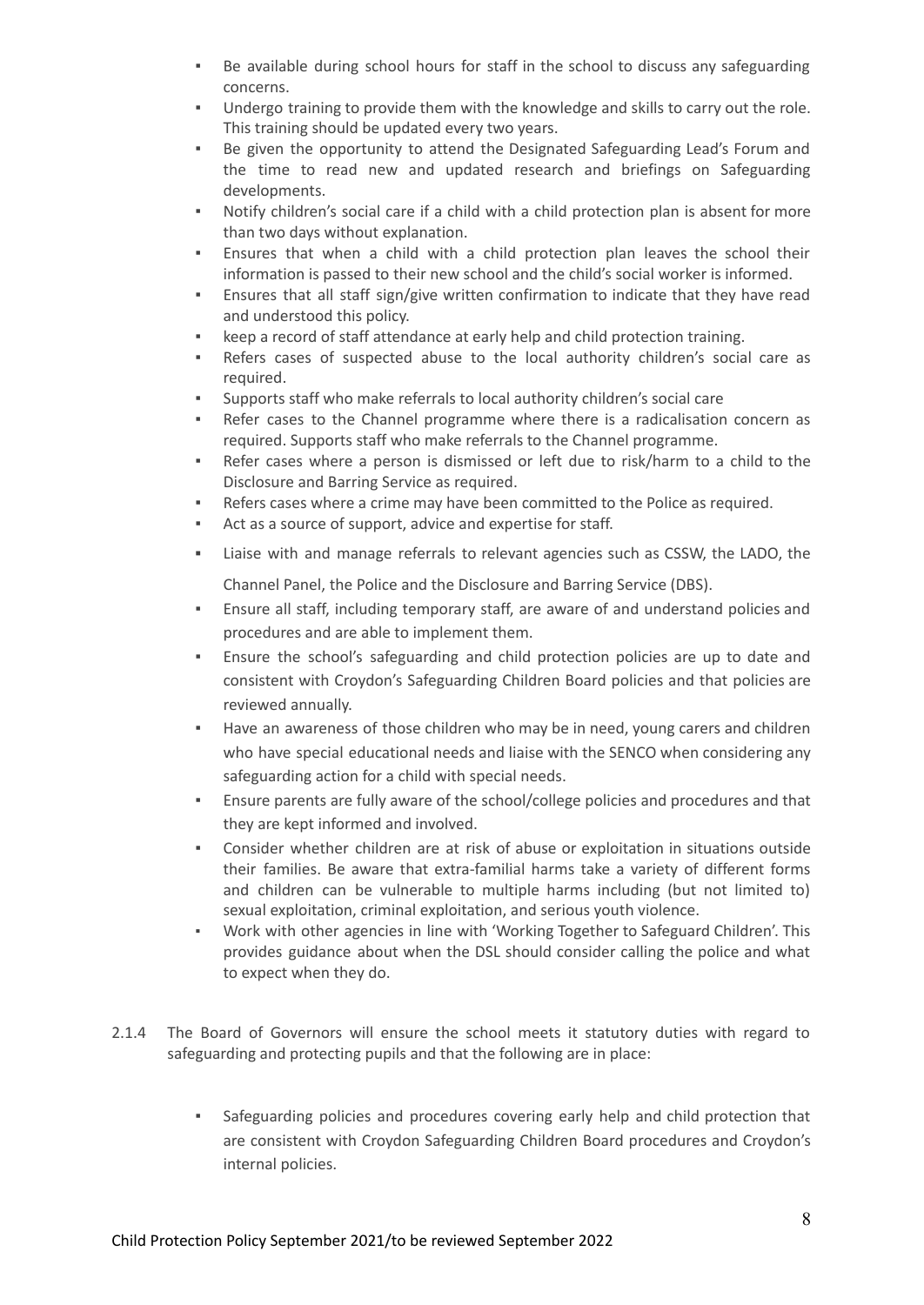- A staff code of conduct policy including policies covering staff/pupil relationships and communications and staff use of social media
- A procedure for responding to incidents where children go missing from education, particularly where there are repeated incidents that suggest potential safeguarding risks may be present.
- Ensuring that the school is able to work jointly with other agencies in order to ensure pupils can access help and support from early help services and statutory social work services and that children's plans are implemented and monitored.
- The Chair of the Governing Board is aware that they are responsible for liaising with the LADO in the event of an allegation against the head teacher.
- A senior member of staff is appointed as the designated safeguarding lead with responsibility for carrying out the statutory duties as set out in this policy, the individual is given sufficient time and resources to carry out their responsibilities and that another member of staff is appointed to deputise in their absence.
- There is a designated teacher nominated to promote the educational achievement of looked after children and previously looked after children and that this person has received appropriate training for the role.
- Staff receive a thorough induction on joining and are given copies of all relevant safeguarding and child protection polices and the staff code of conduct policy.
- Staff are confident that they can raise issues with leaders where there are concerns about safeguarding practice at the school/college and there are robust whistleblowing procedures in place.
- Steps are taken to ensure parents and pupils are aware of the school/college's safeguarding and child protection policies and procedures.
- The school has appropriate written procedures in place to ensure safer recruitment practices and reasonable checks on visitors to the school, to deal with allegations against staff or volunteers and to report matters to the Disclosure and Barring Service as required, and that these policies are consistent with statutory guidance and reviewed on an annual basis.
- Governors ensure children are given opportunities within the curriculum to learn how to keep themselves safe, including on-line.
- At least one member of the Governing Board has undertaken accredited safer recruitment training.
- All staff receive safeguarding and child protection training at least every two years and receive regular updates from the designated safeguarding lead to ensure they remain up to date with new legislation.
- The school has procedures in place to deal with allegations made against other pupils.
- Children's wishes and feelings are taken into account when deciding on what action to take or services to provide to protect individual children and there is a robust system in place for gaining feedback from pupils.
- They are aware that among other obligations, the Data Protection Act 2018 and the GDPR place duties on organisations and individuals to process personal information fairly and lawfully and to keep the information they hold safe and secure.
- Ensure that relevant staff have due regard to the relevant data protection principles, which allow them to share (and withhold) personal information category personal data.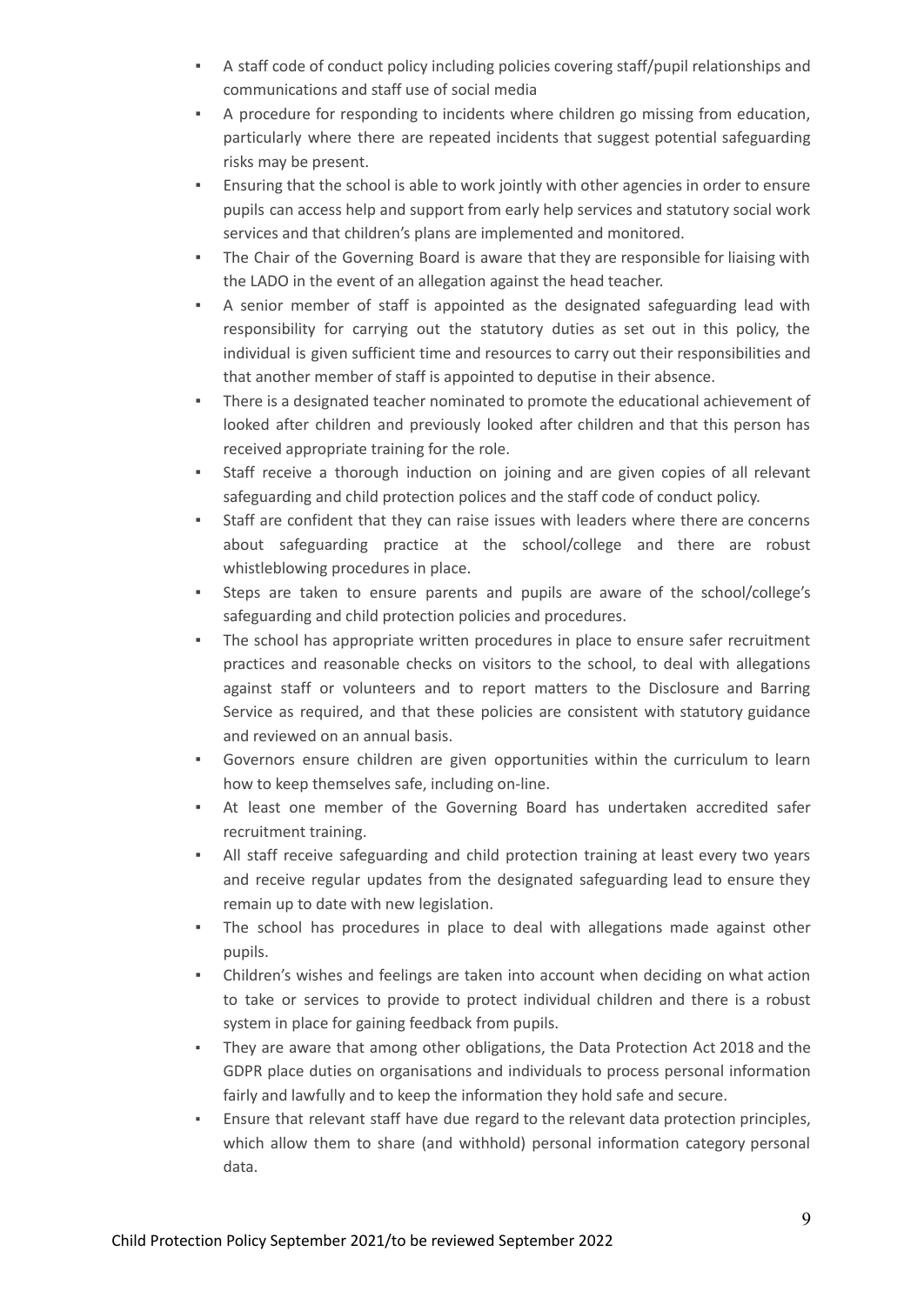Understand that 'safeguarding of children and individuals at risk' is a processing condition that allows practitioners to share special category personal data. This includes allowing practitioners to share information without consent where there is good reason to do so. Fears about sharing information must not be allowed to stand in the way of the need to safeguard and promote the welfare and protect the safety of children.

#### 2.1.5 **Multi-agency working**

The school contributes to multi-agency working as part of its statutory duty.

- The school is aware of and will follow the local safeguarding arrangements.
- The school will work with CSCS, the police, health services and other services to protect the welfare of its pupils, through the early help process and by contributing to inter-agency plans to provide additional support.
- Where a need for early help is identified, the school will allow access for CSCS from the host LA and, where appropriate, a placing LA, for that LA to conduct (or consider whether to conduct) a section 17 or 47 assessment.
- The school recognises the importance of proactive information sharing between professionals and local agencies in order to effectively meet pupils' needs and identify any need for early help.
- Staff members are aware that whilst the GDPR and the Data Protection Act 2018 place a duty on schools to process personal information fairly and lawfully, they also allow for information to be stored and shared for safeguarding purposes – data protection regulations do not act as a barrier to sharing information where failure to do so would result in the pupil being placed at risk of harm.
- Staff members will ensure that fear of sharing information does not stand in the way of their responsibility to promote the welfare and safety of pupils.
- If staff members are in doubt about sharing information, they will speak to the DSL or deputy DSL.
- The school will continue to communicate with school nurses being aware that this is important for safeguarding and supporting wellbeing as they have continued to virtually support pupils who have not been in school.
- The school also recognises the particular importance of multi-agency working in identifying and preventing child sexual exploitation (CSE).

#### 2.2 **Child Protection – Recognition and Response to Abuse**

2.2.1 Owing to the nature of the day-to-day relationship children at Coulsdon C of E Primary School have with staff all adults working in the school are particularly well placed to notice any physical, emotional, mental or behavioural signs that a child may be suffering significant harm. We understand that harm means the ill-treatment or impairment of a child's health

and/or development, including that caused as a result of witnessing the ill-treatment of another person.

2.2.2 All staff must therefore be alert to any possible indicators that a child is suffering harm and report any concerns to the Designated Person for Child Protection. All staff at Coulsdon C of E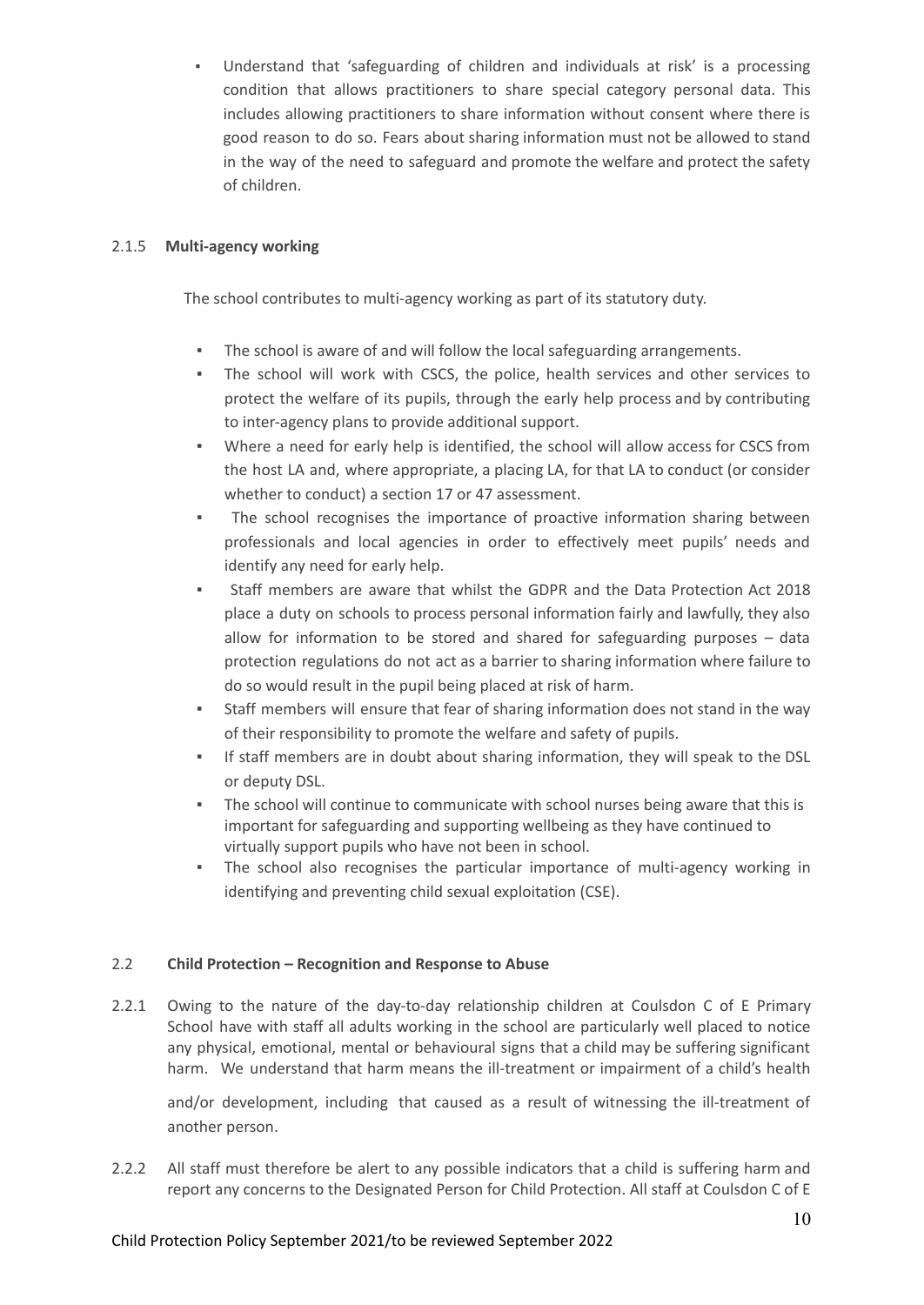Primary School must recognise that it is a statutory duty to ensure that children are protected from harm. We recognise that there are four definitions of child abuse, including neglect, as defined in Chapter 4 of the London Child Protection Procedures and as précised in this policy, which should be consulted as a reference document for full details of the definitions and recognition & response.

The four categories of child abuse are as follows:

- 1. Physical Abuse
- 2. Emotional Abuse
- 3. Sexual Abuse, and
- 4. Neglect

#### Physical Abuse

May include: Hitting, shaking, throwing, poisoning, and burning, scalding, drowning, suffocating or otherwise causing physical harm to a child including the deliberate fabrication or causation of illness in a child.

May be recognised by: Physical injury such as bruising, bite marks, burns and scalds, fractures but also by aggressive behaviour. It may also be an indicator of concern where a parent gives an explanation inconsistent with the injury or gives several different explanations for the injury.

It is not appropriate for any member of staff to undress, photograph or body map any child in an attempt to see physical injury. This is the role of child protection and investigating agencies.

#### Emotional Abuse

May Include: The persistent emotional ill-treatment of a child such as to cause severe and persistent adverse effects on the child's emotional development, mental health, behaviour and self-esteem. This may be caused by conveying to children that they are worthless, unloved or unvalued or by developmentally inappropriate expectations being made or by causing children to frequently feel frightened or the exploitation or corruption of children.

May be recognised by: Developmental delay, attachment issues, aggressive behaviour, appeasing behaviour, watchfulness or stillness, low self-esteem, withdrawn or a loner, or having difficulty in forming relationships. Emotional abuse may be difficult to recognise as signs are usually behavioural rather than physical. Signs of emotional abuse may be associated or similar to other forms of abuse so presence of emotional abuse may indicate other abuse is prevalent as well.

#### Sexual Abuse

May Include: Involving or forcing or enticing a child to take part in sexual activities, whether or not the child is aware of what is happening. Such activities may involve sexual acts (penetrative or non-penetrative) or may include involving children in watching or taking part in pornographic material or to encourage children to behave in sexually inappropriate ways.

May be recognised by: Inappropriate sexualised conduct, age inappropriate sexualised play or conversation, sexually harmful behaviour – contact or non-contact, self-harm, eating disorders, continual, inappropriate or excessive masturbation, anxiousness or unwillingness to remove clothes – sports / PE etc, pain or itching in genital area, blood on underclothes, bruising in genital region and / or inner thighs etc.

#### Neglect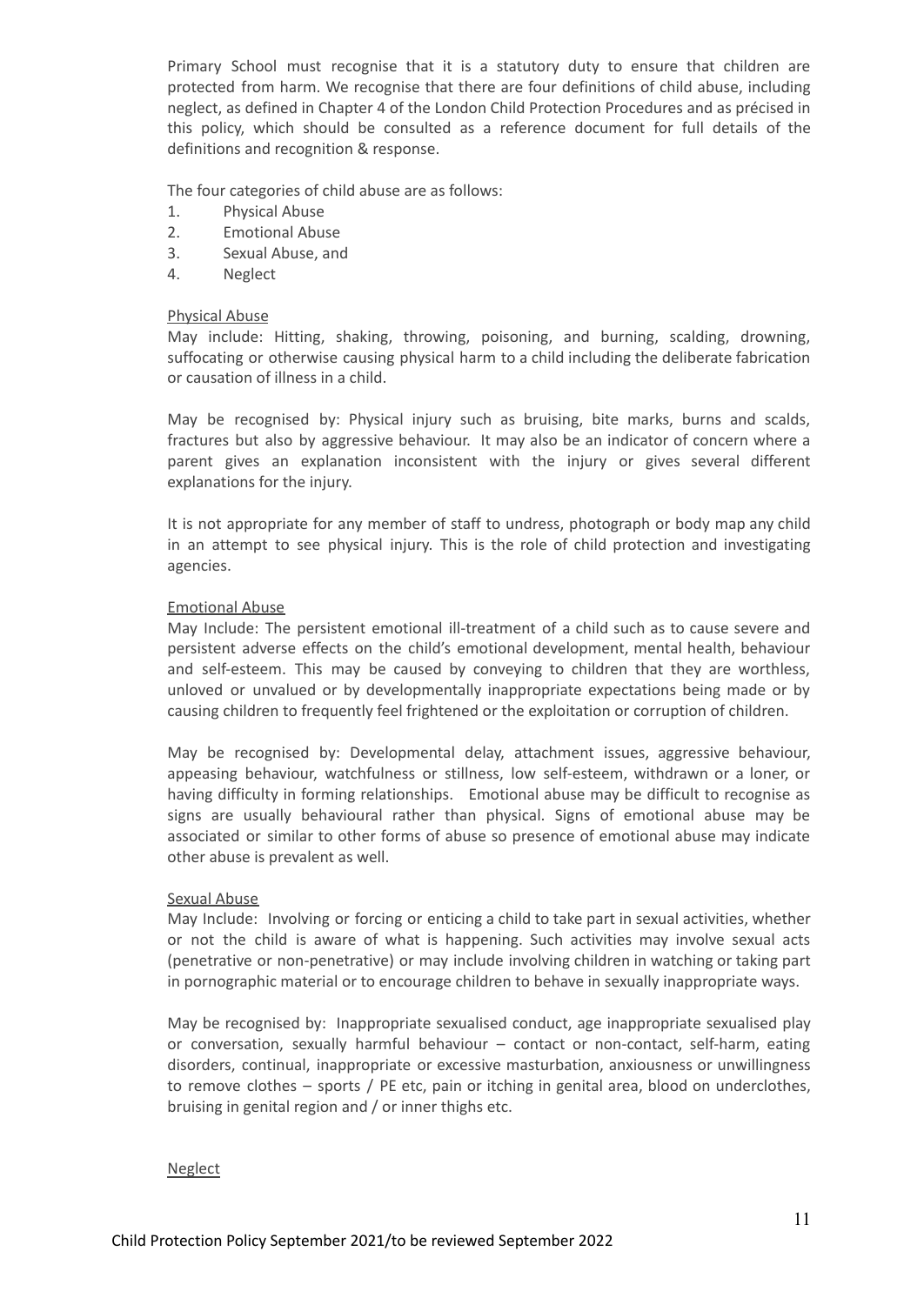May include: The persistent failure to meet a child's basic physical and/or psychological needs, likely to result in the serious impairment of the child's health or development (growth and intellect) such as failing to provide adequate food, shelter (including keeping children safe), clothing, or neglect of or unresponsiveness to a child's basic emotional needs.

May be recognised by: Being constantly hungry; constantly tired; have a poor state of clothing; be emaciated; have untreated medical problems; be frequently late or have poor or non-attendance at school; have low self-esteem; display neurotic behaviour and/or have poor social relationships, have poor personal hygiene. A neglected child may also be apathetic, fail to thrive, or be left with or in the care of adult's under the influence of alcohol or drug misuse.

#### **2.3 Early help cases**

Staff will identify children who need extra help at an early stage and provide help and support in order to prevent concerns from escalating. In particular, staff will be aware of the needs of the following groups of children whose circumstances may mean they will require early help:

- o children with disabilities and additional needs, including those with special educational needs
- o young carers
- o if the child has a mental health need;
- o children showing early signs of being drawn into anti-social or criminal behaviour, including gangs and organised crime;
- o children who frequently go missing from home, school or care;
- o children who are misusing drugs or alcohol;
- o children at risk of exploitation through modern slavery and trafficking;
- o children whose home circumstances are negatively affected by adult substance misuse or mental ill health or domestic abuse;
- o children who have returned home from care;
- o children who show early signs of abuse or neglect, including where there are concerns about the cumulative effect of low level neglect;
- o children at risk of radicalisation or exploitation;
- o is at risk of honour based abuse such as Female Genital Mutilation or forced marriage;
- o is persistently absent from education;
- o privately fostered children.
- Where the child's extra needs require services, consideration will be given to what early help support can be offered a child by the school/college.
- If the child requires an early help service from another agency, the school/college will make a referral to the Single Point of Contact (SPOC) for appropriate help and support. Staff will consult with parents prior to making any referral to discuss the matter and gain consent to refer the child.
- Where the child is receiving an Early Help service, the school/college will work as part of the Team Around the Child (TAC) and take up the role of lead professional where this is appropriate.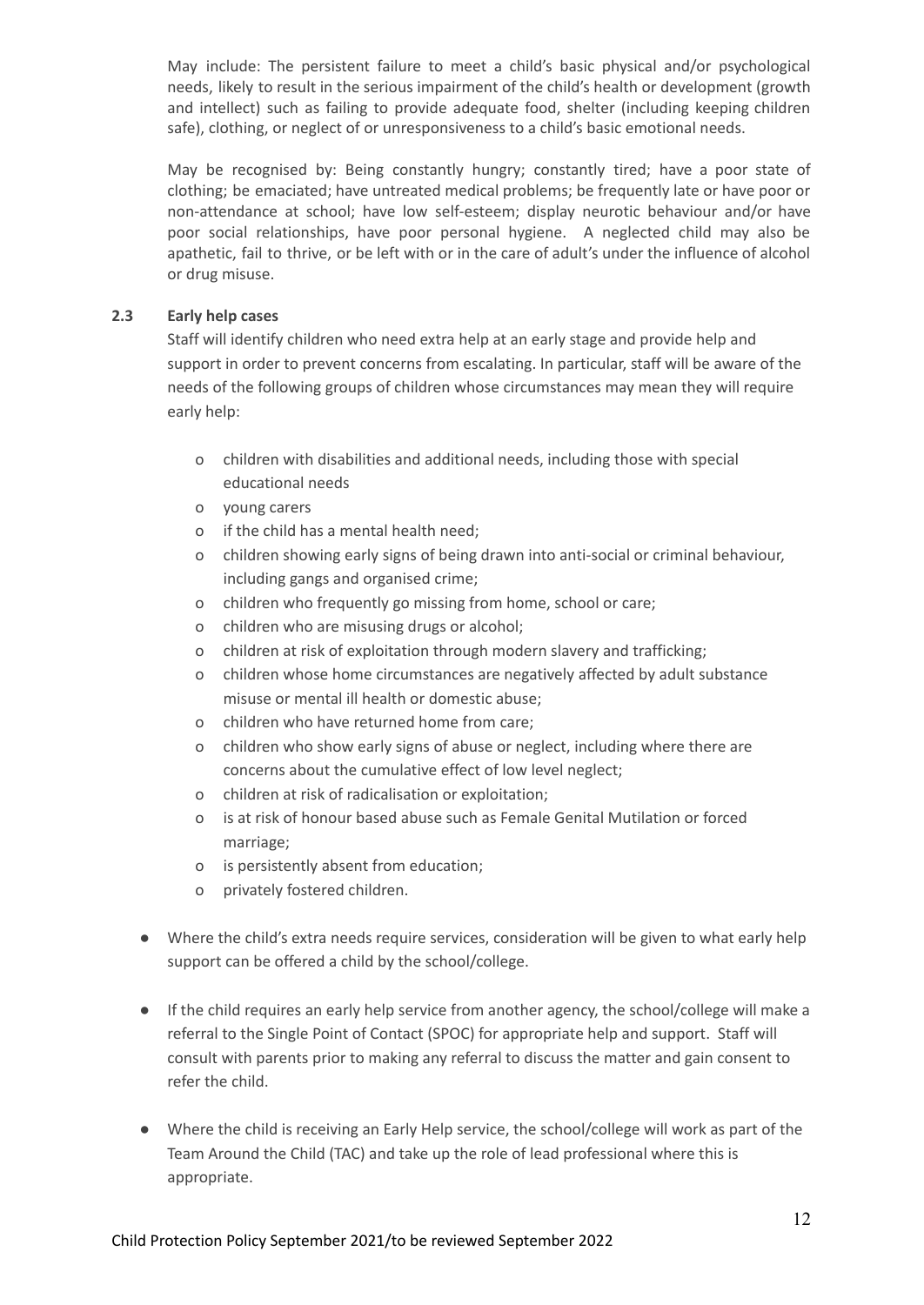● Early help provision should be monitored and reviewed to ensure outcomes for the child are improving. If the school/college believes that this is not the case, consideration should be given making a referral for a statutory social work service.

#### 3 **FEMALE GENITAL MUTILATION (FGM)**

All staff must be alert to the possibility of a girl being at risk of FGM, or already having suffered FGM. If staff members are worried about someone who is at risk of FGM or who has been a victim of FGM, they must share this information with social care and the police.

#### 3.1 **Potential Indicators**

There are a range of potential indicators that a child may be at risk of FGM. While individually they may not indicate risk, if two or more indicators are present this could signal a risk to the child.

Victims of FGM are most likely to come from communities that are known to adopt this practice. It is important to note that the child may not yet be aware of the practice or that it may be conducted on them, so it is important for staff to be sensitive when broaching the subject.

The following indicators are taken from government guidelines regarding FGM:

- The position of the family and their level of integration into UK society.
- Any girl with a mother or sister who has been subjected to FGM.
- Any girl withdrawn from personal, social and health education (PSHE).

Indicators that may show FGM could take place soon:

- **•** The risk of FGM increases when a female family elder is visiting from a country of origin.
- A girl may confide that she is to have a 'special procedure' or a ceremony to 'become a woman'.
- A girl may request help from a teacher if she is aware or suspects that she is at immediate risk.
- Parents who wish to withdraw their children from learning about FGM.
- A girl, or her family member, may talk about a long holiday to her country of origin or another country where the practice is prevalent.
- It is important that staff look for signs that FGM has already taken place so that help can be offered, enquiries can be made to protect others, and criminal investigations can begin. Indicators that FGM may have already taken place include:
- Difficulty walking, sitting or standing.
- Talking about pain or discomfort between her legs.
- Spending longer than normal in the bathroom or toilet due to difficulties urinating.
- **•** Frequent urinary, menstrual or stomach problems.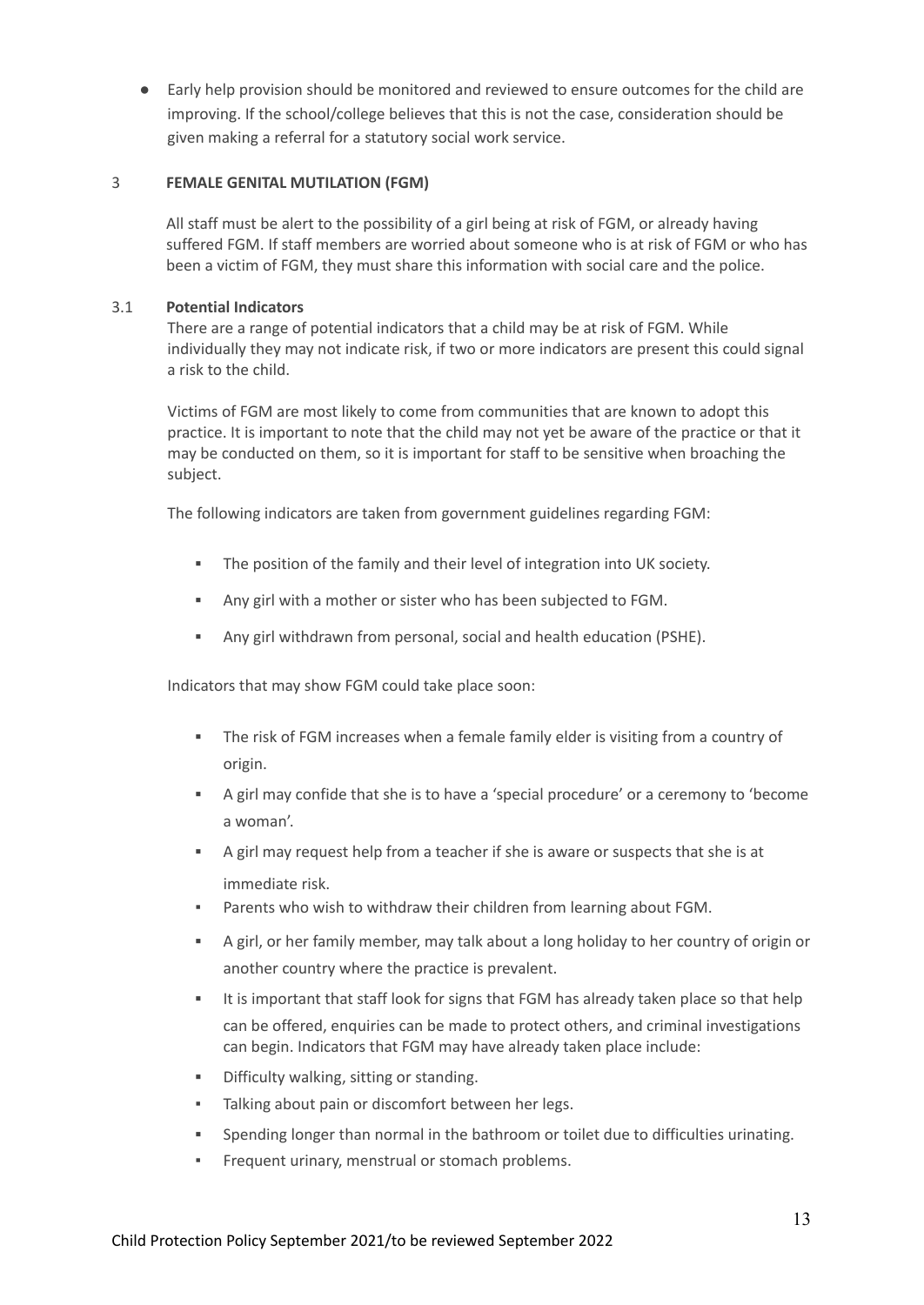- Spending long periods of time away from a classroom during the day with bladder or menstrual problems.
- Prolonged or repeated absences from school followed by withdrawal or depression.
- Reluctance to undergo normal medical examinations.
- Asking for help, but not being explicit about the problem due to embarrassment or fear.

#### 3.2 **Raising Concern**

If a member of school staff has a concern, they should activate local safeguarding procedures.

As of October 2015, Section 75 of the Serious Crime Act places a statutory duty upon teachers to report to the police any discovery, whether through disclosure by the victim or visual evidence, of FGM on a girl under 18. Teachers failing to report such cases will face disciplinary action.

Teachers will not examine pupils, and so it is rare that they will see any visual evidence, but they must report to the police where an act of FGM appears to have been carried out. Unless the teacher has a good reason not to, they should also consider and discuss any such case with the school's designated safeguarding lead and involve children's social care as appropriate.

#### 4 **HONOUR BASED ABUSE**

**So-called 'honour-based' abuse (HBA)** encompasses crimes which have been committed to protect or defend the honour of the family and/or the community, including **Female Genital Mutilation FGM** (mentioned above), forced marriage, and practices such as breast ironing.

**4.1 Breast Ironing** is practiced in some African countries, notably Cameroon. Girls aged between nine and 15 have hot pestles, stones or other implements rubbed on their developing breasts to stop them growing further. Breast Ironing is usually carried out by mothers or other women to protect girls from men. It is believed that the reason they carry out this procedure is to reduce the risk of sexual harassment, rape, kidnap and forced marriage. Indicators that Breast Ironing has been carried out are chest pains or other discomfort, changes in behaviour and fear of undressing.

**4.2 Forced Marriage:** If we become aware of a child that may be at risk of a forced marriage we will contact SPOC. If a child is at immediate risk we will contact the police.

All forms of so called HBA are abuse (regardless of the motivation) and should be handled and escalated as such. Where staff are concerned that a child might be at risk of HBA, they must contact the Designated Safeguarding Lead as a matter of urgency.

#### **5 MENTAL HEALTH**

Schools play a key role in supporting the emotional health and wellbeing of pupils. All staff should also be aware that mental health problems can, in some cases, be an indicator that a child has suffered or is at risk of suffering abuse, neglect or exploitation.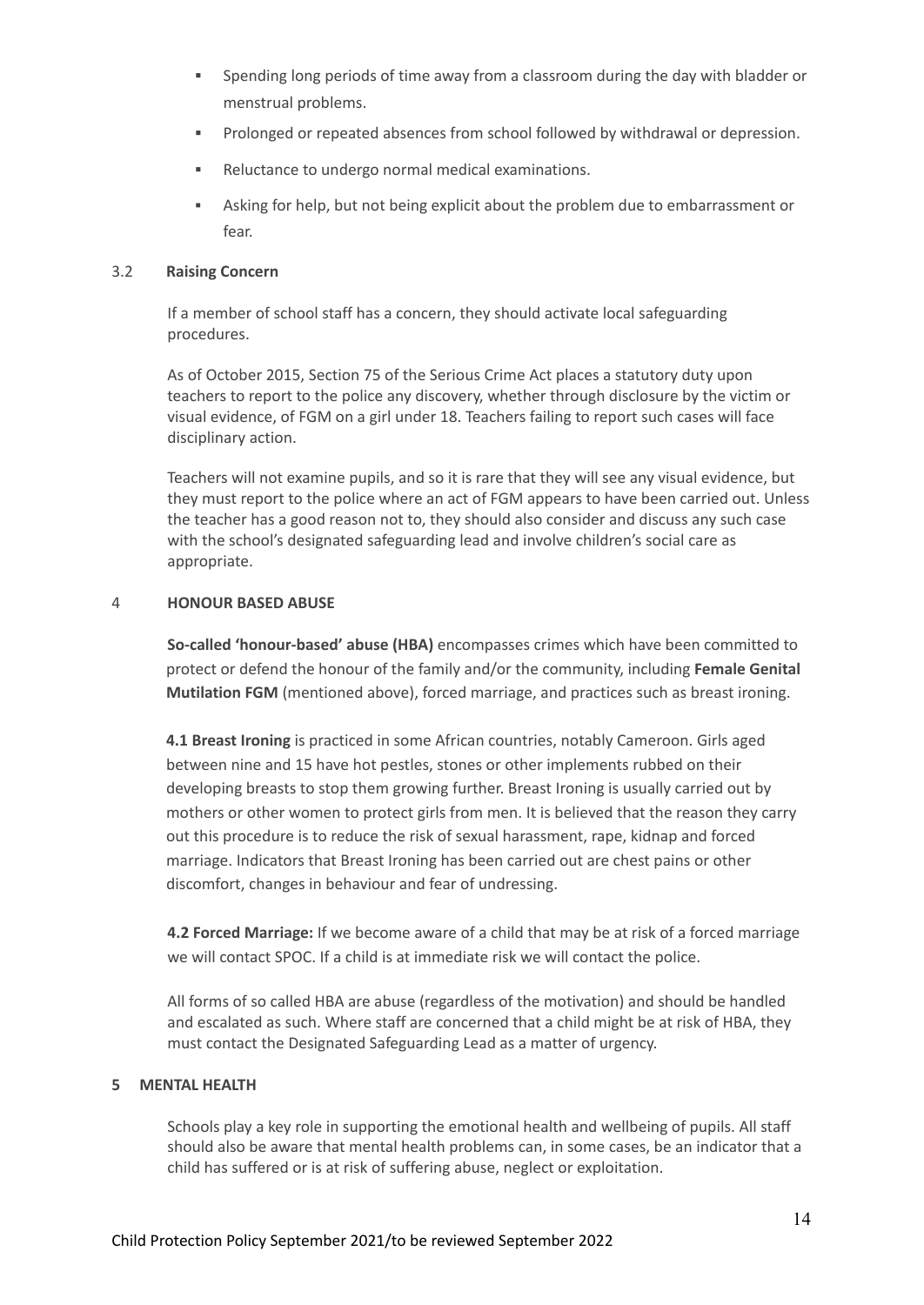Only appropriately trained professionals should attempt to make a diagnosis of a mental health problem. Staff however, are well placed to observe children day-to-day and identify those whose behaviour suggests that they may be experiencing a mental health problem or be at risk of developing one.

Where children have suffered abuse and neglect, or other potentially traumatic adverse childhood experiences, this can have a lasting impact throughout childhood, adolescence and into adulthood. It is key that staff are aware of how these children's experiences, can impact on their mental health, behaviour and education.

#### 5.1 R**aising Concern**

If staff have a mental health concern about a child that is also a safeguarding concern, immediate action should be taken and the Designated Safeguarding Lead or a deputy be notified.

#### **6 CHILDREN WITH SPECIAL EDUCATIONAL NEEDS AND DISABILITIES (SEND)**

The school is aware that children with special education needs may be more vulnerable to harm and abuse and may be more likely to experience bullying.

They can face additional safeguarding challenges because;

- there may be assumptions that indicators of possible abuse such as behaviour, mood and injury relate to the child's disability without further exploration;
- children with SEN and disabilities can be disproportionally impacted by things like bullying without outwardly showing any signs;
- difficulties may arise in overcoming communication barriers;
- there may be a higher risk of peer group isolation

We work to identify pupils who might need more support to be kept safe or to keep themselves safe.

#### **7 PRIVATELY FOSTERED CHILDREN**

Private fostering is when a child under the age of 16 (under 18 if disabled) is cared for by someone who is not their parent but is a 'close relative' for 28 days or more. Schools have a legal duty to notify Croydon of any pupils they know to be privately fostered. We will ensure our Designated safeguarding leads should refer to SPOC any private fostering arrangements that come to their notice.

#### **8 CHILD SEXUAL EXPLOITATION (CSE) AND CHILD CRIMINAL EXPLOITATION (CCE)**

CSE and CCE are forms of abuse. Both occur where an individual or group takes advantage of an imbalance in power to coerce, manipulate or deceive a child into sexual or criminal activity. The abuse can be a one-off occurrence or a series of incidents over time. Whilst age may be the most obvious, this power imbalance can also be due to a range of other factors including gender, sexual identity, cognitive ability, physical strength, status, and access to economic or other resources. In some cases the abuse will be in exchange for something the victims needs or wants, such as food, gifts or in some cases simply affection, as a result of engaging in sexual activities.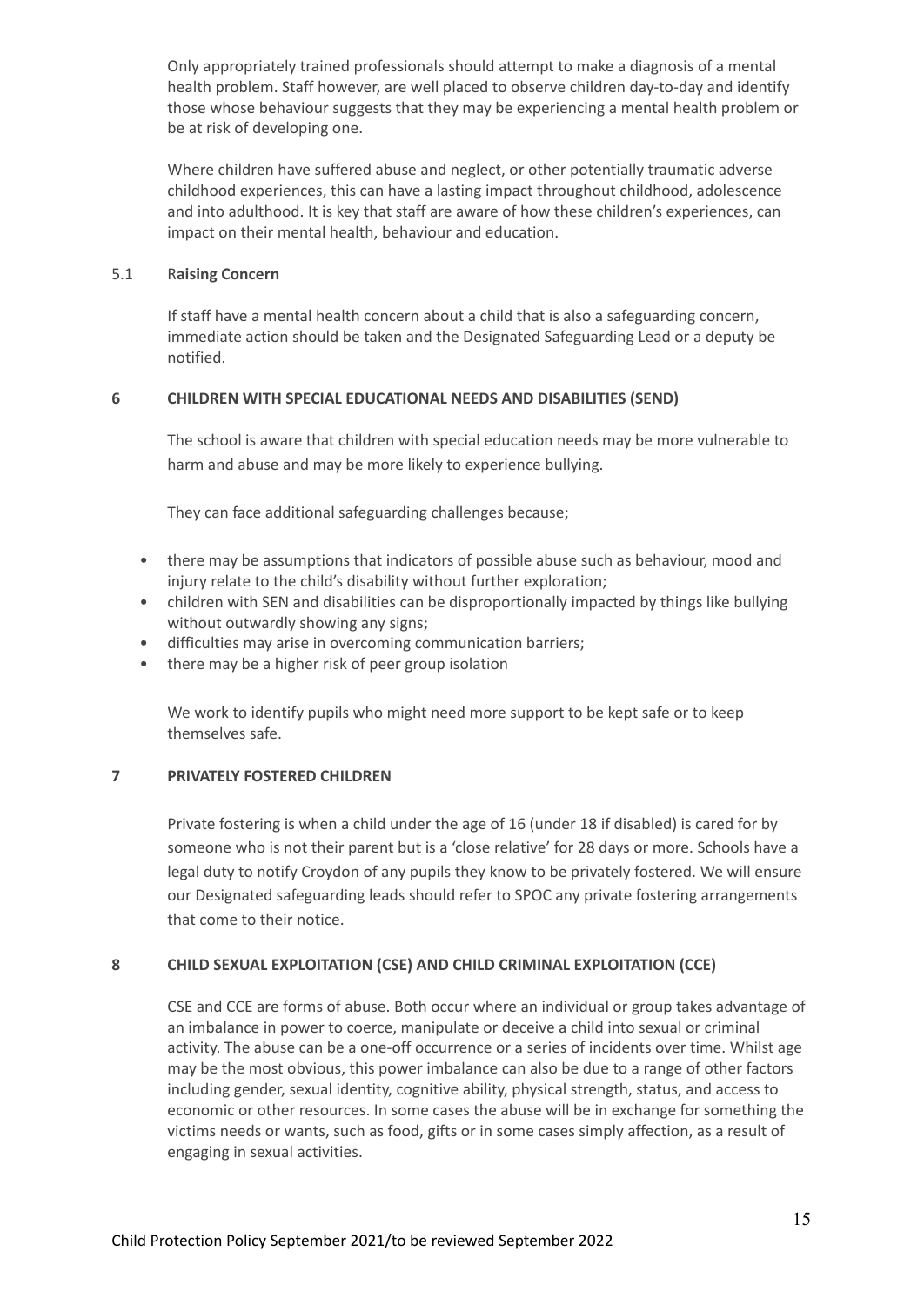CSE can take many forms but the perpetrator will always hold some kind of power over the victim. It is important to note that some young people who are being sexually abused do not exhibit any external signs of abuse. Exploitation can be facilitated and take place online.

#### 8.1 **Types of child sexual exploitation**

The victim may have been sexually exploited even if the sexual activity appears consensual. Child sexual exploitation does not always involve physical contact; it can also occur through the use of technology.

#### **Inappropriate relationships**

Usually involves just one abuser who has inappropriate power – physical, emotional or financial – or control over a young person. The young person may believe they have a genuine friendship or loving relationship with their abuser.

#### **Boyfriend/Girlfriend**

Abuser grooms a victim by striking up a normal relationship with them, giving them gifts and meeting in cafés or shopping centres. A seemingly consensual sexual relationship develops but later turns abusive. Victims may be required to attend parties and sleep with multiple men/women and threatened with violence if they try to seek help.

#### **Organised exploitation and trafficking**

Victims are trafficked through criminal networks – often between towns and cities – and forced or coerced into sex with multiple men. They may also be used to recruit new victims. This serious organised activity can involve the buying and selling of young people.

#### 8.2 **Potential vulnerabilities**

Although the following vulnerabilities increase the risk of child sexual exploitation, it must be remembered that not all children with these indicators will be exploited. Child sexual exploitation can occur without any of these issues.

- Having a prior experience of neglect, physical and/or sexual abuse;
- Lack of a safe/stable home environment, now or in the past (domestic violence or parental substance misuse, mental health issues or criminality, for example);
- Recent bereavement or loss;
- Social isolation or social difficulties;
- Absence of a safe environment to explore sexuality;
- Economic vulnerability;
- Homelessness or insecure accommodation status;
- Connections with other children and young people who are being sexually exploited;
- Family members or other connections involved in adult sex work;
- Having a physical or learning disability;
- Being in care (particularly those in residential care and those with interrupted care histories);
- Sexual identity

#### 8.3 **Procedures for handling cases**

The school has adopted the following procedure for handling cases of CSE, as outlined by the DfE:

#### **Step one – Identifying cases**

School staff members are aware of and look for the key indicators of CSE, these are as follows: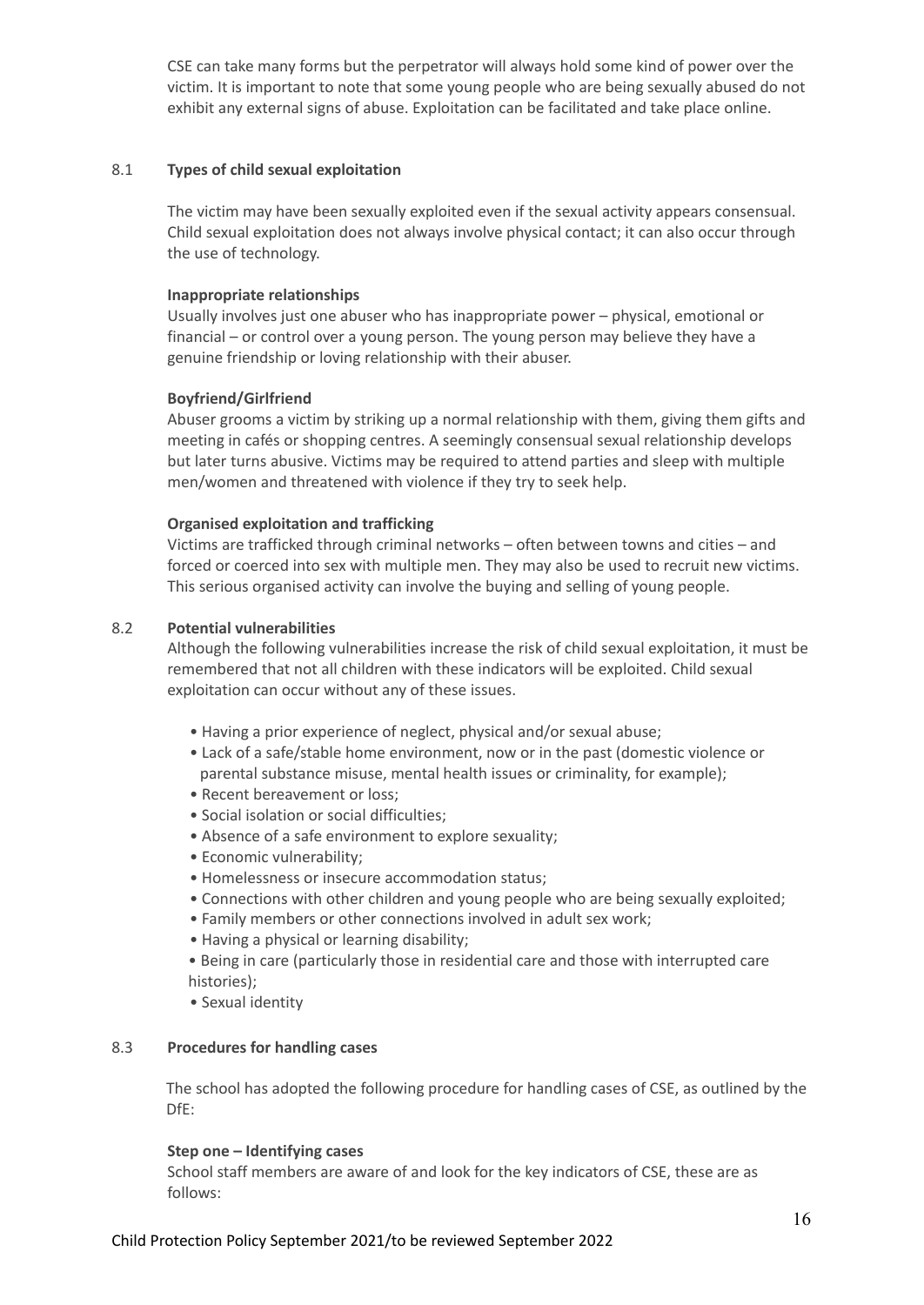- Acquisition of money, clothes, mobile phones, etc. without plausible explanation;
- Gang-association and/or isolation from peers/social networks;
- Exclusion or unexplained absences from school, college or work;
- Leaving home/care without explanation and persistently going missing or returning late;
- Excessive receipt of texts/phone calls;
- Returning home under the influence of drugs/alcohol;
- Inappropriate sexualised behaviour for age/sexually transmitted infections;
- Evidence of/suspicions of physical or sexual assault;
- Relationships with controlling or significantly older individuals or groups;
- Multiple callers (unknown adults or peers);
- **•** Frequenting areas known for sex work;
- Concerning use of internet or other social media;
- Increasing secretiveness around behaviours; and
- Self-harm or significant changes in emotional well-being.

#### **Step two – Referring cases**

Where CSE, or the risk of it, is suspected, staff will discuss the case with the dedicated member of staff for child protection. If after discussion a concern still remains, local safeguarding procedures will be triggered, including referral to the LA.

#### **Step three – Support**

The LA and all other necessary authorities will then handle the matter to conclusion. The school will cooperate as needed.

#### **9 Child on child sexual behaviour, sexual violence and harassment**

Schools should respond to all concerns of child on child sexual violence and harrassment, including those to have happened outside of the school or online.

Sexual violence and sexual harassment can occur between two children of any age and sex from primary through to college age. They can also occur through a group of children sexually assaulting or sexually harassing a single child or group of children. All of our staff are advised to maintain an attitude of **'it could happen here'**.

Sexual violence and sexual harassment can occur online and offline (both physical and verbal) and are never acceptable. It is important to note that Children with Special Educational Needs and Disabilities can be especially vulnerable. Disabled and deaf children are three times more likely to be abused than their peers.

Rape, assault by penetration and sexual assaults are crimes. Where a report includes such an act, we will notify the police. Whilst the age of criminal responsibility is 10 years of age, if the alleged perpetrator is under 10, the principle of referring to the police remains. Where an alleged incident took place away from the school or online but involved pupils from the school, the school's duty to safeguard pupils remains the same.

#### **9.1 The following situations are statutorily clear and do not allow for contrary decisions:**

• A child under the age of 13 can never consent to sexual activity.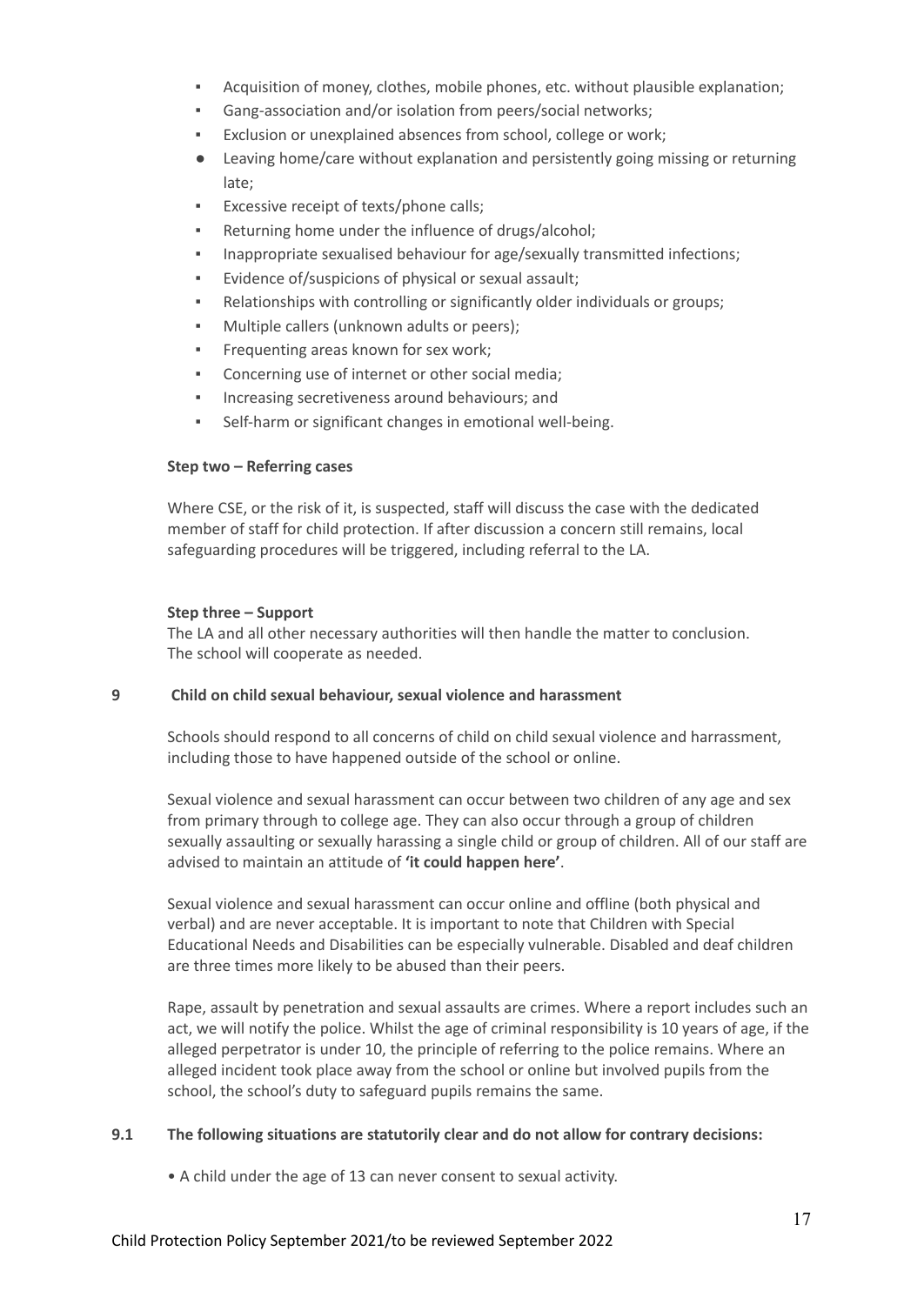- The age of consent is 16.
- Sexual intercourse without consent is rape.
- Rape, assault by penetration and sexual assault are defined in law.

• Creating and sharing sexual photos and videos of children under 18 is illegal – including children making and sending images and videos of themselves.

The designated safeguarding lead will ensure they are engaging with children's social care and specialist services as required. Where there has been a report of sexual violence, it is likely that professional risk assessments by social workers and or sexual violence specialists will be required.

#### **9.2 Policy**

- We recognise that sexual violence and sexual harassment between pupils is a serious safeguarding issue and such behaviour will not be tolerated.
- We will follow the statutory guidance *Sexual violence and sexual harassment between pupils* and will work with relevant agencies to safeguard and support victims, take appropriate action against alleged perpetrators and ensure a safe learning environment for all pupils. Sexual violence and sexual [harassment](https://assets.publishing.service.gov.uk/government/uploads/system/uploads/attachment_data/file/719902/Sexual_violence_and_sexual_harassment_between_children_in_schools_and_colleges.pdf) between children in schools and colleges
- We will take all necessary steps to put in place a planned PHSE curriculum to convey the school's policy for preventing harmful sexual behaviour and to promote respectful behaviour between pupils with regards to sexual conduct. The school will also make close links to the new [Relationships](https://www.gov.uk/government/publications/relationships-education-relationships-and-sex-education-rse-and-health-education) Education Curriculum which is compulsory for all schools from September 2020.
- We will promote an environment where victims feel empowered to raise concerns and report incidents. Any reports of sexual violence or harassment will be taken seriously and thoroughly investigated by the school and appropriate referrals made to the police and children's social care.
- The school will ensure that staff and governors receive relevant training to help them ensure an effective response to incidents that protects individual victims and safeguards the welfare of all pupils and staff.
- The school will ensure staff are able to provide appropriate support to victims and alleged perpetrators that meets their needs and continues to promote their education.

#### **9.3 Procedures**

- Not all children will directly tell a member of staff about their experience and staff need to know how to respond when overhearing a conversation or if they notice a change in the child's behaviour.
- We will ensure there is a robust response to all incidents and will follow the procedures set out in Part 5 of the *Keeping children safe in education* statutory guidance.
- Our Governing body will ensure that the school contributes to multi-agency working in line with statutory guidance Working Together to [Safeguard](https://www.gov.uk/government/publications/working-together-to-safeguard-children--2) Children.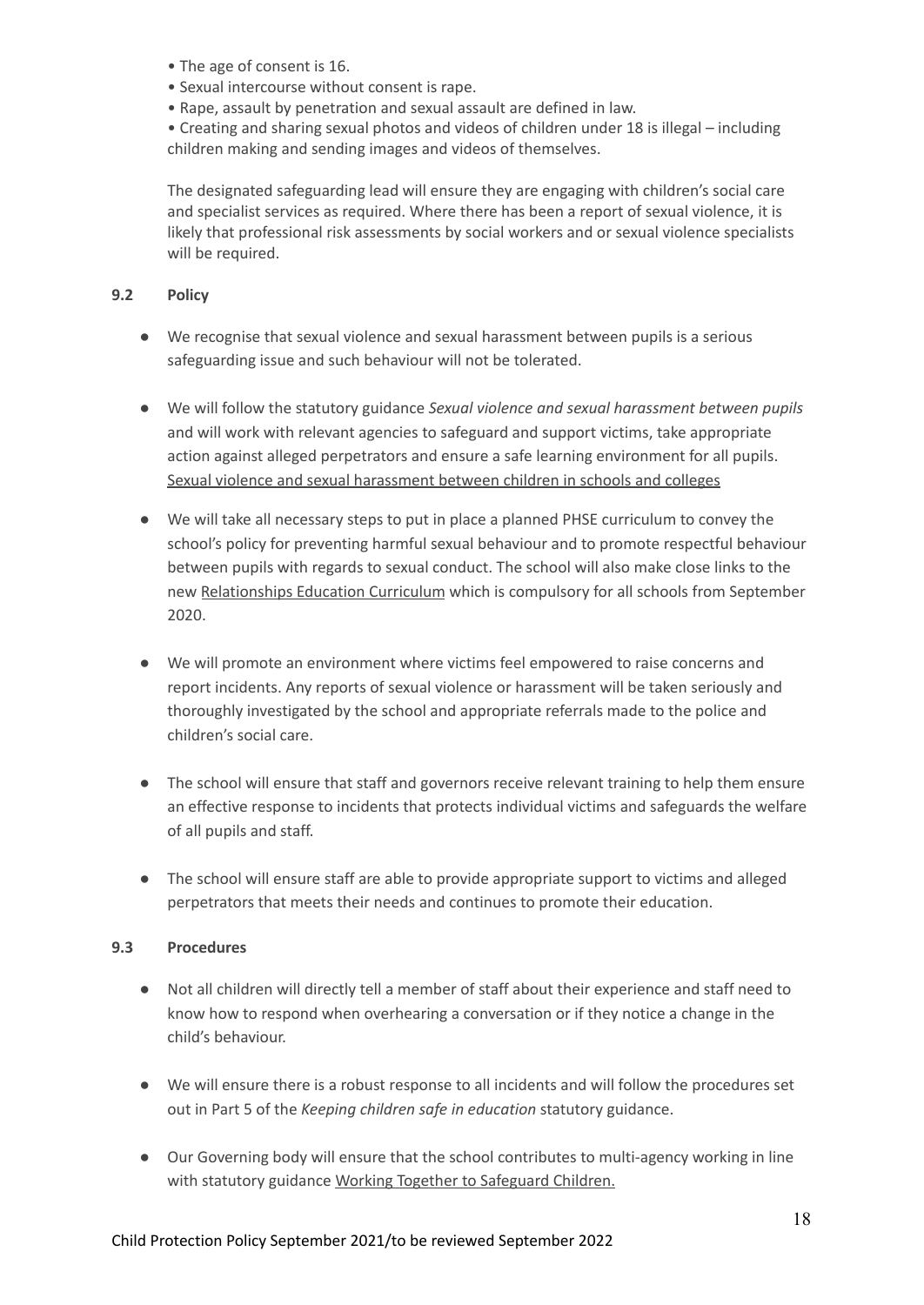- Reported incidents will be investigated by the member of staff to whom the young person discloses in partnership with the designated safeguarding lead, who will also carry out a risk assessment to look at any continued risk to the victim or other pupils and staff from the alleged perpetrator within the school. Toolkits that will support the risk assessment process include: [Brook:](https://legacy.brook.org.uk/brook_tools/traffic/index.html?syn_partner=) traffic light tool.
- Where the allegation involves material posted online, the school will request that the electronic device is handed over as part of the investigation and will use legal powers to search and confiscate property as set out in the statutory guidance [Searching,](https://assets.publishing.service.gov.uk/government/uploads/system/uploads/attachment_data/file/674416/Searching_screening_and_confiscation.pdf) screening and [confiscation](https://assets.publishing.service.gov.uk/government/uploads/system/uploads/attachment_data/file/674416/Searching_screening_and_confiscation.pdf) guidance and UKCIS Sexting in schools and [colleges](https://www.gov.uk/government/publications/sexting-in-schools-and-colleges) advice.
- The member of staff and our designated safeguarding lead will write up a record of the investigation that will set out how the school will respond to the incident.
- The designated safeguarding lead may take advice from SPOC Professionals' Consultation Line before making a decision. Possible outcomes include referral to Early Help Services, MASH, Learning Access and/or the police, or managing the matter internally under school/college behaviour policies.
- Where a referral will be made to children social care or the police, the designated safeguarding lead will discuss the issue with the relevant agency and following this discussion a decision will be made on whether and how to inform the alleged perpetrator and their parents.
- KCSIE states that Schools and colleges should carefully consider any report of sexual violence and/or sexual harassment. The designated safeguarding lead (or deputy) is likely to have a complete safeguarding picture and be the most appropriate person to advise on the school's or college's initial response. Important considerations will include: the wishes of the victim in terms of how they want to proceed. This will however need to be balanced with the school's duty and responsibilities to protect other children; the nature of the alleged incident(s), including whether a crime may have been committed and consideration of harmful sexual behaviour; the ages of the children involved; the developmental stages of the children involved; any power imbalance between the children; if the alleged incident is a one-off or a sustained pattern of abuse (sexual abuse can be accompanied by other forms of abuse and a sustained pattern may not just be of a sexual nature); that sexual violence and sexual harassment can take place within intimate personal relationships between peers; are there ongoing risks to the victim, other children, adult students or school or college staff; and other related issues and wider context, including any links to child sexual exploitation and child criminal exploitation.
- Where necessary and appropriate, the school will consider the support needs of the alleged perpetrator and will make referrals to relevant agencies for support on their behalf.
- School/college will consult with **Part 5 KCSIE 2021** when dealing with child on child sexual harassment or sexual violence. School/college will consider the 4 likely scenarios mentioned in **paragraph 451** when managing reports of incidents.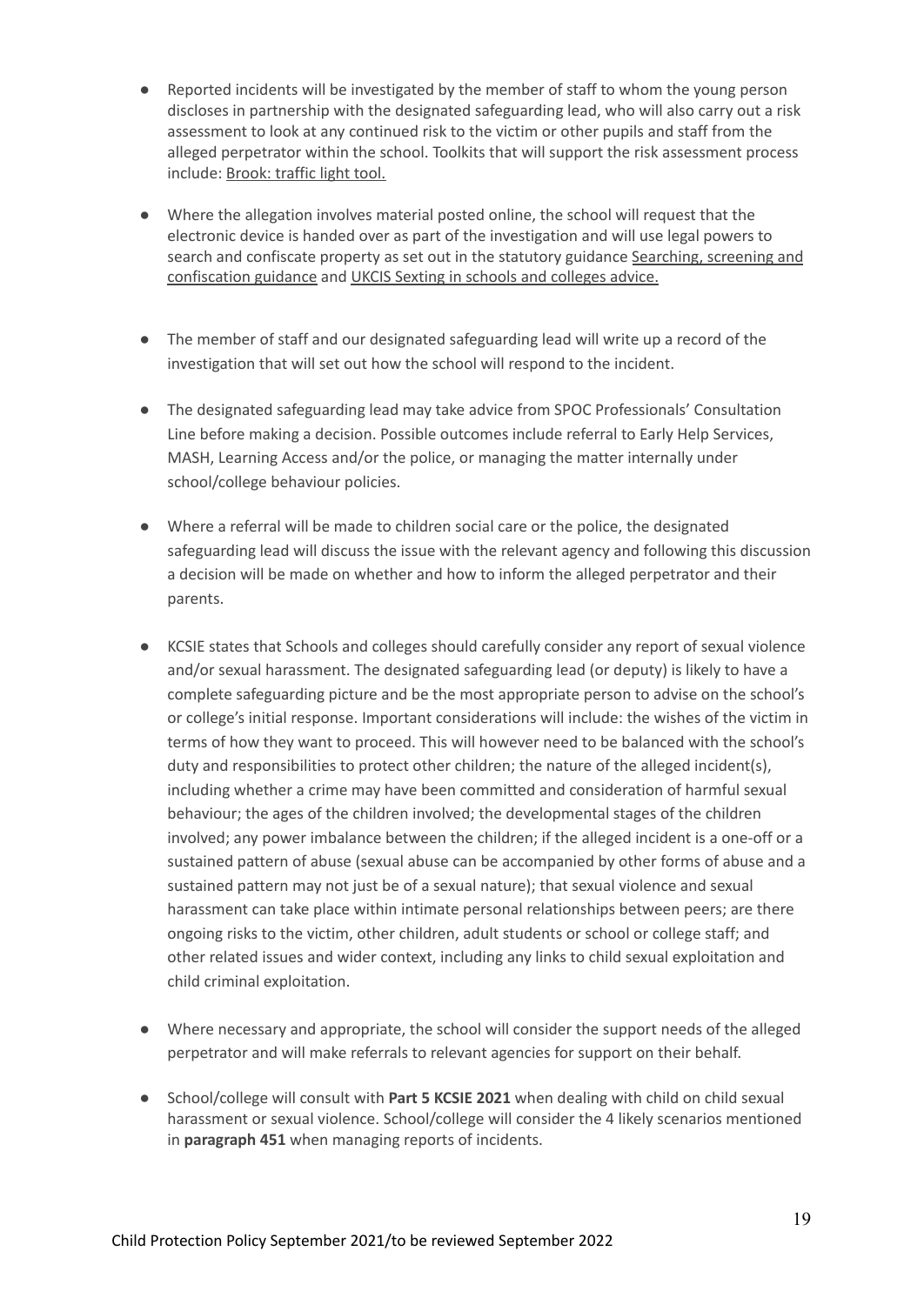● We will refer to paragraph 454/5 with regards to unsubstantiated, unfounded, false or malicious reports and fully follow the recommendations/guidance of recording information and what to do when the report if found to be unsubstantiated, unfounded, false or malicious.

#### 9.4 **Parent is on the sex offenders register**

In this situation the head teacher will be guided by parole conditions where relevant to keep children safe in school. This information must be treated as strictly confidential and will only be shared with the Designated Safeguarding Lead if appropriate.

#### 10 **SERIOUS VIOLENT CRIME**

Schools are a source of safety and security for many young people. Supporting young people to build resilience and raise their awareness of the risks associated with gangs and serious youth violence is key to helping keep young people safe in their communities.Through training, all staff will be made aware of the indicators which may signal a pupil is at risk from, or is involved with, serious violent crime. These indicators include, but are not limited to, the following:

#### 10.1 **Indicators**

- Unexplained gifts/new possessions these can indicate children have been approached by/involved with individuals associated with criminal networks/gangs
- Increased absence from school
- Change in friendship/relationships with others/groups
- **•** Significant decline in performance
- Signs of self-harm/significant change in wellbeing
- Signs of assault/unexplained injuries

#### 10.2 **Risk Factors**

Staff will be made aware of some of the most significant risk factors that could increase a pupil's vulnerability to becoming involved in serious violent crime. These risk factors include, but are not limited to, the following:

- A history of committing offences
- Substance abuse
- Anti-social behaviour
- **Truancy**
- Peers involved in crime and/or anti-social behaviour

Staff members who suspect a pupil may be vulnerable to, or involved in, serious violent crime will immediately report their concerns to the DSL.

#### 10.3 **Weapons**

Schools need to be alert to the possibility of children and young people bringing weapons onto their site. There are various reasons why a young person may be carrying a weapon. These should be explored with the young person.

Under Croydon's weapons in schools protocol the police must be informed via 101 of any pupil found in possession or a weapon in school or any weapon that is found on the school site.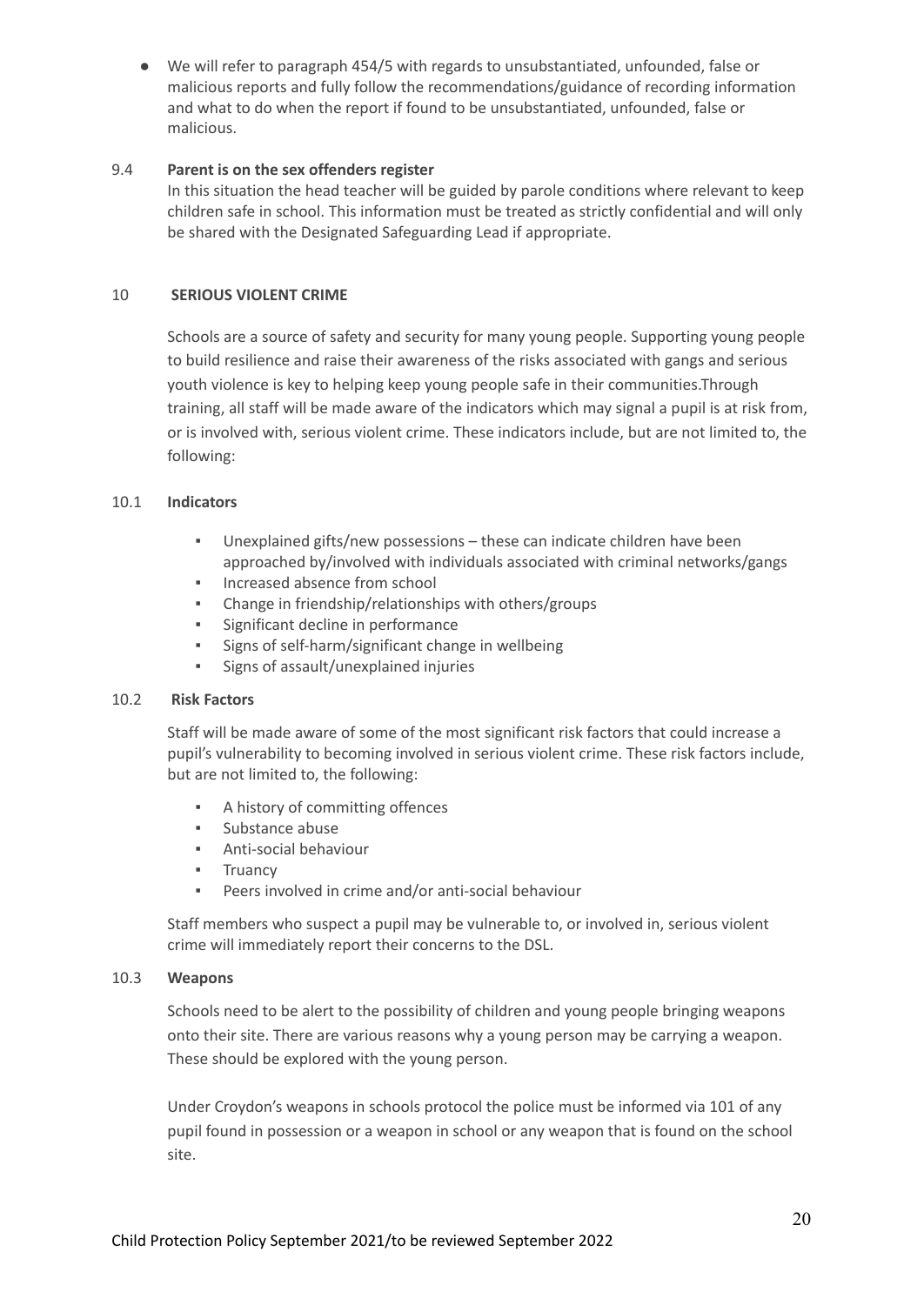#### **11 PEER ON PEER ABUSE**

We recognise that children are capable of abusing their peers. Abuse will never be tolerated or passed off as "banter" or "part of growing up". Different gender issues can be prevalent when dealing with peer on peer abuse. This could for example include girls being sexually touched/assaulted or boys being subject to initiation-type violence. The school/college will refer the perpetrator and the victim to children's social care via SPOC.

Most cases of pupils hurting other pupils will be dealt with under our school's behaviour policy, but this child protection and safeguarding policy will apply to any allegations that raise safeguarding concerns. We will pay adherence to the guidance - Sexual Violence and Sexual Harassment in Schools/Colleges between children (December 2017 – updated May 2018) and have a strategy at Coulsdon C of E Primary to identify, report and respond to any issues/incidents raised. We aim to challenge this type of abuse. We also aim to use approaches in the curriculum to address and tackle peer on peer abuse. These include PSHE lessons, internet safety lessons and assemblies.

The definition of peer-on-peer abuse includes:

- Bullying (including cyberbullying)
- Physical abuse such as hitting, kicking, shaking, biting, hair pulling, or otherwise causing physical harm
- Sexual violence, such as rape, assault by penetration and sexual assault
- Sexual harassment, such as sexual comments, remarks, jokes and online sexual harassment, which may be stand-alone or part of a broader pattern of abuse
- Upskirting, which typically involves taking a picture under a person's clothing without them knowing, with the intention of viewing their genitals or buttocks to obtain sexual gratification, or cause the victim humiliation, distress or alarm (Voyeurism (Offences) Act 2019)
- Gender-based violence
- Sexting (also known as youth produced sexual imagery)
- Initiation/hazing type violence and rituals

#### **12. Child Criminal Exploitation: County lines criminal activity**

For the purpose of this policy, "County lines criminal activity" refers to drug networks or gangs grooming and exploiting children to carry drugs and money from urban areas to suburban areas, rural areas and market and seaside towns. Children and young people involved in county lines may be considered as having been trafficked and be victims of criminal exploitation.

Staff will be made aware of pupils with missing episodes who may have been trafficked for the purpose of transporting drugs.

Staff members who suspect a pupil may be vulnerable to, or involved in, this activity will immediately report all concerns to the DSL.

The DSL will consider referral to the National Referral Mechanism on a case-by-case basis.

Like other forms of abuse and exploitation, county lines exploitation:

- can affect any child or young person (male or female) under the age of 18 years;
- can affect any vulnerable adult over the age of 18 years;
- can still be exploitation even if the activity appears consensual;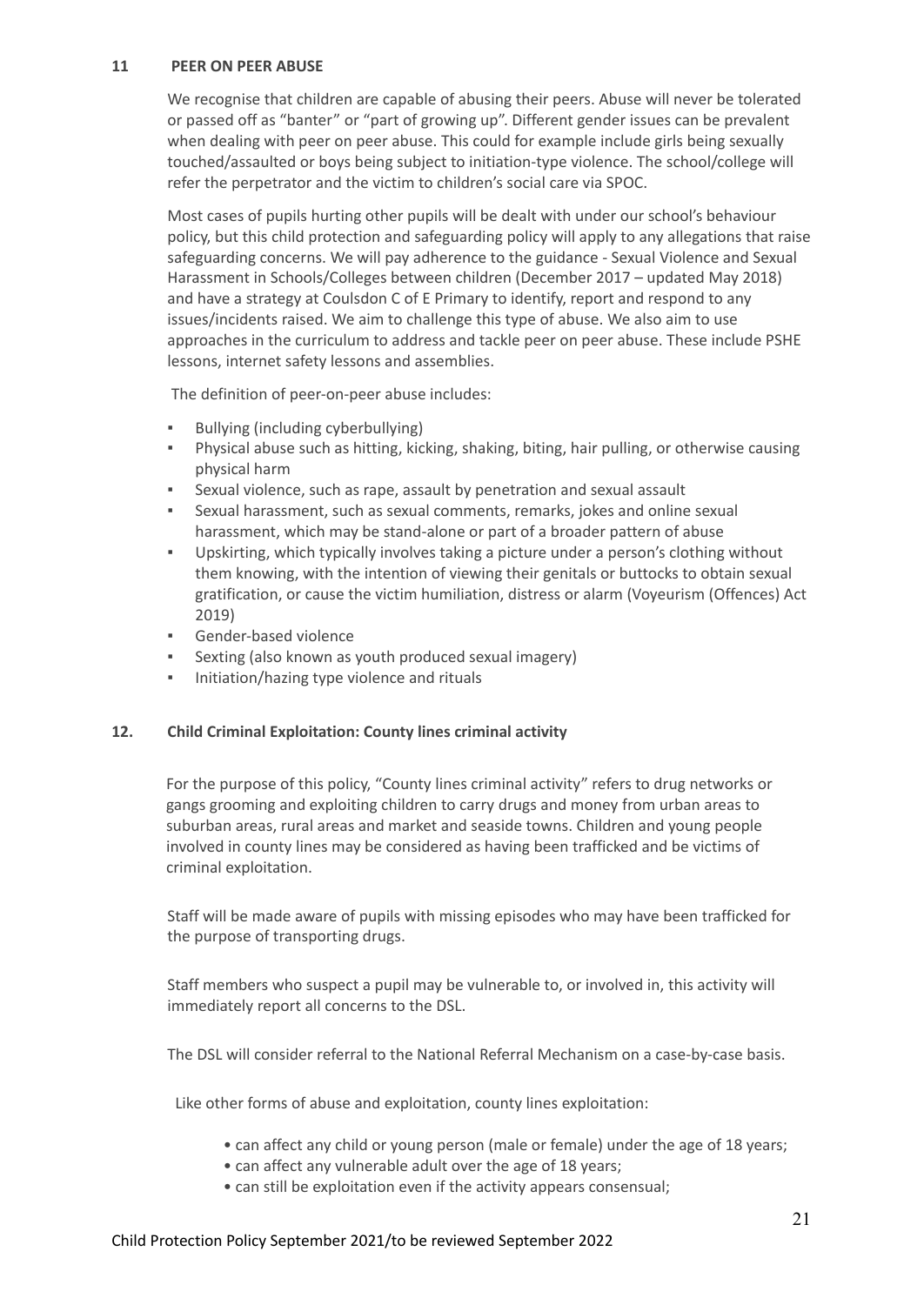• can involve force and/or enticement –based methods of compliance and is often accompanied by violence or threats of violence;

• can be perpetrated by individuals or groups, males or females and young people or adults;

• is typified by some form of power imbalance in favour of those perpetrating the exploitation.

#### 12.2 **Indicators**

Indicators that a pupil may be involved in county lines active include the following:

- Persistently going missing or being found out of their usual area
- Unexplained acquisition of money, clothes or mobile phones
- Excessive receipt of texts or phone calls
- Relationships with controlling or older individuals or groups
- Leaving home without explanation
- Evidence of physical injury or assault that cannot be explained
- Carrying weapons
- Sudden decline in school results
- Becoming isolated from peers or social networks
- Self-harm or significant changes in mental state
- Parental reports of concern

#### **13 Modern Slavery**

Modern slavery encompasses human trafficking and slavery, servitude and forced or compulsory labour. Exploitation can take many forms, including: sexual exploitation, forced labour, slavery, servitude, forced criminality and the removal of organs.

If you are concerned that someone may be the victim of moder slavery, the support available to victims and how to refer them to the NRM is available in the Modern Slavery Statutory Guidance. Modern slavery: how to identify and support victims - GOV.UK ([www.gov.uk\)](http://www.gov.uk)

#### **14 Cybercrime**

Cybercrime is criminal activity committed using computers and/or the internet. It is broadly categorised as either 'cyber-enabled' (crimes that can happen off-line but are enabled at scale and at speed on-line) or 'cyber dependent' (crimes that can be committed only by using a computer). Cyber-dependent crimes include;

• unauthorised access to computers (illegal 'hacking'), for example accessing a school's computer network to look for test paper answers or change grades awarded; • denial of Service (Dos or DDoS) attacks or 'booting'. Attempts to make a computer, network or website unavailable by overwhelming it with internet traffic from multiple sources; and, • making, supplying or obtaining malware (malicious software) such as viruses, spyware, ransomware, botnets and Remote Access Trojans with the intent to commit further offence, including those above.

Children with particular skill and interest in computing and technology may inadvertently or deliberately stray into cyber-dependent crime.

If there are concerns about a child in this area, the designated safeguarding lead (or a deputy), should consider referring into the Cyber Choices programme. It aims to intervene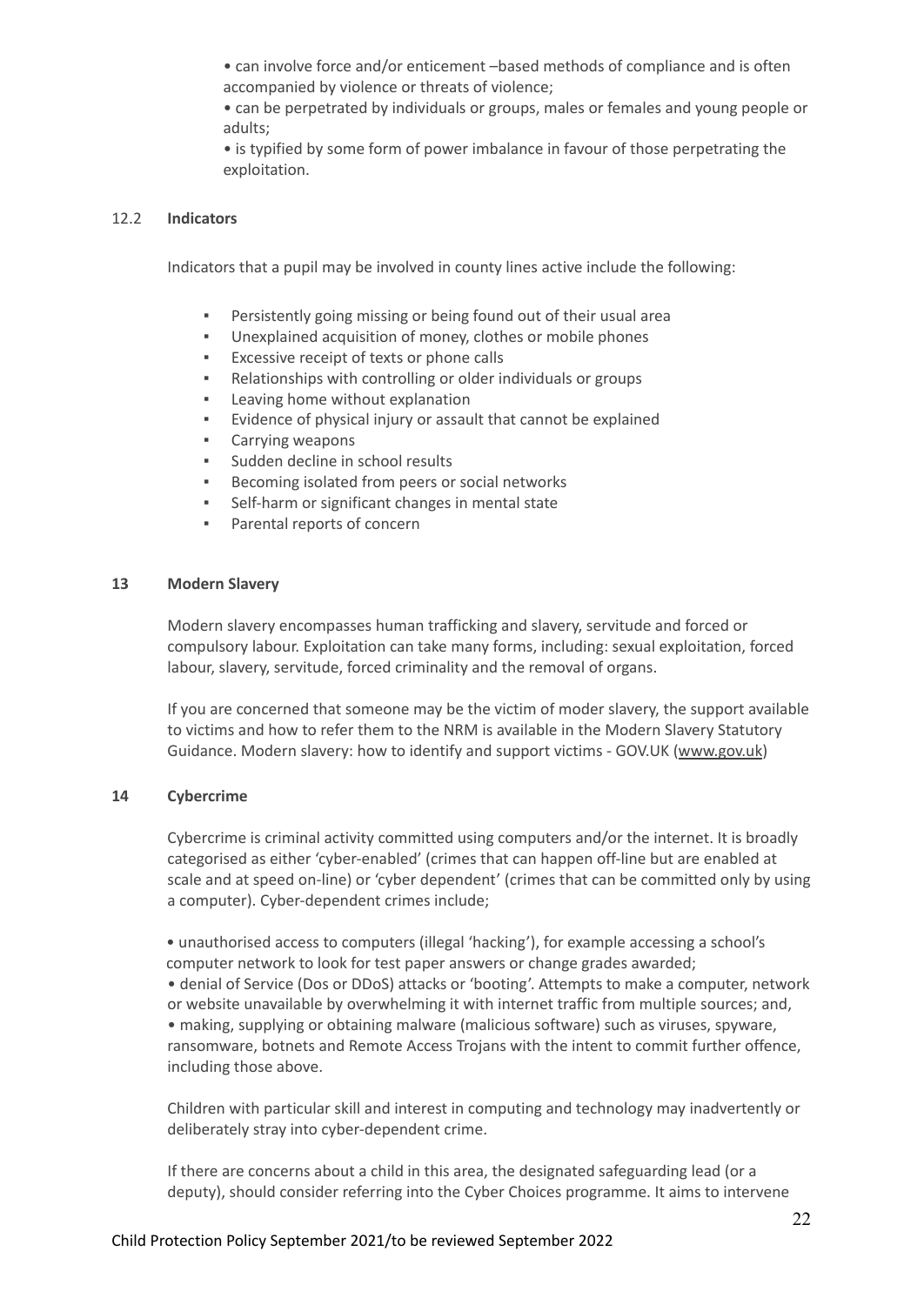where young people are at risk of committing, or being drawn into, low level cyber-dependent offences and divert them to a more positive use of their skills and interests.

#### **15 PREVENTING RADICALISATION**

Protecting children from the risk of radicalisation is part of the school's wider safeguarding duties and the duty to promote British values in order to counter the extemist narrative and prevent young people from being radicalised and drawn into terrorism. We will actively assess the risk of children being drawn into terrorism. Staff will be alert to changes in children's behaviour which could indicate that they may be in need of help or protection. Staff will use their professional judgement to identify children who may be at risk of radicalisation and act appropriately – which may include making a referral to the Channel Panel. The school will work with the LSCB as appropriate.

Where we have concerns that a young person might be considering extremist ideologies and/or may be radicalised and would benefit from specialist support to challenge extremist ideologies, or that a younger pupil may be at risk due to their parent's radicalisation, we will make a referral to SPOC using the SPOC Safeguarding Referral Form.

#### **15.1 Training**

The school's designated safeguarding lead will undertake Prevent awareness training to be able to provide advice and support to other staff on how to protect children against the risk of radicalisation. The designated safeguarding lead will hold formal training sessions with all members of staff to ensure they are aware of the risk indicators and their duties regarding preventing radicalisation.

#### **15.2 Risk indicators**

Indicators of an identity crisis:

- Distancing themselves from their cultural/religious heritage
- Uncomfortable with their place in society

Indicators of a personal crisis:

- Family tensions
- A sense of isolation
- Low self-esteem
- Disassociation from existing friendship groups
- Searching for answers to questions about identify, faith and belonging

Indicators of vulnerability through personal circumstances:

- Migration
- Local community tensions
- **Events affecting their country or region of origin**
- Alienation from UK values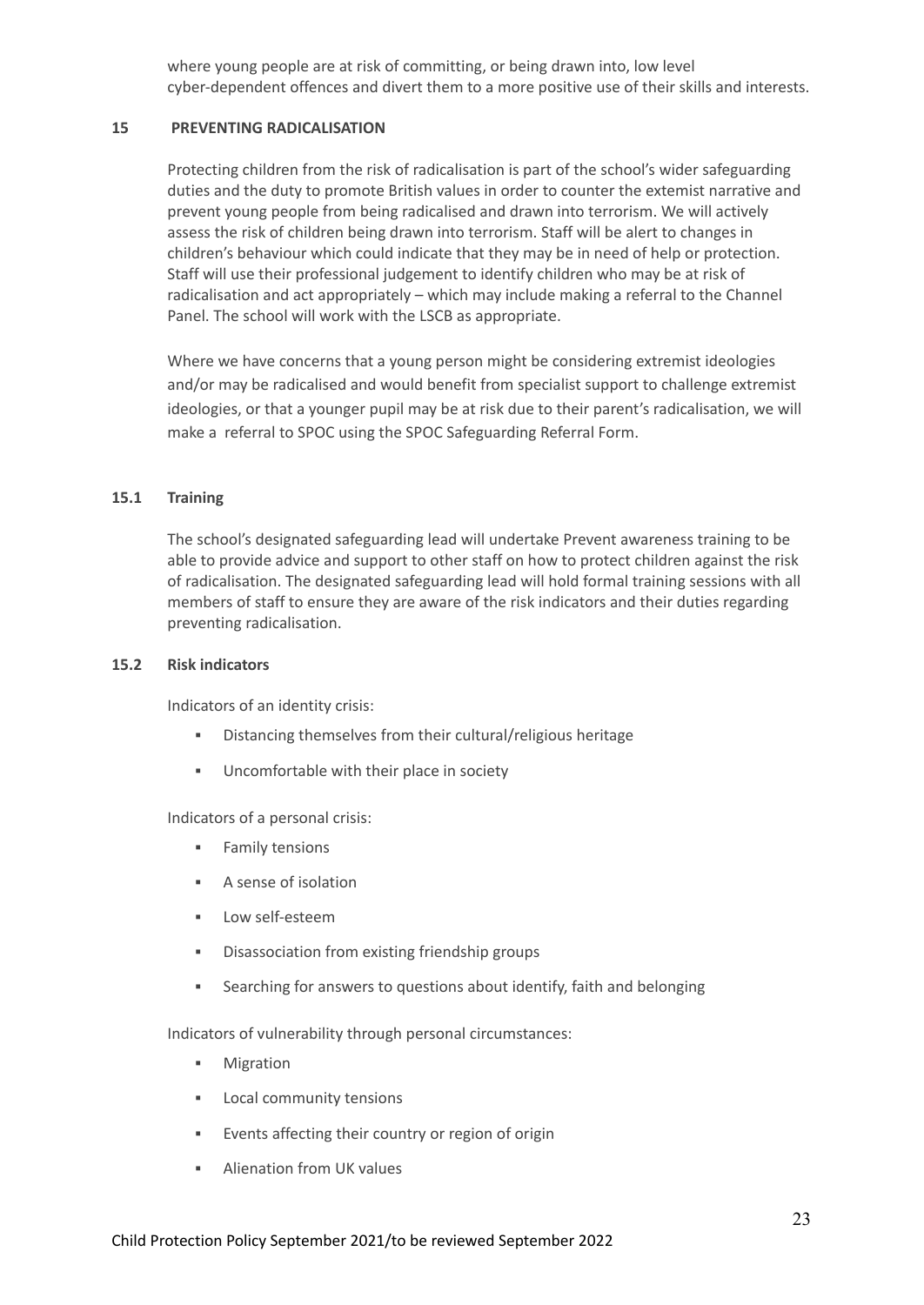A sense of grievance triggered by personal experience of racism or discrimination

Indicators of vulnerability through unmet aspirations:

- **•** Perceptions of injustice
- Feelings of failure
- Rejection of civic life

Indicators of vulnerability through criminality:

- Experiences of dealing with the police
- **•** Involvement with criminal groups

#### **15.3 Making a judgement**

When making a judgement, staff will ask themselves the following questions:

- Does the child have access to extremist influences?
- Does the child access the internet for the purposes of extremist activities (e.g. using closed network groups, accessing or distributing extremist material, contacting covertly using Skype, etc.)?
- **.** Is there a reason to believe that the child has been, or is likely to be, involved with extremist organisations?
- **EXECT** Is the child known to have possessed or is actively seeking extremist literature/other media likely to incite racial or religious hatred?
- Does the child sympathise with or support illegal/illicit groups?
- Does the child support groups with links to extremist activity?
- Has the child encountered peer, social, family or faith group rejection?
- Is there evidence of extremist ideological, political or religious influence on the child?
- Have international events in areas of conflict and civil unrest had a noticeable impact on the child?
- Has there been a significant shift in the child's outward appearance that suggests a new social, political or religious influence?
- Has the child come into conflict with family over religious beliefs, lifestyle or dress choices?
- Does the child vocally support terrorist attacks; either verbally or in their written work?
- Has the child witnessed or been the victim of racial or religious hate crime?
- Is there a pattern of regular or extended travel within the UK?
- Has the child travelled for extended periods of time to international locations?
- Has the child employed any methods to disguise their identity?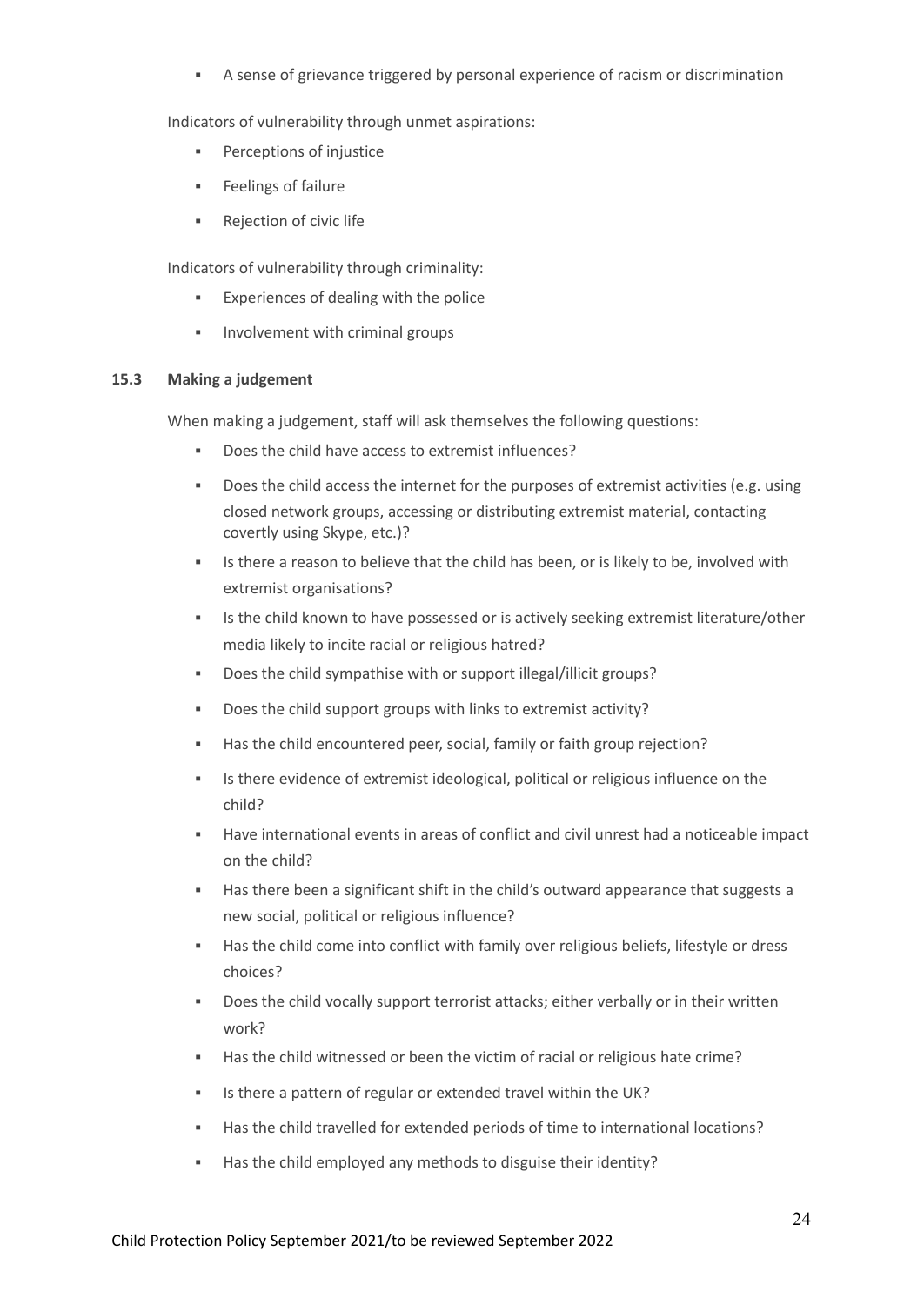- Does the child have experience of poverty, disadvantage, discrimination or social exclusion?
- Does the child display a lack of affinity or understanding for others?
- Is the child the victim of social isolation?
- Does the child demonstrate a simplistic or flawed understanding of religion or politics?
- Is the child a foreign national, refugee or awaiting a decision on their/their family's immigration status?
- Does the child have insecure, conflicted or absent family relationships?
- Has the child experienced any trauma in their lives, particularly trauma associated with war or sectarian conflict?
- Is there evidence that a significant adult or other person in the child's life has extremist views or sympathies?

Critical indicators include where the child is:

- In contact with extremist recruiters.
- Articulating support for extremist causes or leaders.
- Accessing extremist websites.
- Possessing extremist literature.
- Using extremist narratives and a global ideology to explain personal disadvantage.
- Joining extremist organisations.
- Making significant changes to their appearance and/or behaviour.

Any member of staff who identifies such concerns, as a result of observed behaviour or reports of conversations, must report these to the designated safeguarding lead.

The designated safeguarding lead will consider whether a situation may be so serious that an emergency response is required. In this situation, a 999 call will be made. However, concerns are most likely to require a police investigation as part of the Channel Panel, in the first instance.

#### **16 SAFEGUARDING – PROVIDING A SAFE ENVIRONMENT**

#### 16.1

All parents and carers of pupils attending Coulsdon C of E Primary School must feel secure in the knowledge that they are entrusting their children to adults who will strive to keep them safe at school. We will do this by:

- Promoting a caring, safe and positive environment in the school
- Ensure safe recruitment practice in checking the suitability of all staff and volunteers to work with children including the completion of risk assessments;
- Ensure staff are appropriately trained.
- Raise awareness of safeguarding/child protection issues amongst all staff and volunteers and of what to do if they have concerns;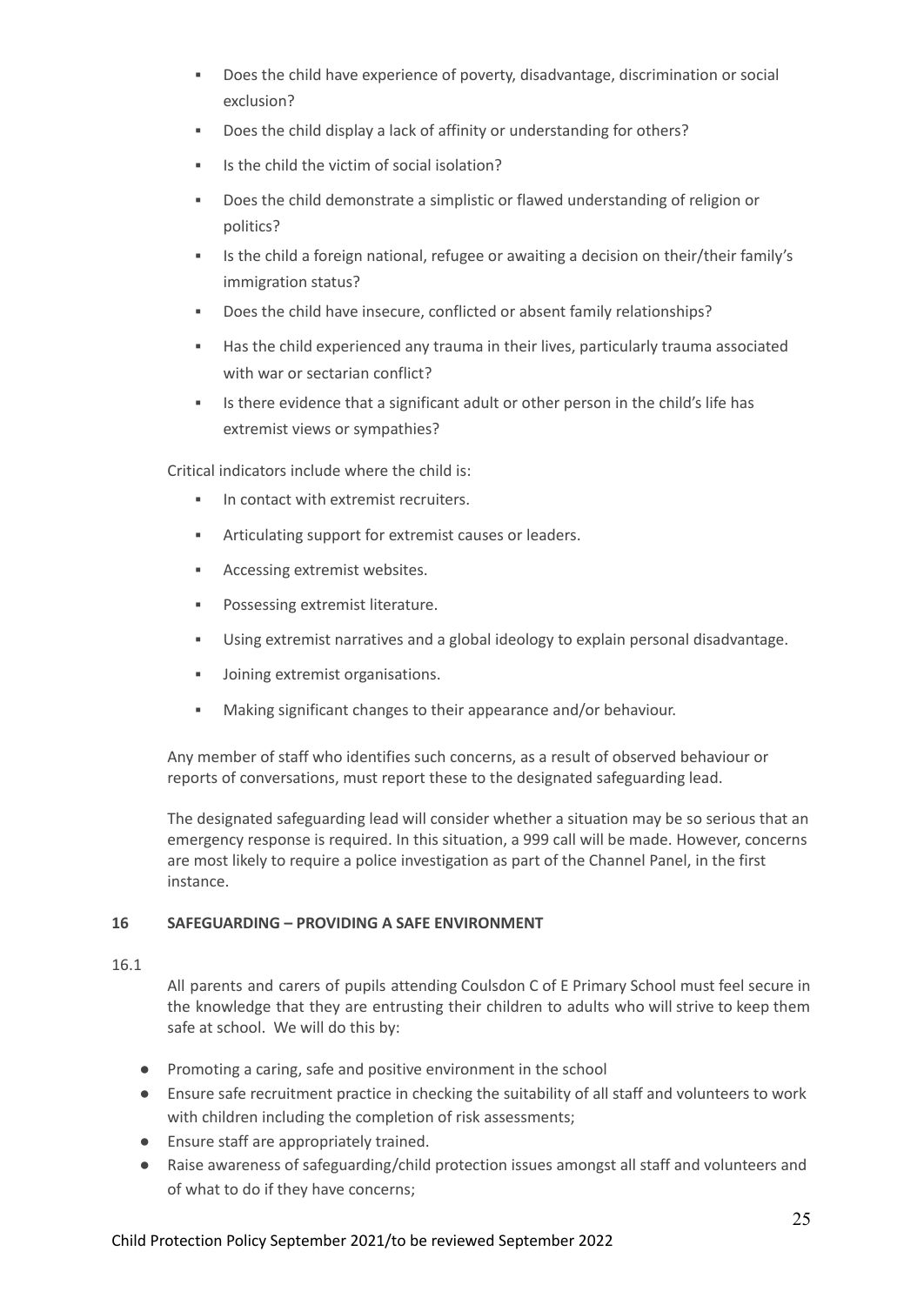- Ensure that volunteers are appropriately supervised.
- Ensure that procedures and expectations for identifying and reporting/recording cases, or suspected cases, of abuse to relevant agencies are robust.
- Ensure that links with relevant agencies are effective including working in partnership regarding child protection matters, including attendance at case conferences and core group meetings;
- Ensure the school environment is safe and is one in which pupils feel secure and are encouraged to talk freely about anything that concerns them.
- Ensure pupils know there are adults in the school who they can approach if they are worried about anything;
- Ensure the curriculum and other provision, including opportunities in the Health and Wellbeing/PSHE curriculum, develop and equip pupils with the skills needed to feel safe and adopt safe practices
- Support for pupils who have been abused or may be at risk of harm in accordance with any agreed child protection plan;
- Ensure we respond appropriately to any concern or allegation about a member of staff or volunteer.
- Ensure staff follow accepted "safe practice" principles when working with pupils.
- Ensure pupils are protected from all forms of harm.

#### **17 SAFEGUARDING AND CHILD PROTECTION IN SPECIFIC CIRCUMSTANCES**

#### 17.1 **Attendance**

We are aware that a pupil's unexplained absence from school could mean that they are at risk from harm.

- (1) We will always report an unexplained absence of a child with a Child Protection Plan to the child's social worker within one day
- (2) We will always seek to clarify the reason for a child's absence from school with the child's parent or carer as soon as is practicable on the first day
- (3) We will always report a continued absence about which we have not been notified by the parent or carer to the Education Welfare Service
- (4) We will always report to the local authority the name of any child who has been newly registered to attend our school but does not arrive on the expected day
- (5) We will always report to the Education Welfare Service the continued absence of a child known or thought to have been taken overseas if the child does not return to school on the expected return date.

#### **17.2 Pupil Behaviour**

We will always aim to maintain a safe and calm environment by expecting good behaviour from our pupils in line with our behaviour policy.

We are aware that any physical response from a member of staff to a pupil's poor behaviour could lead to a child protection concern being raised by the child or parent/carer.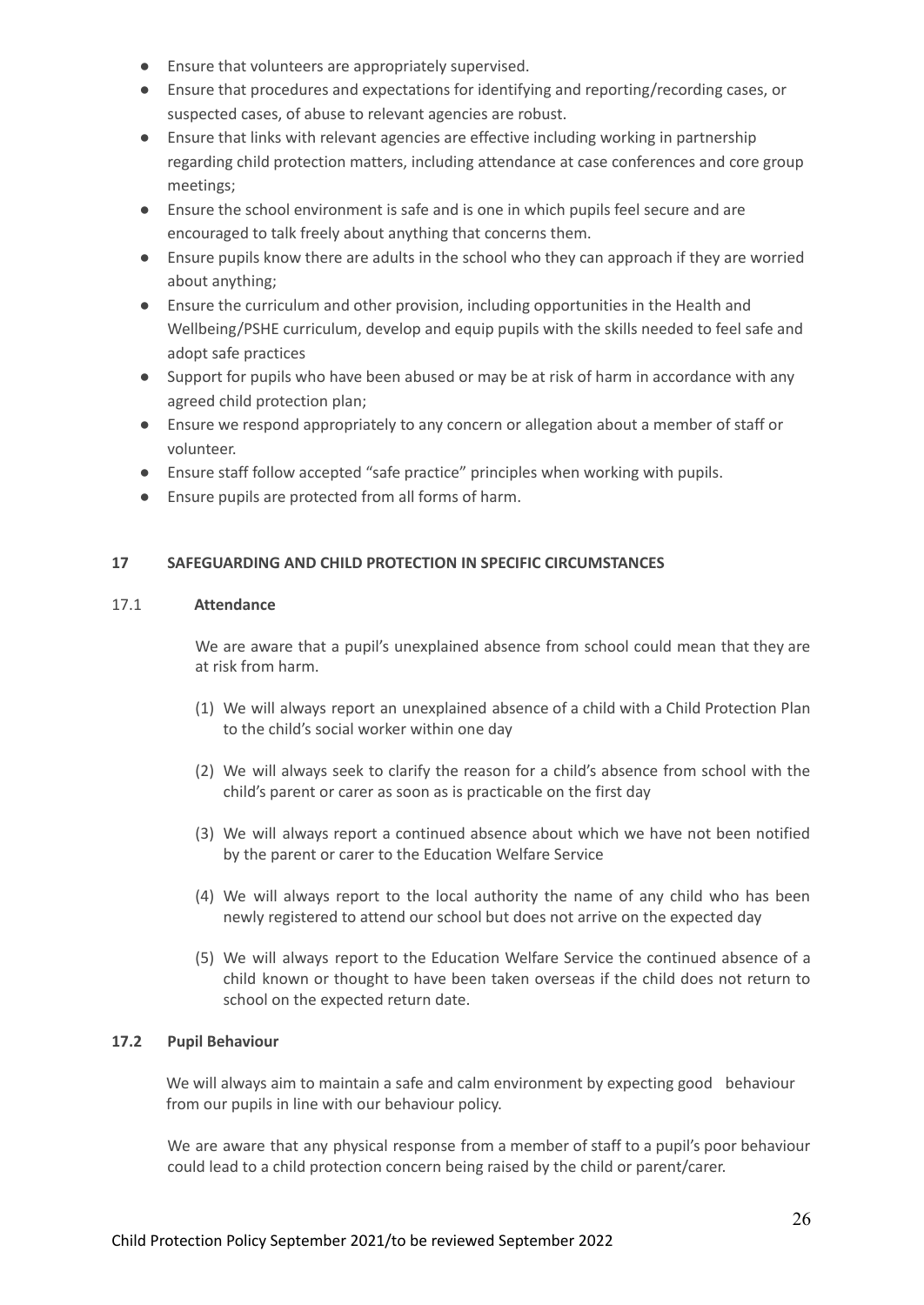- (1) No member of staff will use force when dealing with a pupil's breach of our behaviour policy unless the potential consequences of not physically intervening are sufficiently serious to justify such action
- (2) We will always record any occasion when physical intervention has been necessary
- (3) We will always notify parents or carers of any such incident

#### **17.3 Bullying**

We understand that bullying is harmful to children. We have an anti-bullying policy that sets out our aim of ensuring no child becomes a victim of bullying and the work that we carry out in school to foster an environment where bullying behaviour is known to be unacceptable. We will always take seriously any reports of bullying and respond appropriately.

We understand that bullying may take different forms and may include racist or homophobic behaviour. Any such reported or observed incident will be dealt with in accordance with our anti-bullying policy.

#### 17.4 **E-Safety**

As part of our duty to provide a safe learning environment we should ensure their pupils know how to remain safe online.We recognise that children's use of the Internet is an important part of their education but that there are risks of harm associated with its use. We have an e-safety policy that addresses how we minimise those risks in school and teach children how to stay safe when using the internet in their lives out of school.

We also recognise that all members of staff and volunteer staff must always be mindful of the need to follow our policy of acceptable use of our IT equipment.

There is considerable risk to children online but the can be categorised within these three areas as stated within KCSIE:

#### **content:**

● being exposed to illegal, inappropriate or harmful content; for example: pornography, fake news, racist, misogynistic, self-harm, suicide, anti-Semitic, radical and extremist;

#### **contact:**

● being subjected to harmful online interaction with other users; for example: peer to peer pressure, commercial advertising and adults posing as children or young adults for the purposes of grooming children; and

#### **conduct:**

● personal online behaviour that increases the likelihood of, or causes, harm; for example, making, sending and receiving explicit images, sharing others explicit images and online bullying.

#### **commerce:**

● risks such as online gambling, inappropriate advertising, phishing and or financial scams.

We refer to the DfE document 'Teaching Online Safety in Schools' to support us with teaching e safety. Our Governing body work to do all they can to reasonably limit children's exposure to the above risks from the school's IT system.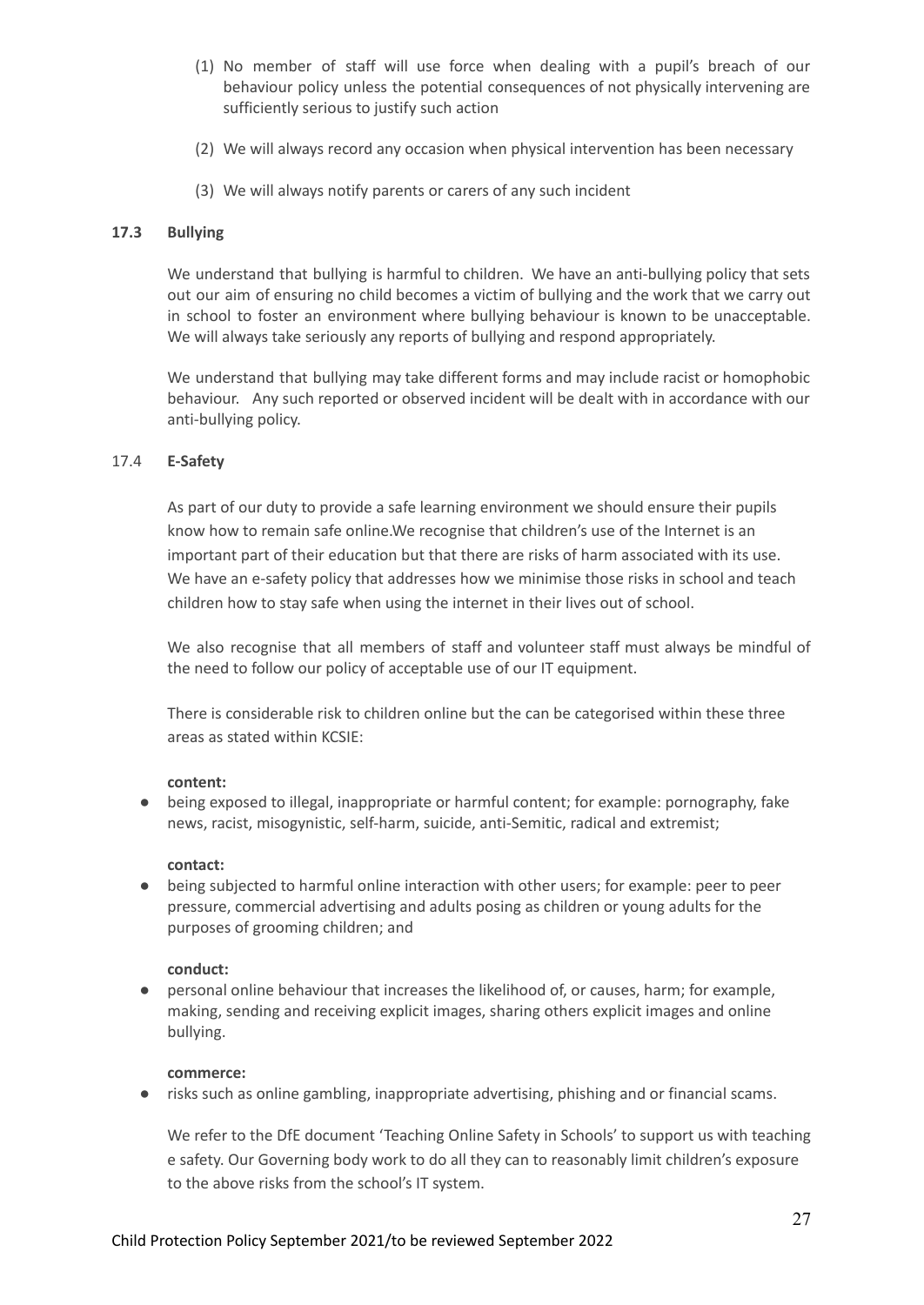We ensure our pupils are just as clear about what is expected of them online as offline.

We are aware that some pupils may be living in circumstances that may make them more vulnerable to abuse, neglect or poor outcomes and who may need help or intervention from Early Help Services, children's social care or other agencies in order to keep them safe online

Educating children and young people to stay safe online is crucial in the modern world.

#### **17.5 Remote learning**

It is important that all staff who interact with children, including online, continue to look for a sign a child may be at risk. Any such concerns should be dealt with via the Designated Safeguarding Lead.

Coulsdon CofE Primary will ensure any use of online learning tools and systems is in line with privacy and data protection / GDPR requirements. We are delivering live lessons to children via Google Meet.

Below are some things our staff consider:

- Wearing suitable clothing
- Any computers should be in appropriate areas and the background should be blurred
- Language should be professional and appropriate including any family members in the background.

Our Governing body work to do all they can to reasonably limit children's exposure to the above risks from the school's IT system.

Where children are being asked to learn online at home the Department has provided advice to support schools and colleges do so safely: safeguarding in schools colleges and other providers and safeguarding and remote education. The NSPCC and PSHE Association also provide helpful advice:

NSPCC Learning - Undertaking remote teaching safely during school closures PSHE - PSHE Association coronavirus hub Filters and monitoring

The appropriateness of any filters and monitoring systems are a matter for individual schools and colleges and will be informed in part, by the risk assessment required by the Prevent Duty.

The UK Safer Internet Centre has published guidance as to what "appropriate" filtering and monitoring might look like: UK Safer Internet Centre: appropriate filtering and monitoring.

Education settings are directly responsible for ensuring they have the appropriate level of security protection procedures in place, in order to safeguard their systems, staff and learners and review the effectiveness of these procedures periodically to keep up with evolving cyber-crime technologies. Guidance on e-security is available from the National Education Network. In addition, broader guidance on cyber security including considerations for governors and trustees can be found at NCSC.GOV.UK.

#### 18 **HEALTH AND SAFETY & RISK ASSESSMENTS**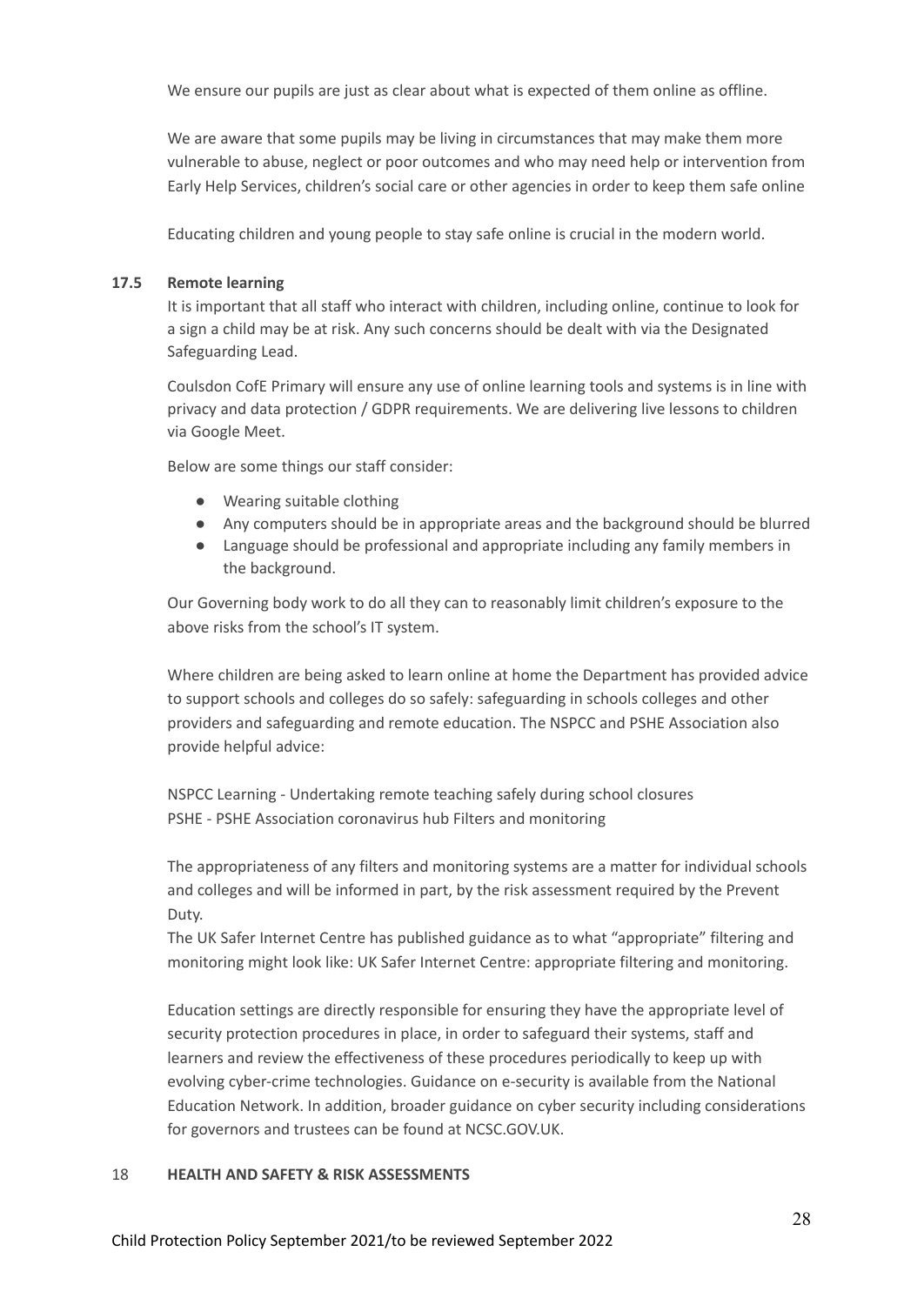We, alongside our Governing Board will ensure that there is a robust health and safety policy in place to meet the statutory responsibility for the safety of pupils and staff within the school environment. The policy is based on the Government guidance and seeks to balance risk avoidance against providing pupils with opportunities to take part in activities that help them to learn to manage risk themselves. We have a Health & Safety Policy which demonstrates the consideration we give to minimising any risk to the children when on the school premises and when undertaking activities out of school under the supervision of our staff.

Day-to-day responsibility for health and safety issues in the school will be dealt with by the Senior Leadership Team. The named governor responsible for health and safety is Trevor Meadowcroft.

#### **18.1 Risk assessments**

The school/college will seek to identify and manage risk through the use of risk assessments. These will be carried out:

- on an annual basis for the school environment as a whole;
- for all school trips:
- for all work-based learning or work experience placements;
- when a pupil who has been excluded for risky or violent behaviour is returning to the school;
- whenever there are any changes to the school environment or school practices;
- following any serious incident.

Risk Assessments are also carried out by our 'Friends Committee' when carrying out parent led activities.

#### **19 WORKING TOGETHER WITH PARENTS / CARERS**

#### **19.1 Pupil Information**

We recognise the importance of keeping up-to-date and accurate information about pupils. We will regularly ask all parents/carers to provide us with the following information and to notify us of any changes that occur.

- names and contact details of persons with whom the child normally lives
- names and contact details of all persons with parental responsibility
- emergency contact details
- details of any persons authorised to collect the child from school (if different from above)
- any relevant court orders in place including those which affect any person's access to the child (e.g. Residence Order, Contact Order, Care Order, Injunctions etc.)
- name and contact detail of G.P.
- any other factors which may impact on the safety and welfare of the child

#### **19.2 Confidentiality**

Information about pupils given to us by the children themselves, their parents or carers, or by other agencies will remain confidential. Staff will be given relevant and information only a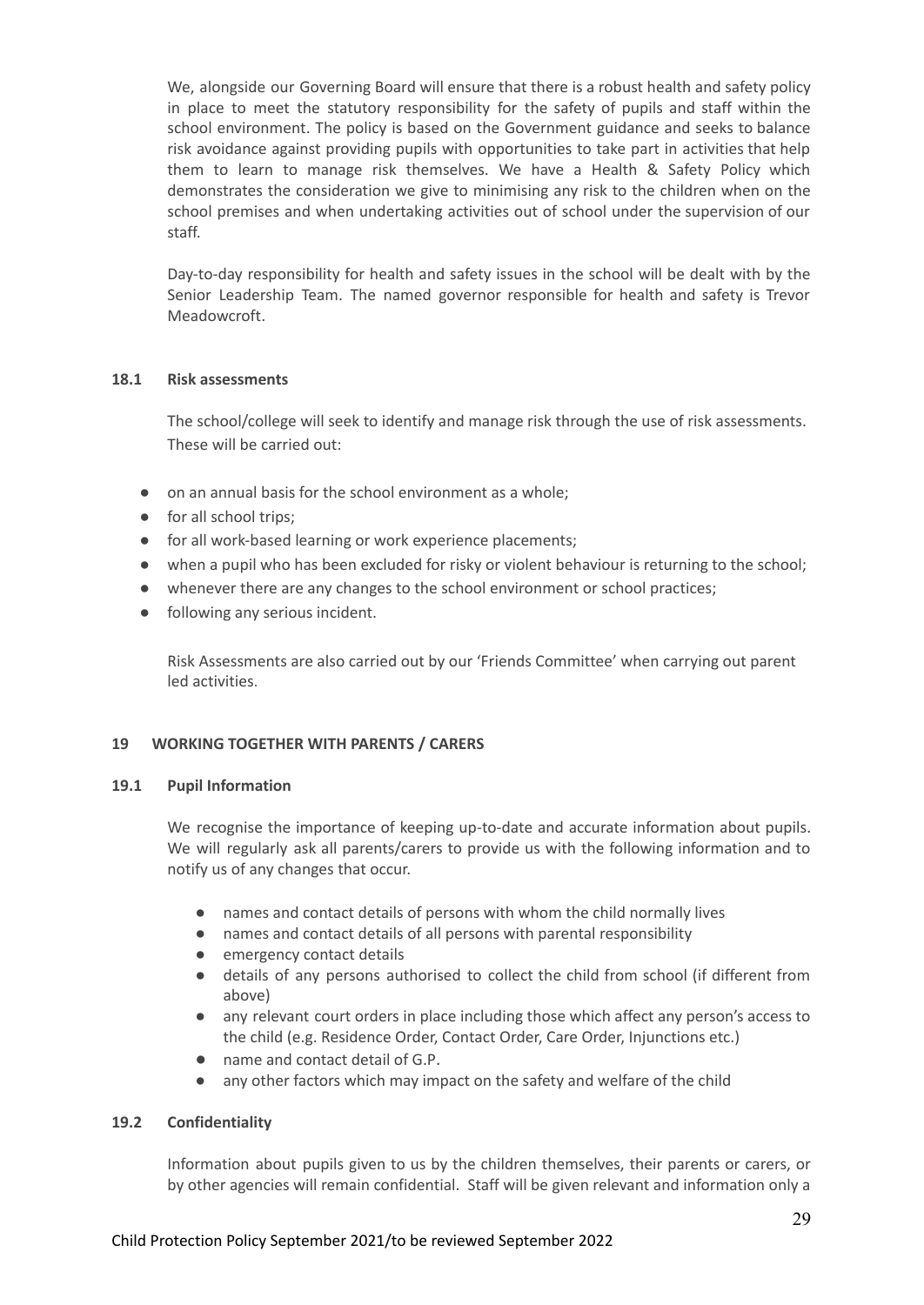"need to know" basis in order to support the child if that is necessary and appropriate. Only relevant information should be disclosed, and only to those professionals who need to know. Staff should consider the purpose of the disclosure, and remind recipients that the information is confidential and only to be used for the stated purpose.

We are, however, under a duty to share any information which is of a child protection nature. We understand that this is in the best interests of the child and overrides any other duties we have regarding confidentiality and information sharing.

Parental consent to making a child protection referral should be sought but if withheld, the referral must still be made and parents made aware of this. Before taking this step, we will consider the proportionality of disclosure against non-disclosure; is the duty of confidentiality overridden by the need to safeguard the child. Parental consent to referral can be dispensed with if seeking consent is likely to cause further harm to the child, interfere with a criminal investigation or cause undue delay in taking action to protect the child. However, we will discuss this with the SPOC Professionals Consultation Line on a "no names" basis to gain advice on whether this course of action should be taken.

In the event that a child makes a disclosure of neglect or abuse, staff must explain that we cannot guarantee them confidentiality, but must explain why they have to pass the information on, to whom and what will happen as a result. Parents should also be made aware of the school's duty to share information.

We have a duty to keep any records which relate to child protection work undertaken by us or our partner agencies and to ensure that these are kept apart from the main pupil record, stored securely and only accessible to key members of staff. We also have a duty to send copies of these records to any school to which the pupil transfers.

#### **19.3 Referrals to partner agencies**

If we have a reason to be concerned about the welfare of a child we will always seek to discuss this with the child's parents or carers in the first instance. On occasion, according to the nature of our concern, it may be necessary for us to make an immediate referral to Children's Services when to do otherwise may put the child at risk of further harm either because of delay, or because of the actions of the parents or carers.

We will work in partnership with relevant agencies in order to meet our obligations under section 11 of the Children Act 2004 and *Working together to safeguard children* 2018.

We recognise our vital role in safeguarding school-age children and will co-operate with the Croydon Safeguarding Children Board to ensure joint working with partner agencies in order to improve outcomes for children in Croydon.

#### 19.4 **Parents**

We recognise the importance of working in partnership with parents and carers to ensure the welfare and safety of pupils.

We will: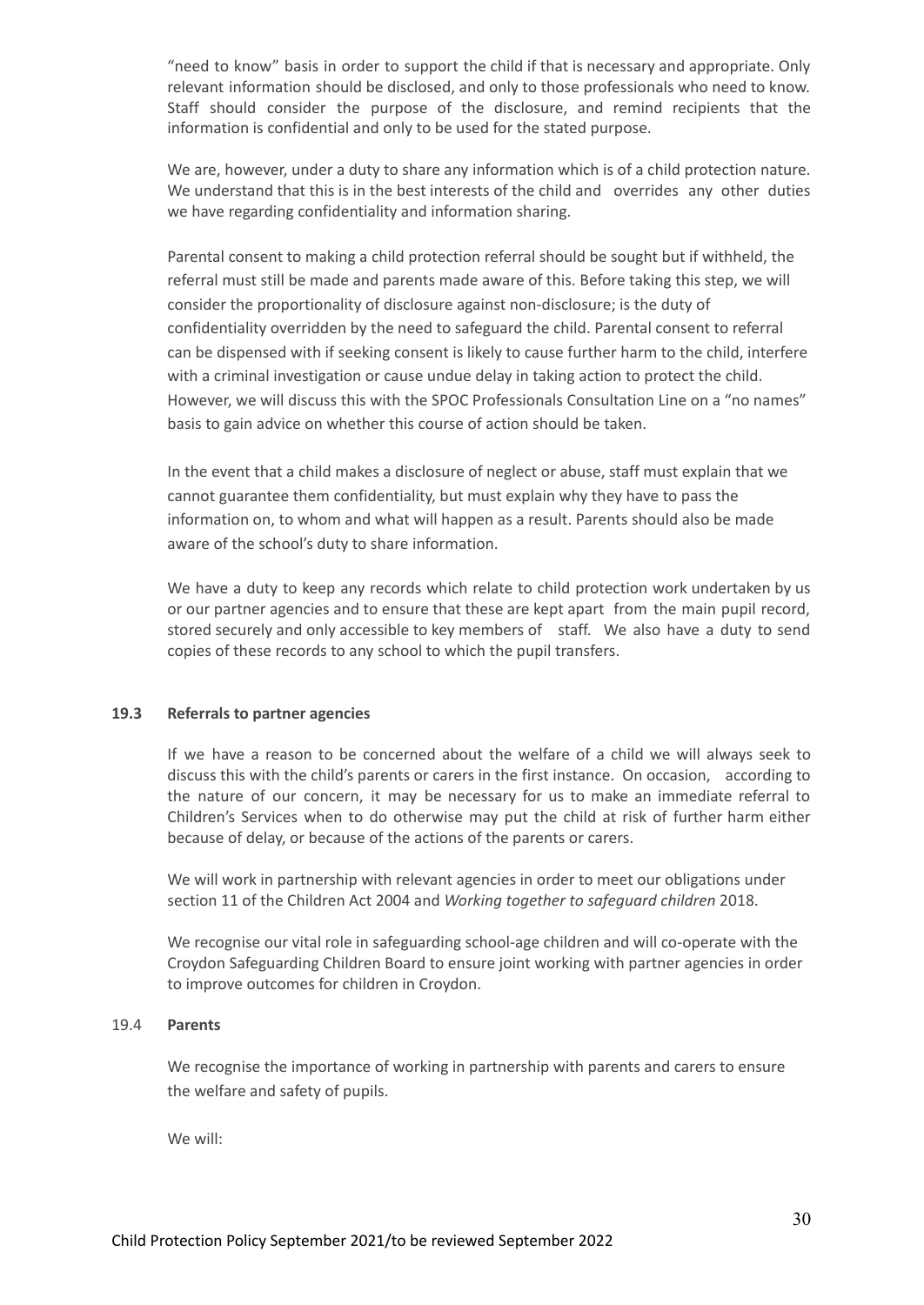- make parents aware of the school's statutory role in safeguarding and promoting the welfare of pupils, including the duty to refer pupils on where necessary, by having a safeguarding statement on the home page of their website and making all school/college policies available on the school/college website or on request;
- provide opportunities for parents and carers to discuss any problems with class teachers and other relevant staff;
- consult with and involve parents and carers in the development of school policies to ensure their views are taken into account;
- ensure a robust complaints system is in place to deal with issues raised by parents and carers;
- provide advice and signpost parents and carers to other services and resources where pupils need extra support.

#### **19.5 Working with aggressive and violent parents**

Where teachers / teaching assistants are working with families who are known to children or adult social care and there are concerns about the behaviour of parents towards members of school staff, this must be discussed with the head teacher/ designated safeguarding lead and the information shared with children's social care.

If social care feel there are high levels of risk involved in contact with parents, children's social care may convene a risk assessment meeting with the network in order to discuss strategies to reduce risk. We would always be part of this process.

#### **19.6 Site security and visitors**

- Our Governing Board is responsible for the security of the school premises and will take steps to ensure it is a safe environment and securely protected against trespass and/or criminal damage.
- Our Headteacher will decide whether or not contractors should be subject to DBS checks before being allowed access to the building, depending on the level of access they are likely to have to pupils.
- Where the visitor is employed by an organisation where DBS checks are normally required, for example NHS staff, we will request written confirmation that relevant checks have been carried out for that individual.
- All visitors and contractors will be:
	- o informed to report to reception on arrival;
	- o given a copy of our safeguarding and health and safety leaflet
	- o expected to provide proof of identity
	- o expected to wear a name-badge all times when on the school/college premises;
	- o suitably supervised by school staff at all times;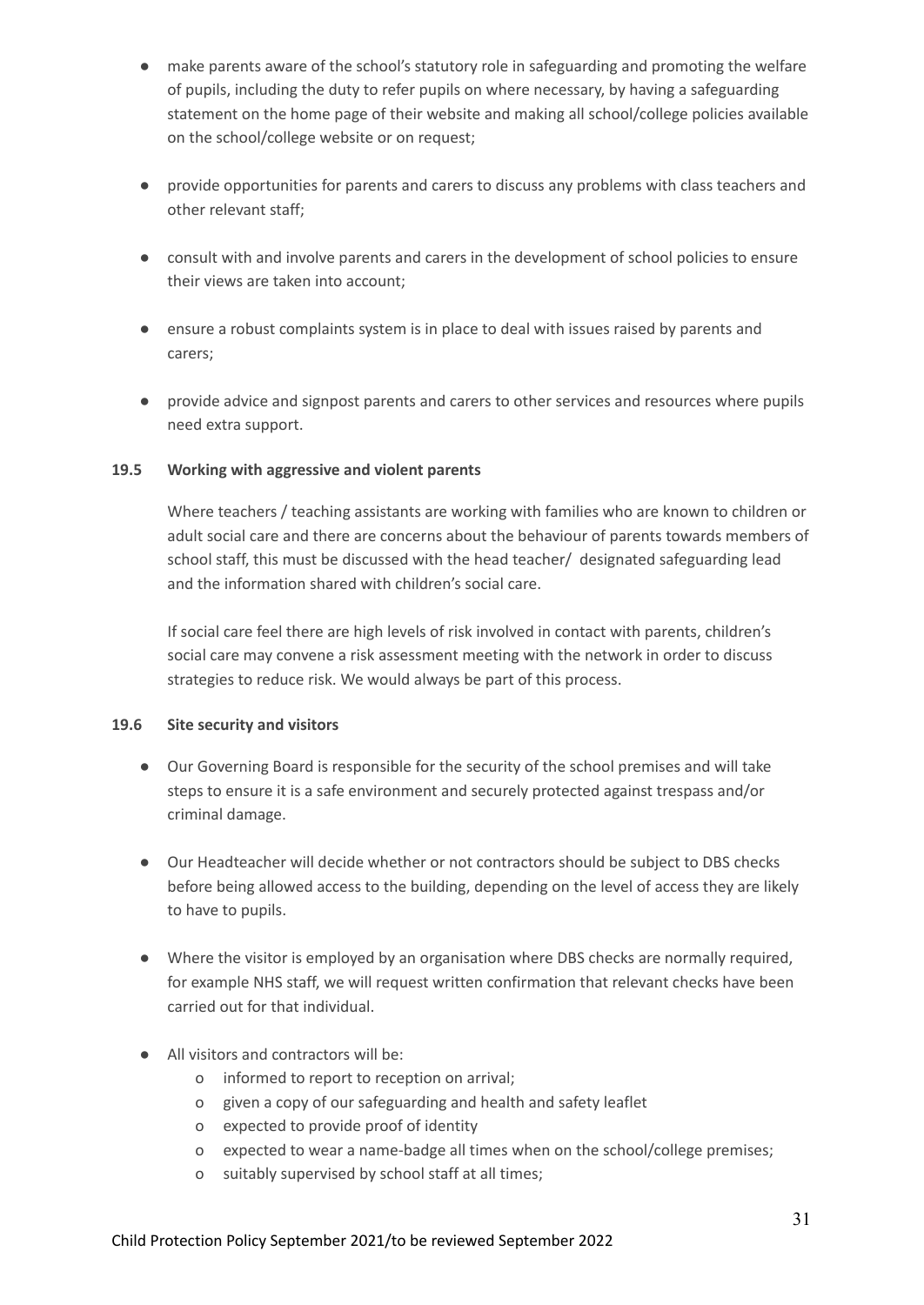- o made aware of school health and safety procedures
- The head teacher will ensure that any contract entered into with contractors' sets out clearly the expectations for worker's behaviour and the responsibility of contractors to monitor and ensure compliance with school policies.
- Contracted workers will not be allowed to approach or speak to pupils in any circumstances and must ensure that all equipment and working practices are in line with health and safety standards.
- Visiting organisations such as theatre groups who will be performing for or working directly with pupils will be expected to have adequate child protection procedures in place and must agree with class teachers in advance what level of supervision or contact they will have regarding pupils.

#### **19.7 Non-collection of children from school**

Parents are aware of the policy regarding handing over children to adults who are not their parent or known carer at the end of the school day. Parents will be asked to provide the details of the person who will normally collect the child and will be informed of the need to notify the school in advance if this changes, giving details of the person authorised to collect the child. The school will also ensure that the details of at least two people who can be contacted in an emergency in the event that the child is uncollected.

Parents will also be asked to inform schools where children are subject to court orders that limit contact with a named individual.

In the event that anyone who is not authorised to do so attempts to collect the child, the school will not allow the child to leave but contact the parent immediately.

If a child is uncollected at the end of the school day, the school will follow the procedure agreed with children's social care:

- The schools will check with the child to see if there are any changes to arrangements for collection and try to make contact with the parent or other family members, and wait with the child until someone comes to collect them.
- Children will not be released into the care of another parent even where they offer to take the child home.
- The school will contact the SPOC Professionals' Consultation Line to seek advice at 4.00pm if there are difficulties in contacting parents or other family members.
- If all possible means of contact have been exhausted and no contact can be made with the parent by 4.30pm, the school will contact SPOC and if advised to do so the police, who will arrange to collect the child or make arrangements for the child to be transported to the children's social services office.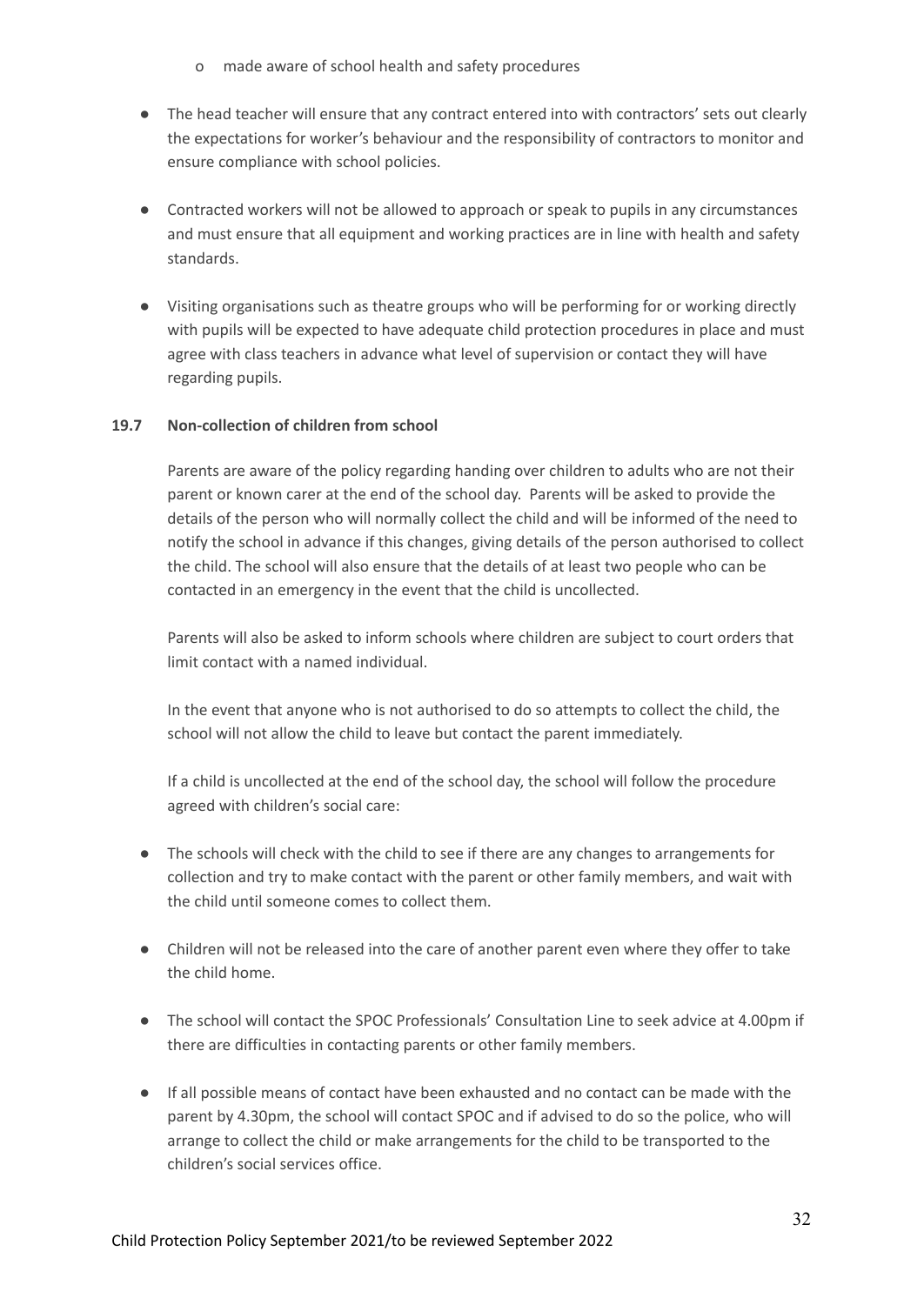- The school will regularly ask parents to confirm and update contact details and to nominate a family member or friend who can collect the child in the event that they are unable to do so.
- Where children are regularly uncollected or collected late, this will be discussed with the designated safeguarding lead. If there are also child protection concerns, a referral should be made to children's social care via SPOC.

#### **20 ADULTS WORKING WITH CHILDREN**

#### 20.1 **Safer Recruitment**

All staff and volunteers working with children in our school will be recruited safely. We recognise that safer recruitment practices are an essential part of creating a safe environment for children. We will follow Keeping Children Safe in Education guidance DfE 2021 and Working Together to Safeguard Children when recruiting staff:

#### Preparation

We will always consider the vacancy that has arisen within the context of safeguarding children and ensure that we include the responsibility to safeguard children within the requirements of the role.

We always consider carefully the knowledge skills and experience required to safeguard children and include these within a person specification.

#### Advertising

The advertisement will always include a statement about our commitment to safeguarding children and our expectation that all applicants will share that commitment.

The advertisement will state that the post is subject to an enhanced DBS check.

#### Applications

We will ensure that our application form enables us to gather information about the candidates' suitability to work with children by asking specific and direct questions.

We will scrutinise all completed application forms and supporting statement linked to personal specification.

#### **References**

We will not accept open references or testimonials.

Applicants will be asked to provide a full employment history

We will ask for the names of at least two referees including previous and recent employers who should be a senior member of staff with the authority to provide references. References from colleagues will not be accepted.

References will be taken up prior to the interview.

We will follow up any ambiguous statements.

We will follow up on gaps in employment.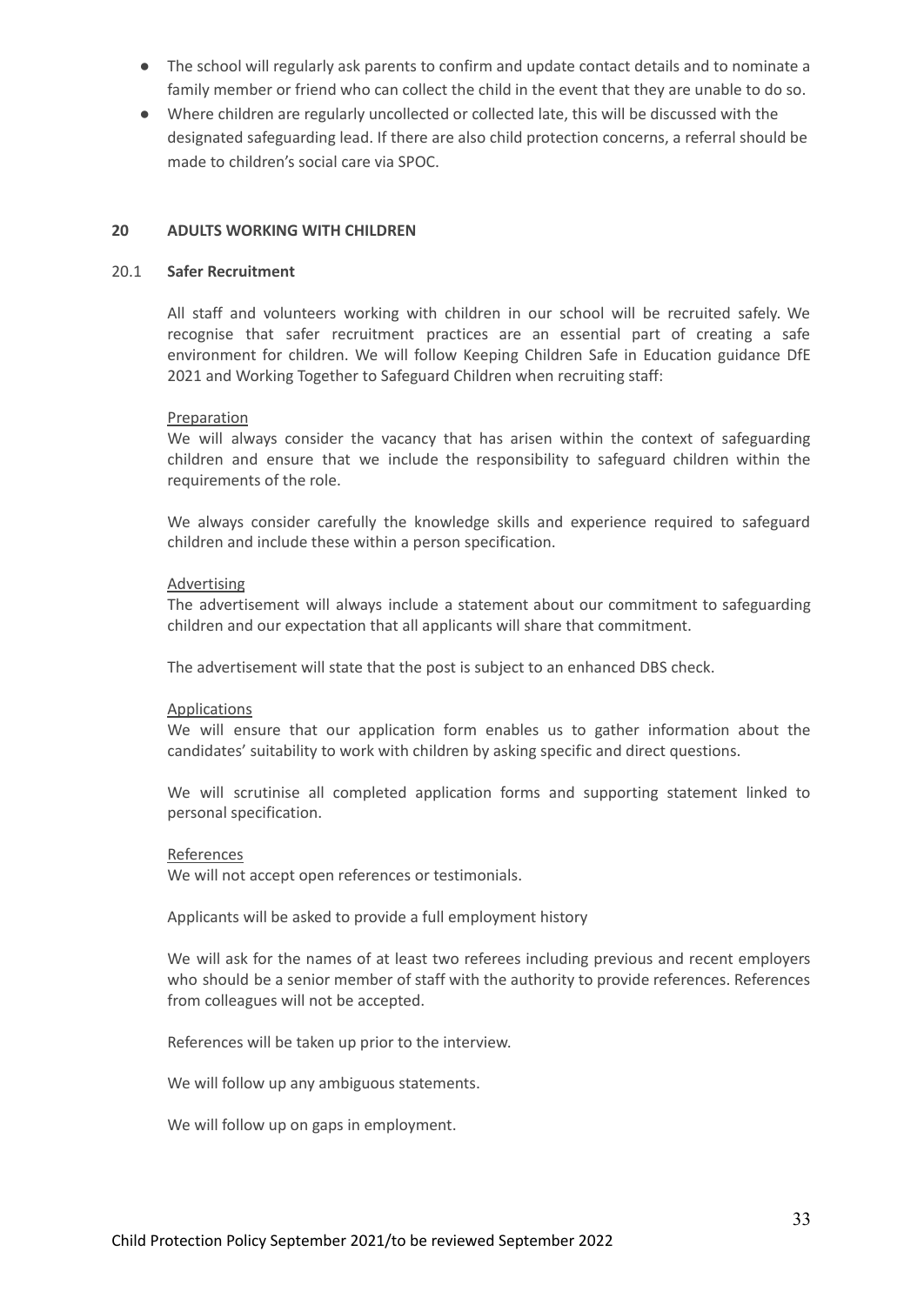References will be taken up from current employers only; if the applicant is not currently employed, verification will be sought from their previous school/college as to the dates the applicant was employed and the reasons for leaving the post.

Any information provided by applicants as part of an application process will be verified with independent sources and any reference received electronically will be checked to verify the originating source.

#### **Interviews**

We will always conduct a face to face interview even when there is only one candidate.

Our interview panel will always contain at least one member trained in safer recruitment practice.

Our interview questions will seek to ensure we understand the candidate's values and beliefs that relate to children.

Although the Headteacher will have day to day responsibility for the recruitment of staff, the Governing Board will ensure that they maintain an overview of recruitment systems in order to scrutinise practise and ensure all statutory checks are carried out.

#### Appointments

No staff member, volunteer, governor or anyone involved in the management of the school will be allowed to take up the post until all checks and enquiries required for that position have been satisfactorily completed, including section 128 checks relating to the recruitment of governors. Our offer of appointment will be conditional on all requested checks having been returned as satisfactory.

Checks with the Disclosure and Barring Service will be carried out at the level appropriate to the candidates role in the school.

We will refer to the Independent Safeguarding Authority any person whose checks reveal that they have sought work when barred from working with children. Checks will be taken out on existing staff where concerns arise regarding their suitability to work with children.

The Head Teacher will be responsible for keeping a single central record of all staff and volunteers (including governors) who work at the school. The single record should include details of all checks carried out and the outcome of these checks or any certificates obtained.

Where staff are recruited via third parties such as employment agencies, the Head Teacher will:

- Seek written confirmation from the agency that the agency has carried out all necessary checks on the individual
- Request written confirmation of the outcome of all checks
- Request written confirmation than an enhanced DBS certificate has been received by the agency
- Check the identity of agency staff when they first present for work to ensure they are the person against whom the checks were taken out.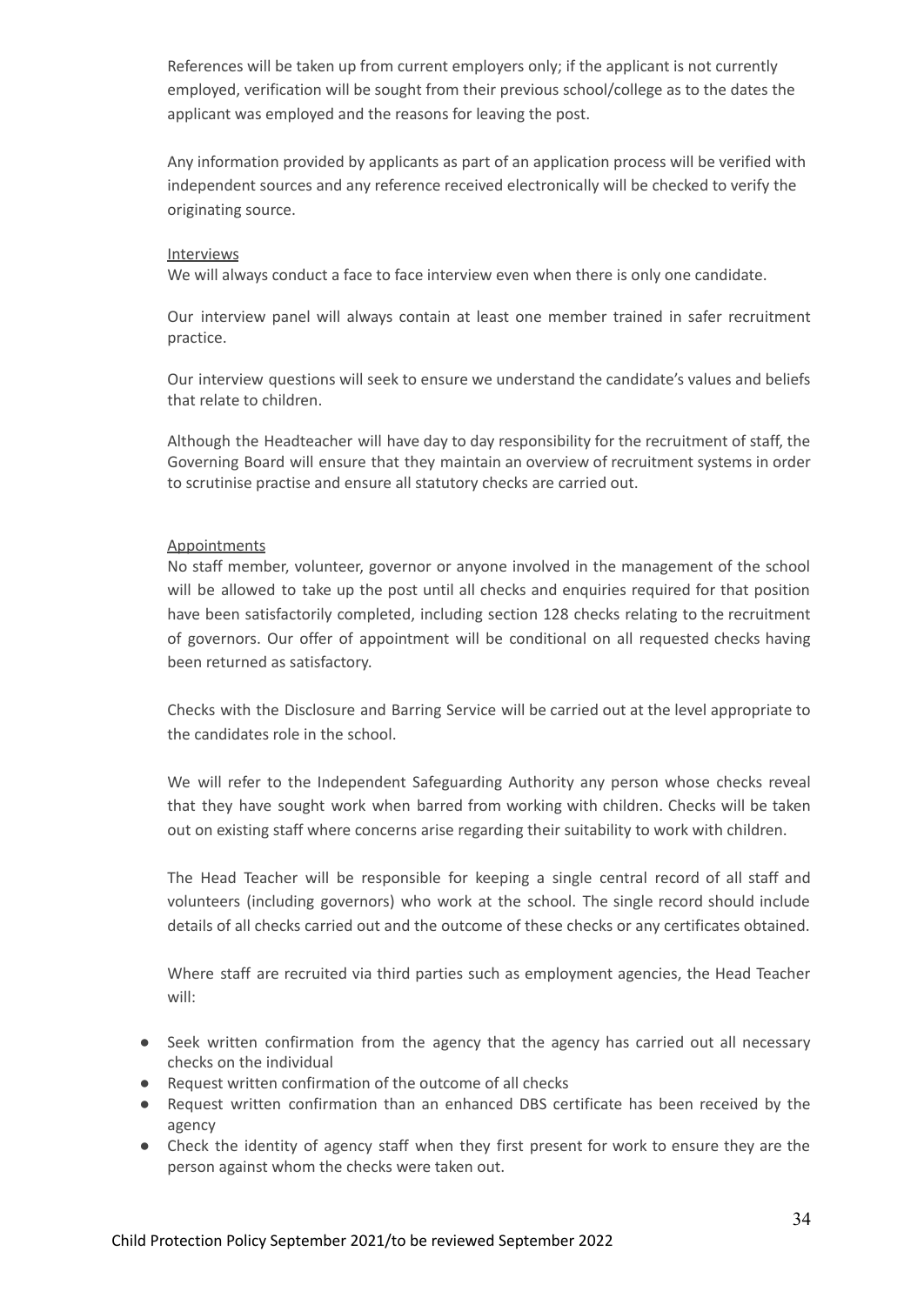We will verify the following information for all new staff and record on the single central register:

- The applicant's identity will be verified from their passport or other photographic ID and proof of address must be provided. Where possible, the use of a birth certificate will be sought.
- The applicant's right to work in the UK will be evidenced through documentation. Only original documentation will be accepted and its validity checked in the presence of the applicant.
	- Since 1st September 2018, schools are no longer have to ask staff questions about cautions or convictions of someone living or working in their household.
	- All staff should complete a self-declaration stating that they are not disqualified under the Childcare Act 2006 as amended in 2018. By reading and signing this policy they are making this self-declaration.
	- In the case of teaching staff, checks will be made on the applicant's academic and vocational qualifications and further checks made on Teacher Regulation Agency (TRA) Teacher Services system to ensure they are not prohibited from teaching under a teacher prohibition order.

#### **DBS checks**

In order to ensure that people who work in the school are suitable to do so and are not barred from working with children, we will apply to the Disclosure and Barring Service (DBS) for police checks and other barred list information as part of the recruitment process.

Where a DBS check indicates previous concerns, the Head will conduct a risk assessment as to the suitability of the applicant to the post. This risk assessment will take account of the level of offending, when the offences occurred and the circumstances around the offences. The assessment should be recorded and placed upon the personel record of the applicant

Full DBS checks which include barred list checks will only be taken out on individuals who are involved in regulated activity. This is defined as close, unsupervised contact on a regular basis. The activity must be carried out regularly as part of the staff member's day to day responsibilities and the checks will be reasonable in order to safeguard children. Full DBS checks with barred list checks will also be carried out on permanent staff members working at the school/college or unpaid volunteers who regularly work unsupervised at the school/college and whose work means they have an opportunity for regular contact with children. Other staff, contractors and supervised volunteers who have opportunities for regular contact with children but do not carry out a regulated activity will be subject to an enhanced DBS check but **not** barred list checks.

Decisions on whether a person is carrying out a regulated activity or whether their role provides opportunities for regular contact with children requiring a DBS check will be made by the Headteacher.

We have robust procedures for day to day staff management and supervision and clear procedures for reporting and acting on concerns. Staff carrying out roles involving regulated activity will be suitably supervised on a regular basis by senior staff carrying out a similar role.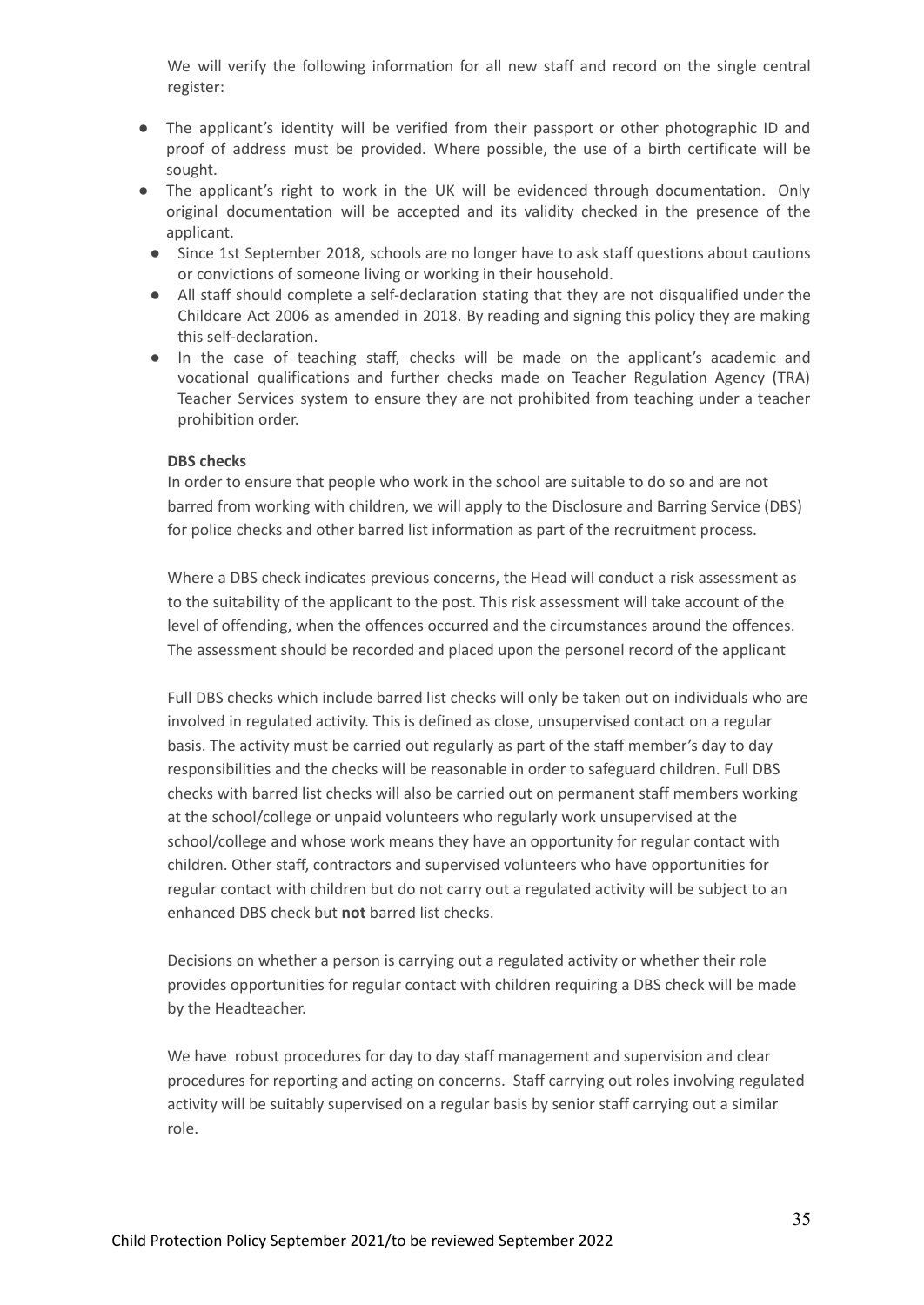We ensure that all DBS checks carried out on staff are renewed after 3 years of the original DBS disclosure.

#### Appointments of individuals who have lived or worked outside the EU

Individuals who lived or working outside the EU will be required to undergo the same checks as all other staff in school. This includes obtaining (via the applicant) an enhanced DBS certificate including barred list information, even if the individual has never been to the UK. In addition we will make further checks by:

Obtaining a letter of professional standing from the professional regulating authority in the country in which the applicant has worked and carrying out criminal records checks for overseas applicants.

This information alongside pre-appointment checks will help us assess the candidates suitability.

We are aware of the following central government guidance: Criminal records checks for overseas applicants - Publications - GOV UK Employing overseas-trained teachers from outside the EEA - Publications - Gov UK Disqualification by Association DBS and Filtering

#### Induction

We will always provide newly appointed staff with appropriate guidance about safe working practice, boundaries and propriety and explain the consequences of not following the guidance.

Continuing Professional Development We will ensure that all staff receive training in Child Protection annually.

#### Allegations

We will always follow the procedure for the management of allegations against staff as outlined in "Keeping children safe in education – Statutory guidance for schools and colleges" September 2021.

#### Dismissal

We will always refer to the Independent Safeguarding Authority any member of staff who is dismissed because of misconduct relating to a child.

#### Volunteers / Supply Teachers

We will obtain written confirmation from the agency or third-party organisation that they have carried out the relevant checks (enhanced DBS). Where there is need for a Barred-List check, we will make sure the check had been completed by the agency and check the details relate to the person presenting themselves for work.

We will ensure that the following is carried out in relation to unpaid volunteers such as parents who accompany pupils on school outings or provide help in the classroom: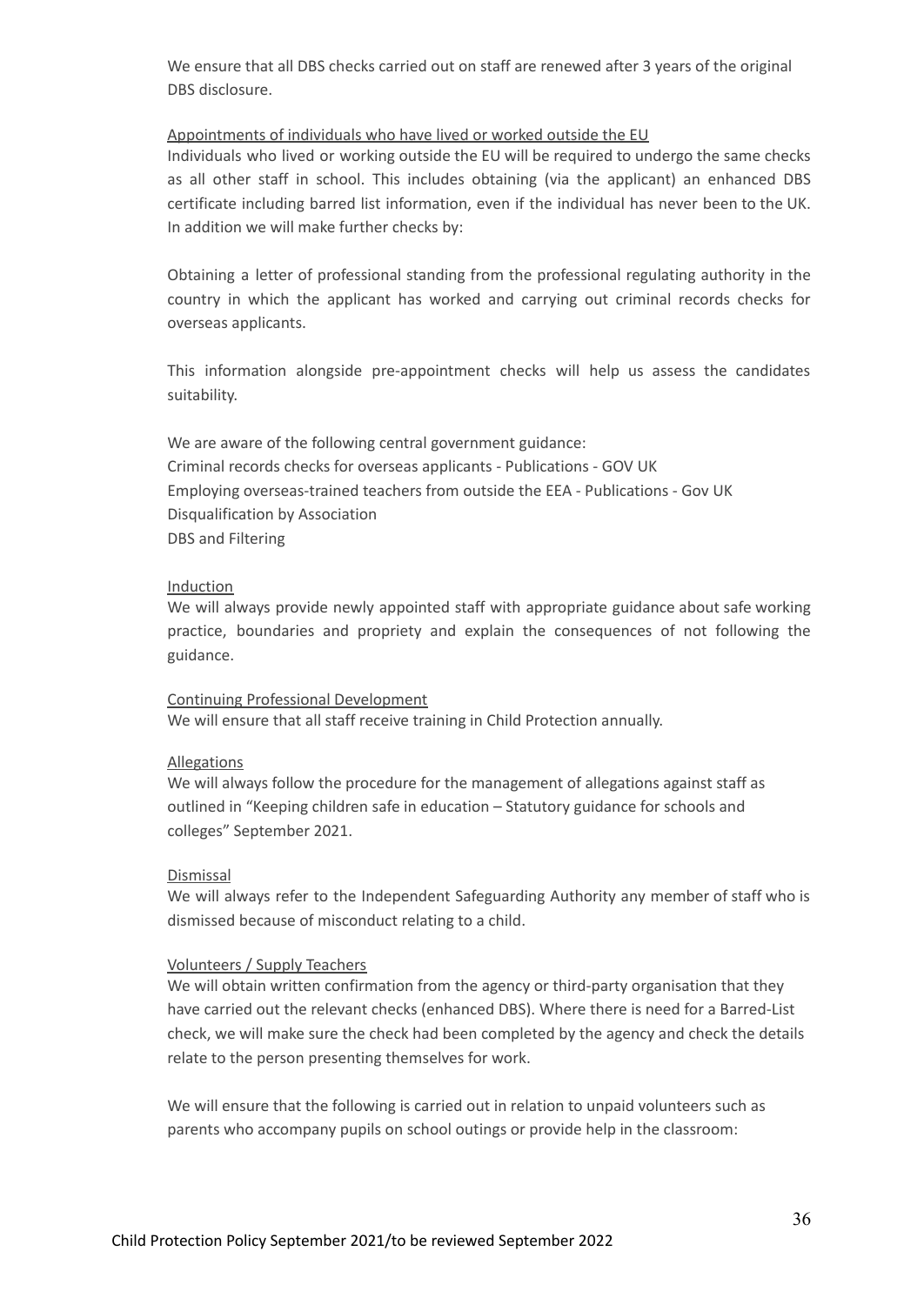- All volunteers will be required to undergo a recruitment process, such as references, DBS and other checks and interviews that is appropriate and proportional to the duties assigned to them.
- Volunteers who are carrying out a regulated activity, for example being left unsupervised with children or providing personal care to children should be subject to an enhanced DBS check, including barred list information.
- New volunteers who are not carrying out regulated activity but who have an opportunity for regular contact with children will be subject to an enhanced DBS check but this may not include a barred list check.
- For other volunteers who are not carrying out regulated activity and do not have regular contact with children, we will carry out a risk assessment to decide whether an enhanced DBS check should be carried out depending on:
	- the nature of the role
	- what information is already known about the volunteer
	- what references from work or volunteering activity the volunteer has provided regarding suitability
	- whether the role is eligible for an enhanced DBS check.
- We will ensure that all volunteers are competent to carry out the duties assigned to them and are only assigned duties that are suitable to their qualification and experience.
- Volunteers carrying out regulated activity but for whom a DBS check has not been carried out will be suitably supervised by teaching staff at all times at a level that ensures the safety of pupils.
- All volunteers will be fully inducted in relation to all school policies and procedures.

#### **Trainee / Student Teachers**

We will carry out the necessary checks on all student teachers who are employed by us. If the student is fee funded, it is the responsibility of the training provider to carry out necessary checks. We will obtain written confirmation of the checks.

We have the legal duty to refer anyone to the DBS who has harmed, poses a risk of harm to a child or vulnerable adult. (Full details can be found in KCSIE 2021)

#### **Alternative Provision**

We remain responsible for the safeguarding of any children we place in alternative provision.

We will obtain written confirmation of the provider's safeguarding and child protection policies and that all relevant vetting and barring checks on individuals working at the establishment have been carried out.

We will ensure we visit all pupils' placed in Alternative Provision regularly.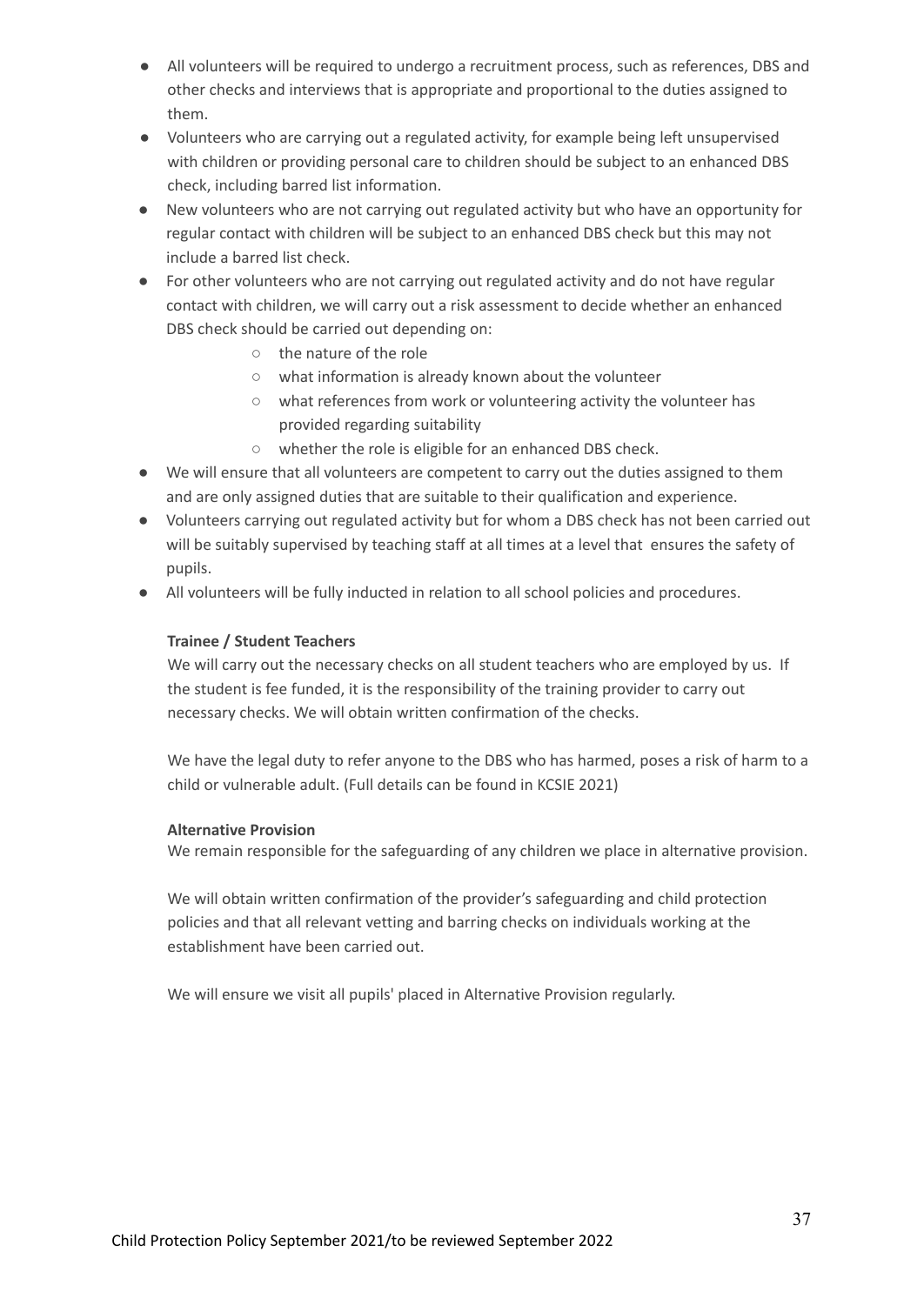#### 20.2 **Safe Practice**

We understand that all adults working in or on behalf of our school have a duty to safeguard children and promote their welfare. We aim to provide a safe and supportive environment for our children through the relationship we have with them and their parents or carers and will always seek to ensure that all adults working in our school behave in a manner that fosters this relationship.

We will ensure that all staff is clear about the expectations we have of their behaviour towards all children and that any incident that falls below our expected standards will be dealt with appropriately.

#### 20.3 **Allegations against staff**

#### Conduct and safe teaching practices

We expect staff and volunteers to set a good example to pupils through their own conduct and behaviour and aims to protect them from the risk of allegations being made against them by ensuring they maintain high standards of professionalism and appropriate boundaries.

All school staff should take care not to place themselves in a vulnerable position with a child. It is always advisable that your work with individual children or meetings with parents are conducted in view of other adults.

We will ensure staff is aware of the school's behaviour/discipline policy and the staff code of conduct, with reference to professional boundaries. Governors will have their own code of conduct.

Staff will be expected to follow the schools social media policy in terms of their use of social media, particularly in relation to professional standards and relationships with pupils and/or their families. All staff and volunteers will sign an acceptable use agreement before being given access to the school's computer system.

We understand that a pupil may make an allegation against a member of staff. If such an allegation is made, the member of staff receiving the allegation will immediately inform the Head or the most senior teacher if the Head is not present.

The Head/senior teacher on all such occasions will discuss the content of the allegation with the Local Authority Designated Officer.

We recognise that children cannot be expected to raise concerns in an environment where staff fail to do so. All staff will therefore be made aware of their duty to raise concerns about the attitude or actions of colleagues.

If an allegation is made to a member of staff concerning the behaviour of the Head the person receiving the allegation will immediately inform the Chair of Governors who will consult the Local Authority Designated Officer.

#### 20.4 **Providing intimate or personal care to pupils**

Some of our staff may need to provide intimate or personal care to younger pupils. Staff should follow our intimate care policy when providing personal care.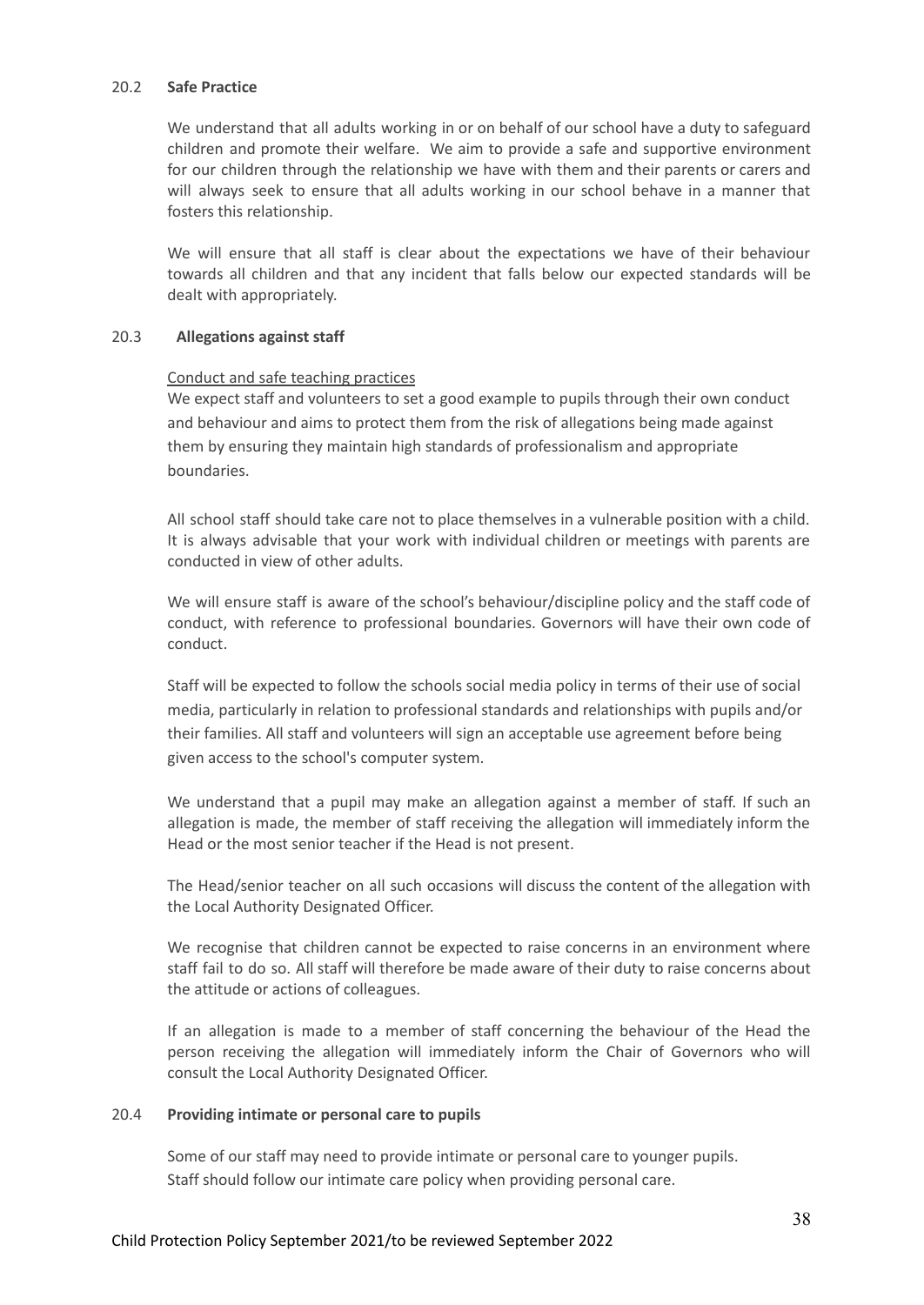- When taking pupils to the toilet, staff should make colleagues aware of the task to be undertaken and explain to the child what will happen.
- Parents should always be notified if intimate care has been provided.
- When providing intimate care, staff should carefully and sensitively observe the child's emotional response and report any concerns to the designated teacher.
- When children are changing, levels of supervision should be appropriate to the pupil's age.
- Staff should avoid any physical contact unless a child needs help.

#### 20.5 **Behaviour management, physical intervention and reasonable force**

We have a behaviour management policy, which has been agreed by the Governing Board, which follows government guidance and any use of physical intervention and restraint will be linked to the implementation of this policy.

There are occasions where it may be appropriate for staff in school to use reasonable force in order to safeguard students. The term 'reasonable force' is used to define an action where staff will need to intervene in order to prevent injury or violence. It is believed by the department that a 'no-contact' policy leaves staff at risk of being unable to fully safeguard pupils in extreme circumstances.

Physically handling children with SEND or medical needs requires further consideration as their additional needs make then more vulnerable. Where appropriate, individual behaviour plans are produced as a way of planning ahead and allow parents to work with staff in constructing a plan that meets the individual needs of the pupils and provides a plan for staff to be familiar with. Records are kept of incidents when reasonable force has been used.

#### 20.6 **Music teachers**

We recognise that music tutors are vulnerable to allegations being made against them because they often work with children alone and the activity can involve some physical contact with a child. We will ensure they behave in an appropriate manner and maintain professional boundaries at all times.

If we are using a music teacher for 1:1 lessons we will carry out a risk assessment. This will include:

- Providing rooms/spaces that are adequately safe and open locations where the teacher can be easily observed by others, for example a door with glass in it
- Passing on any relevant information about children that may have a bearing on how they could react to physical contact so the tutor can adapt their practice accordingly
- Let parents know when they arrange tuition what level of physical contact may take place as part of the activity
- Recording any reported incidents or issues and deal with these within the framework of the school's own policies
- Make sure music tutors are aware of the school's safeguarding and staff conduct policies prior to starting.

#### 20.7 **Allegations against staff**

In the event that an allegation is made against a member of staff or volunteer, we will follow Croydon's procedures for managing allegations against a member of staff. The [Management](http://croydonlcsb.org.uk/professionals/allegations-complaints/) of Allegations against Staff who work with Children and Young People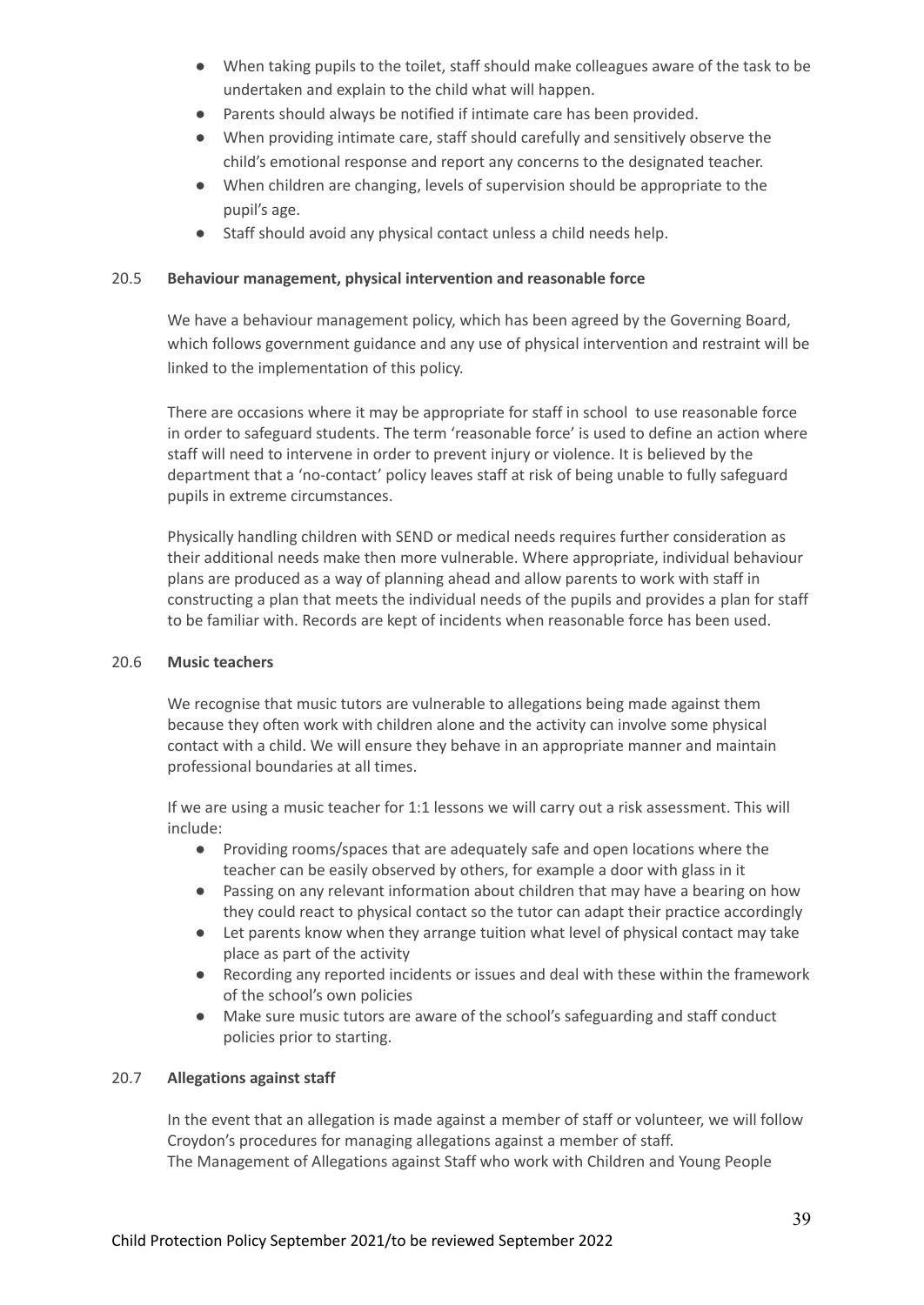The Governing Board will appoint the head teacher as the school Designated Manager for the purposes of the allegations procedures and who will link with the Local Authority Designated Officer for all allegations raised. A further staff member will be identified as their deputy to act in their absence or if allegations are made against the responsible staff member.

All allegations in relation to staff members will be referred to the head teacher; allegations against the head teacher will be referred to the Chair of the Governing Board.

#### **Allegations that meet the harms threshold**

An allegation is any information which indicates that a member of staff/volunteer may have:

- *Behaved in a way that has, or may have harmed a child*
- *Possibly committed a criminal offence against/related to a child*
- *Behaved towards a child or children in a way which indicates s/he would pose a risk of harm if they work regularly or closely with children*
- *Behaved or may have behaved in a way that indicates they may not be suitable to work with children*

If an allegation is made we will make an immediate written record of the allegation using the informant's words - including time, date and place where the alleged incident took place, brief details of what happened, what was said and who was present. This record should be signed, dated and immediately passed on to the head teacher.. If the concerns are about the head teacher/principal, the Chair of the Governing Board should be contacted.

We will always consult the Local Authority Designated Officer (LADO) immediately the school is aware of an allegation.

Following consultation, the head teacher in agreement with the LADO will decide on appropriate action and consider:

- immediate referral to the Police
- consideration of disciplinary proceedings
- consideration of a senior strategy meeting

*Looking after the welfare of the child* - the designated safeguarding lead is responsible for ensuring that the child is not at risk and referring cases of suspected abuse to the local authority children's social care as described in Part one of this guidance.

*Investigating and supporting the person subject to the allegation* - the case manager should discuss with the LADO, the nature, content and context of the allegation, and agree a course of action.

It is important to bear in mind that although the concern may relate to an individual pupil/student, we need to be aware that other pupils/students may also be at risk. The procedures in "Safeguarding Children and Safer Recruitment in Education" (*DfE, 2006 – Updated 2011*), Working Together to Safeguard Children (July 2018) and Guidance for local authorities, head teachers, school staff, governing bodies and proprietors of independent schools" (DfE 2011) will be followed in such cases.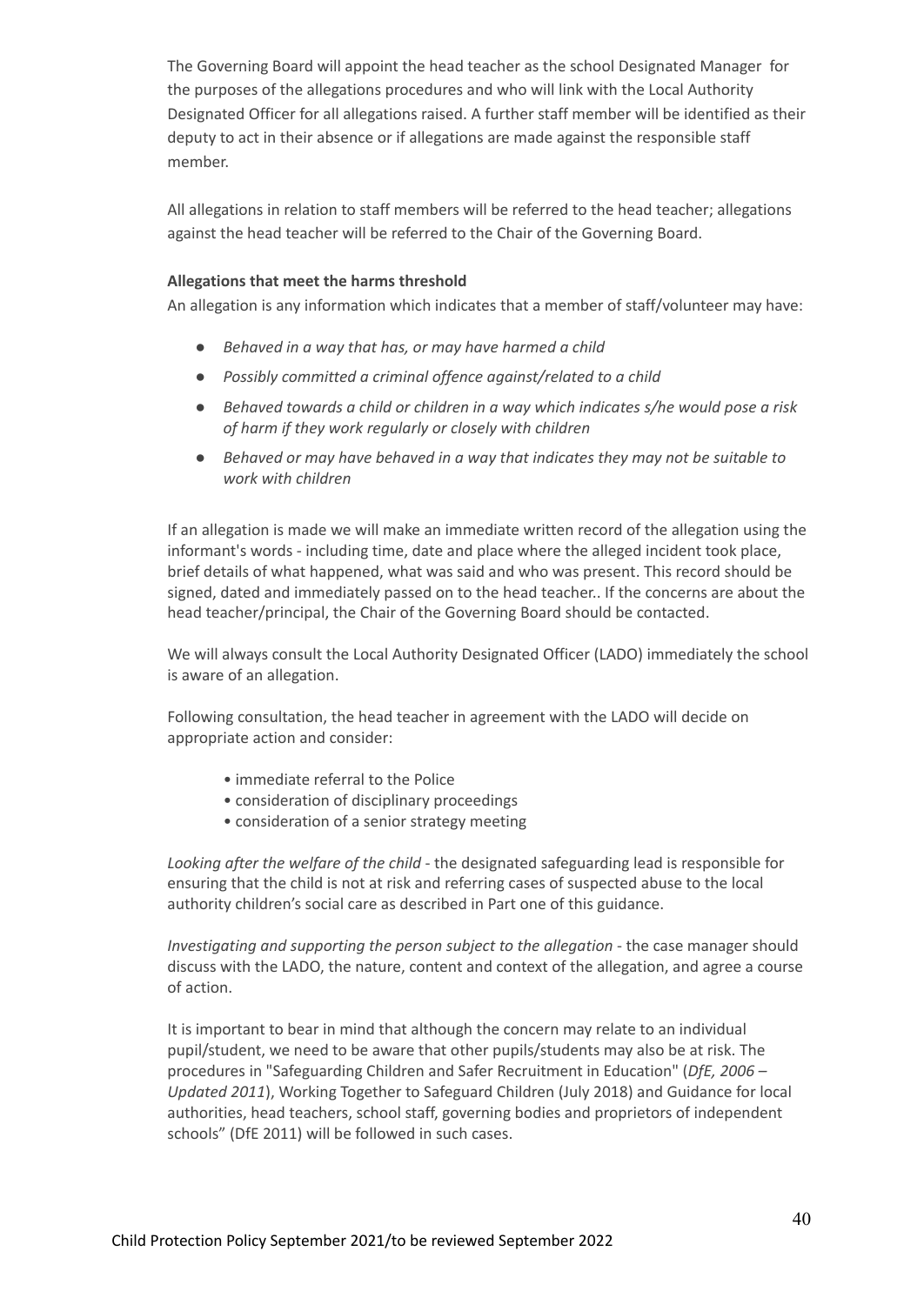When appropriate, consideration will be given to referral of a member of staff to the DBS for consideration of the case. If a member of staff believes a reported allegation or concern is not being dealt with appropriately, they should report the matter to the Local Authority Designated Officer (LADO) to give support and direction on how to proceed.

All procedures set out in Part 4 of KCSIE 2021 will be adhered to alongside previously mentioned documents and used as guidance when managing allegations of any kind.

Where a teacher's employer, including an agency, dismisses or ceases to use the services of a teacher because of serious misconduct, or might have dismissed them or ceased to use their services had they not left first, we will consider whether to refer the case to the Secretary of State (via the Teaching Regulation Agency).

#### Concerns that do not meet the harm threshold

#### **All concerns regarding the conduct of staff working with children should be referred to the LADO to consider whether the threshold for LADO involvement is met.**

We have a complaints policy to deal with concerns (including allegations) which do not meet the harm threshold.This ensures that appropriate action is taken to safeguard children.

#### **Low level concerns**

We ensure that as part of our whole school approach to safeguarding, we promote an open and transparent culture in which all concerns about all adults working in or on behalf of the school or college (including supply teachers, volunteers and contractors) can be raised are dealt with promptly and appropriately. This is critical. This allows us to identify concerning, problematic or inappropriate behaviour early; minimise the risk of abuse; and ensure that adults working in or on behalf of the school are clear about professional boundaries.

#### **Whistleblowing**

The school fosters a culture of openness in line with the "Freedom to speak up" review and has strategies and procedures to ensure that staff feel enabled to raise concerns relating to the safeguarding of children or poor practice within the school that may cause a risk to children. Please refer to our whistle blowing policy.

All staff and volunteers have a legal duty to raise concerns where they feel individuals or schools are failing to safeguard and promote the welfare of children.

Where it is not possible to raise concerns within the school/college, staff and volunteers may report concerns to the following;

- Croydon's lead officers for child protection or safeguarding where there are issues regarding the welfare of a pupil;
- The following numbers can be used where there are issues regarding the school/college's overall procedures around safeguarding
	- o Croydon Council's confidential whistle blowing email address [schoolwhistle@croydon.gov.uk](mailto:schoolwhistle@croydon.gov.uk)
	- o the Ofsted whistle-blowing line on **0300 123 3155**
	- o the NSPCC whistleblowing advice line on **0800 028 0285** is open from 8 am 8pm Monday –Friday or email [help@nspcc.org.uk](mailto:help@nspcc.org.uk)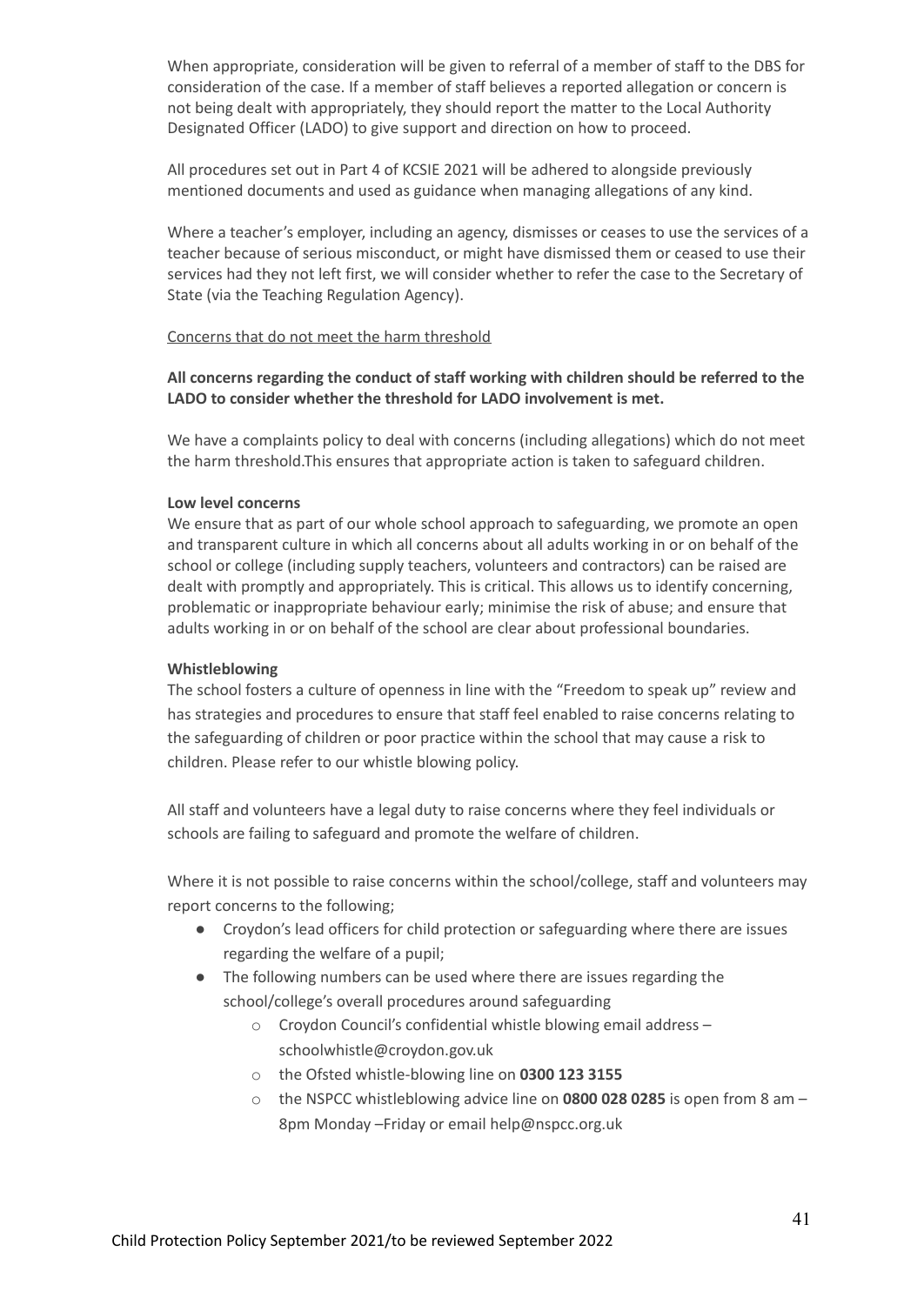The head teacher will ensure that these numbers are advertised on the school premises and made available to staff and pupils.

#### **21 SAFEGUARDING IN EYFS**

We will ensure that children taught in our reception class are able to learn and develop and are kept safe and healthy so that they are ready for school by providing a safe, secure learning environment that safeguards and promotes their welfare, and takes appropriate action where there are child protection concerns.

#### 21.1 **Safeguarding and child protection**

All safeguarding and child protection policies listed in this policy will apply equally to children in early years settings so far as they are relevant to that age group.

In addition, the school has the following child protection policies:

A policy on the use of mobile phones and cameras within the early years setting; recommended policies are:

- parents and carers are asked to switch off mobile phones if they are coming into the early years setting and leave the setting if they need to use their mobile;
- parents are generally prohibited from taking any photographs of children in the early years setting, but for special events such as school performances, may do so on the understanding that the images are not posted onto social media sites or otherwise shared;
- staff seek parental permission to take photographs of the children, which must be linked to teaching the curriculum and that they use school equipment only for this purpose;
- staff do not bring personal mobile phones into the early years setting and use them only during breaks in the staff room;
- the staff will adhere to the E-Safety Policy at all times;
- photographs and videos of pupils will be carefully planned before any activity with particular regard to consent and adhering to the school's Data Protection Policy. Where photographs and videos will involve LAC pupils, adopted pupils or pupils for whom there are security concerns, a member of the Senior Leadership Team will liaise with the Designated Safeguarding Lead to determine the steps involved. The DSL will, in known cases of a pupil who is a LAC or who has been adopted, liaise with the pupil's social worker, carers or adoptive parents to assess the needs and risks associated with a pupil;
- staff will report any concerns about another staff member's use of mobile phones to the Designated Safeguarding Lead; and
- a statement on how notifications will be made to Ofsted in the event of an allegation of serious harm or abuse by any person working in the early years setting.

#### 21.2 **Suitable people and Safer Recruitment**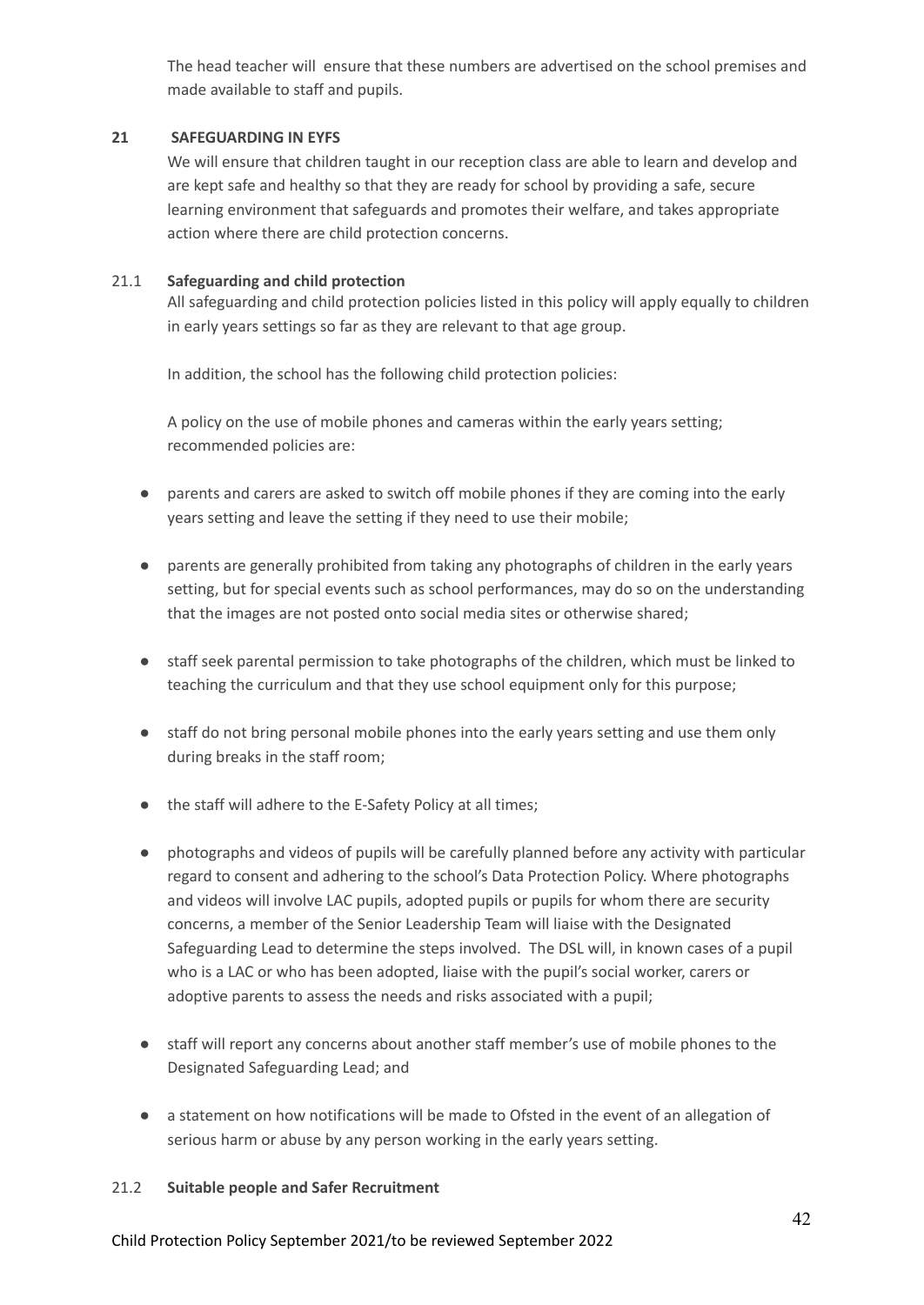The school will follow the safer recruitment policy set out in this policy to ensure that staff and volunteers who are recruited to work in the early years setting are carefully selected and vetted to ensure they are suitable to work with children and have the relevant qualifications.

Staff policies set out in this policy will apply equally to staff and volunteers in the early years settings, and the school will ensure that they receive appropriate training and induction so that they are aware of their role and responsibilities, all school policies and the school's expectations regarding conduct and safe teaching practice.

Where early years staff are taking medication that may affect their ability to care for young children, this will be notified to the head teacher.

#### 21.3 **Staff training, skills and supervision**

- all staff in early years settings have the relevant qualifications and skills for their role and receive the relevant induction, child protection and safeguarding training in line with this policy;
- all policies set out in section 7 of this policy will apply equally to early years staff;
- all early years staff receive supervision that helps them to effectively safeguard children by providing opportunities to discuss issues and concerns and decide on what action to take;
- all early years staff are able to communicate effectively in English both orally and in writing;
- a member of staff who holds a current paediatric first aid certificate is available on the school premises at all times and accompanies children on school trips;
- a record is kept of staff training type of training and dates which is recorded on the single central register (SCR)

#### 21.4 **Staff ratios**

The school will ensure that:

● staff levels within the early years setting comply with statutory guidance and can meet the needs of the children, provide suitable levels of supervision and keep them safe;

For reception classes:

- class sizes will be limited to 30 pupils
- classes will be lead by a qualified teacher supported by suitably qualified support staff.

#### 21.5 **Health**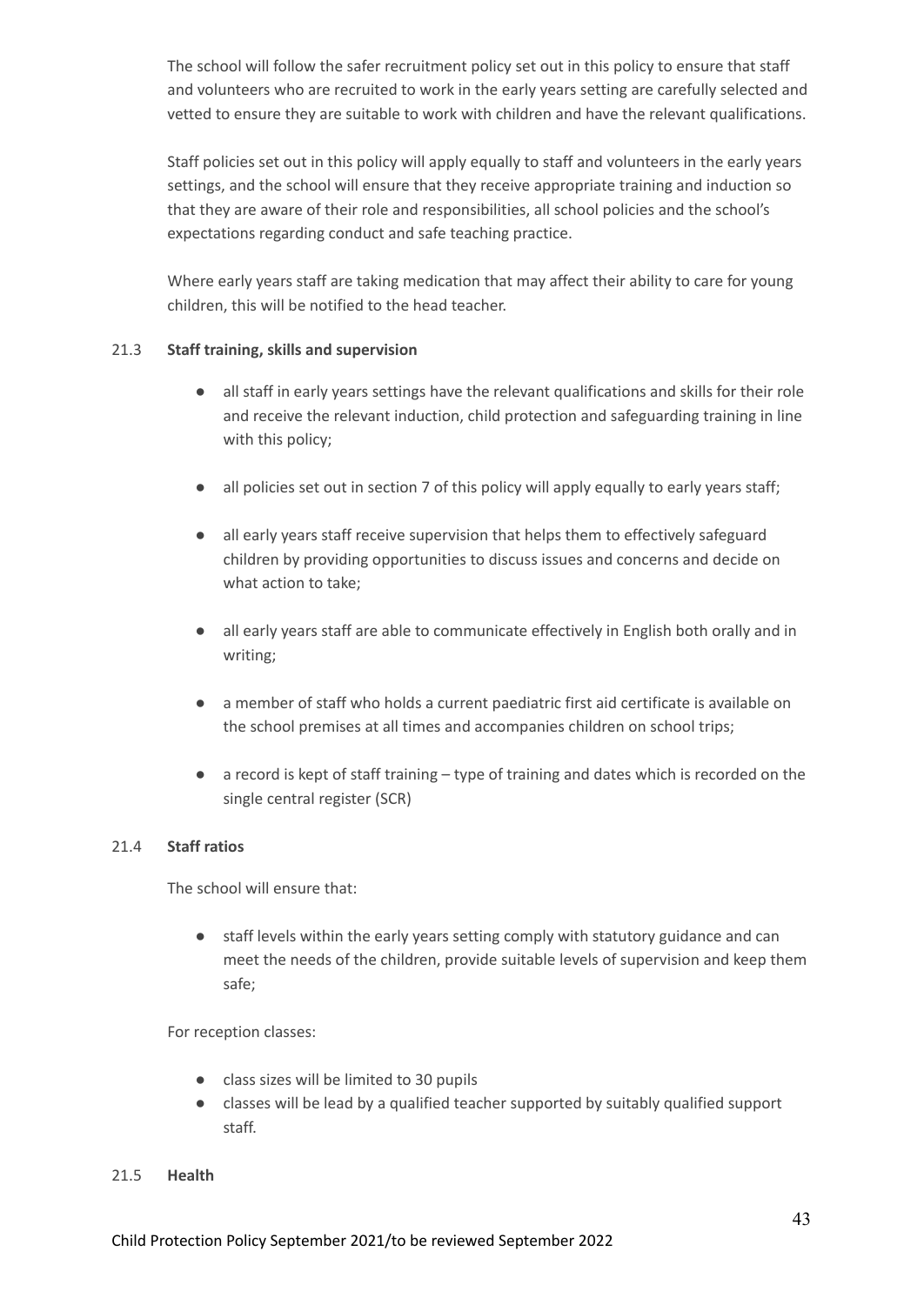The school will:

- promote the health of children attending the early years provision
- take necessary steps to stop the spread of infection
- administer medicines only in line with the school's policy
- take appropriate action where children are ill
- ensure any meals provided are nutritious and prepared in a hygienic manner
- notify Ofsted of any serious accident, illness or death of any child whilst attending the early years setting within 14 days.

#### 21.6 **Health and safety and suitability of premises**

The school will ensure that all indoor and outdoor spaces and facilities used for early years settings are safe and fit for purpose and comply with school policies and standards for site safety and health and safety as set out section 8 of this policy. Additionally, the school will ensure that all potential hazards within the school and during school trips are regularly risk assessed.

The school has specific policies for ensuring that records of parents details, and contact numbers for emergencies are kept up to date and that children are released to the care of their parent or other responsible adult with the parent's consent at the end of the day as well as policies for dealing with uncollected children.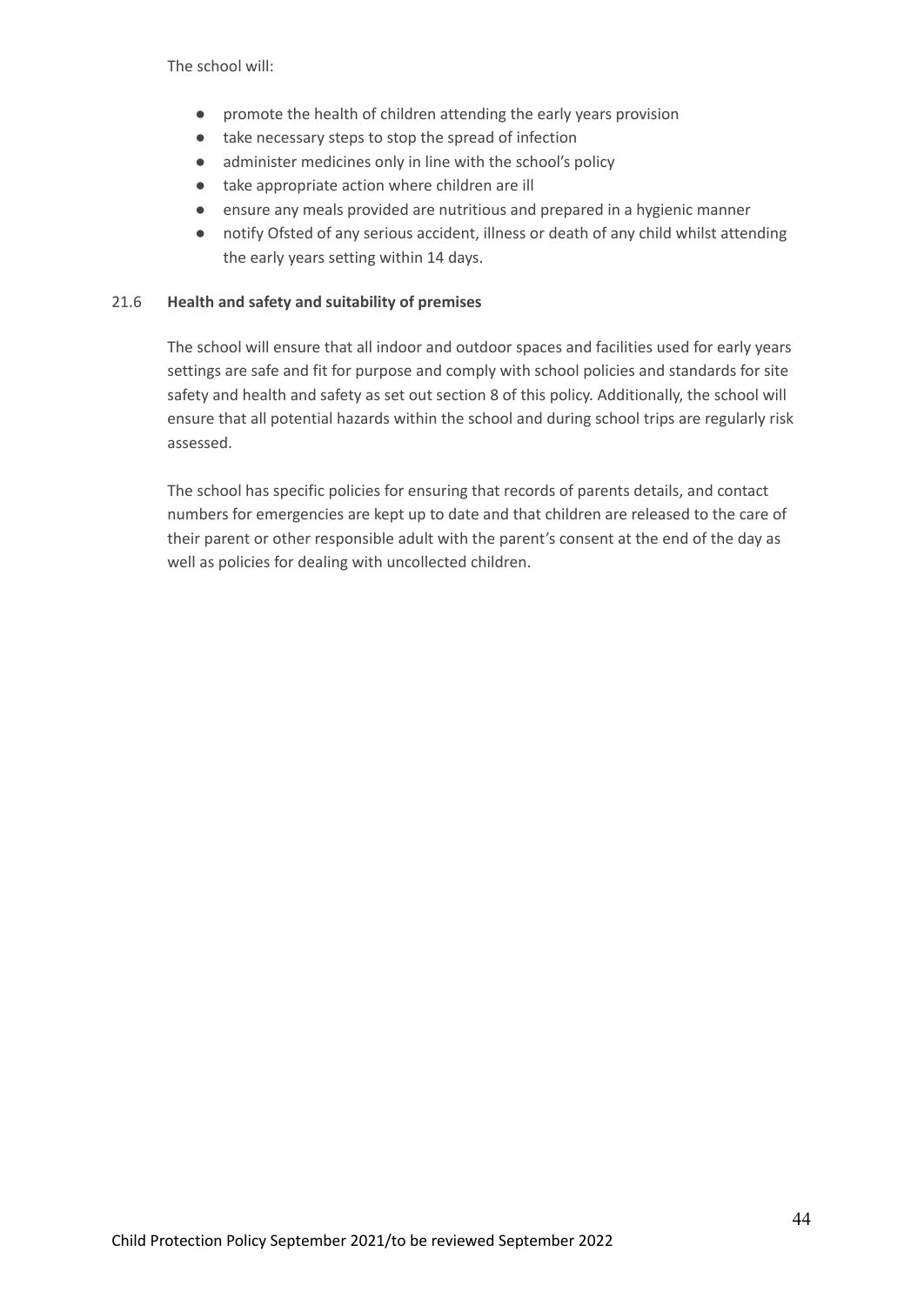#### **22. MONITORING AND REVIEWING OUR POLICY AND PRACTICE**

- 22.1. Our Designated Person for Child Protection will continually monitor our child protection and safeguarding practices and bring to the notice of the Head Teacher and governors any weaknesses or deficiencies.
- 22.2. The Governing Body has a duty to remedy any weaknesses that are identified.
- 22.3 An annual report will be submitted to the Governors which will outline the child protection and safeguarding work we have undertaken during the year. Names of children will not be shared. Included in the report will be details of:
	- The names of members of staff with designated child protection responsibilities
	- Confirmation that all new staff and volunteers have been recruited safely and that a record of all staff vetting checks is up-to-date and complete
	- The training that has been undertaken by the designated staff
	- The training that has been undertaken by all other staff and volunteers
	- Details of any incidents when physical restraint of pupils has been used
	- Details of information and guidance that has been given to staff
	- Details of safeguarding and child protection issues included in the curriculum
	- Confirmation that all child protection records are stored securely and where appropriate have been transferred to another school
	- Details of safeguarding and child protection information given to parents
	- Details of the safety of the school site and the access given to visitors
	- Confirmation that all school lettings have been agreed with consideration given to the safeguarding of children
	- Numbers of child protection referrals made to Children's Services
	- Details of child protection conferences or meetings attended regarding children (names of children are not shared)
	- Numbers of children who are, or have been, subject to a Child Protection Plan
- 22.4 The Governors, Head Teacher and Designated Staff will work together on any aspect of Safeguarding and Child Protection that is identified as an area for development over the coming year having completed an annual safeguarding audit for the Local Authority.
- 22.5 Our Policy will be reviewed annually with Governors. The policy is available to all parents and parents of prospective pupils.

Date: September 2021

Signed: Head teacher

Signed: Chair of Governors

Review date: September 2022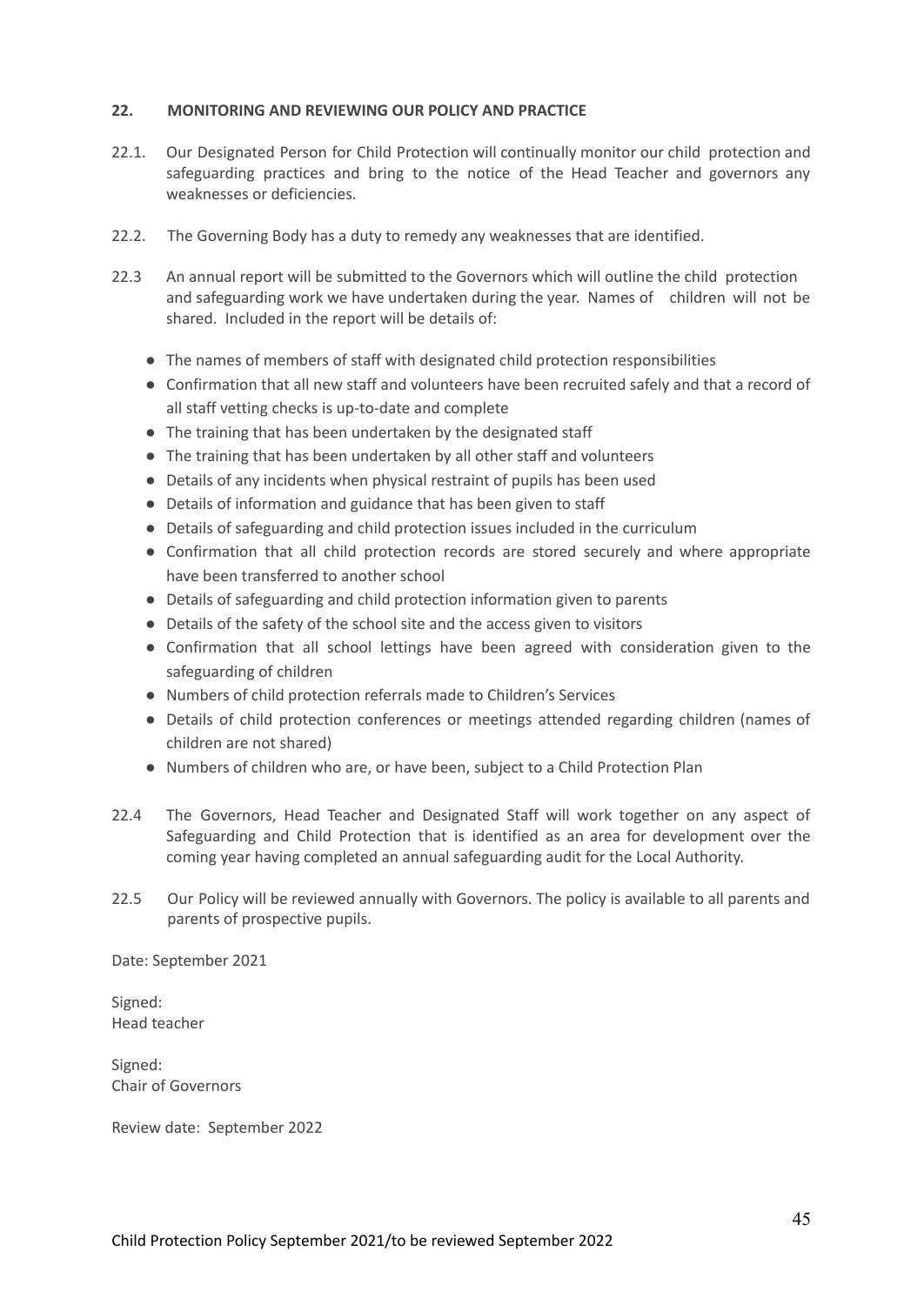#### **Appendix 1**

#### Actions where there are concerns about a child

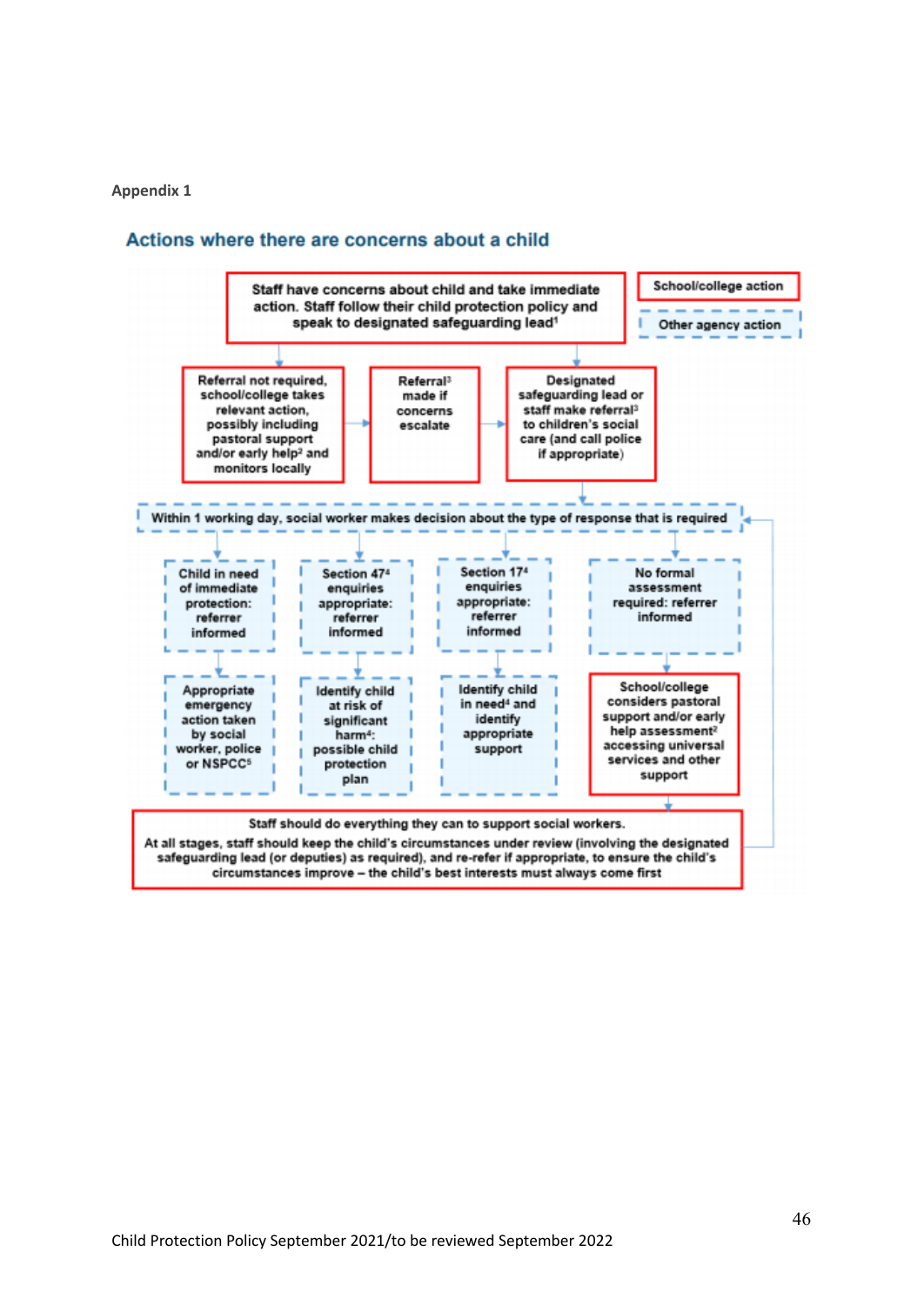#### Appendix 2 – **The Common Assessment Framework**

#### **Common Assessment Framework can only be completed with the consent and involvement of the parent/carer (or child /young person where appropriate).**

It provides a standard method of assessment used across all children's services. It facilitates **early identification of needs**, leading to co-ordinated provision of services, involving a lead professional where appropriate, and sharing information to avoid the duplication of assessments.

#### **NB. Child protection concerns should be referred without delay to Children's Social Care duty team using the locally agreed child protection procedures**.

If a CAF has previously been completed it will be helpful to pass on the information already gathered, but do not wait to complete a CAF. The common assessment is designed for when:

- ❖ There are concerns about how well a child is progressing in terms of their health, welfare, behaviour, progress in learning or any other aspect of their well-being;
- ❖ There is signed consent from a parent/carer;
- ❖ The child's needs are unclear or broader than a single service can address.

A common assessment should be completed when a professional in any agency (all health, childcare, early years settings, schools, education, Connexions, adult social care, crime reduction and the voluntary sector) has concerns that a child will not progress towards the five *Every Child Matters* priority outcomes (being healthy, staying safe, enjoying and achieving, making a positive contribution and achieving economic well-being), without additional services.

Completing a common assessment should:

- ❖ Enable the professional to identify the child's needs;
- ❖ Provide a structure for systematic gathering and recording of information;
- ❖ Record evidence of concerns and a base-line for measuring progress in addressing them;
- ❖ Provide an evidence base for a decision to refer to another agency if necessary, or to children's social care for an initial or core assessment or to another service for a specialist assessment.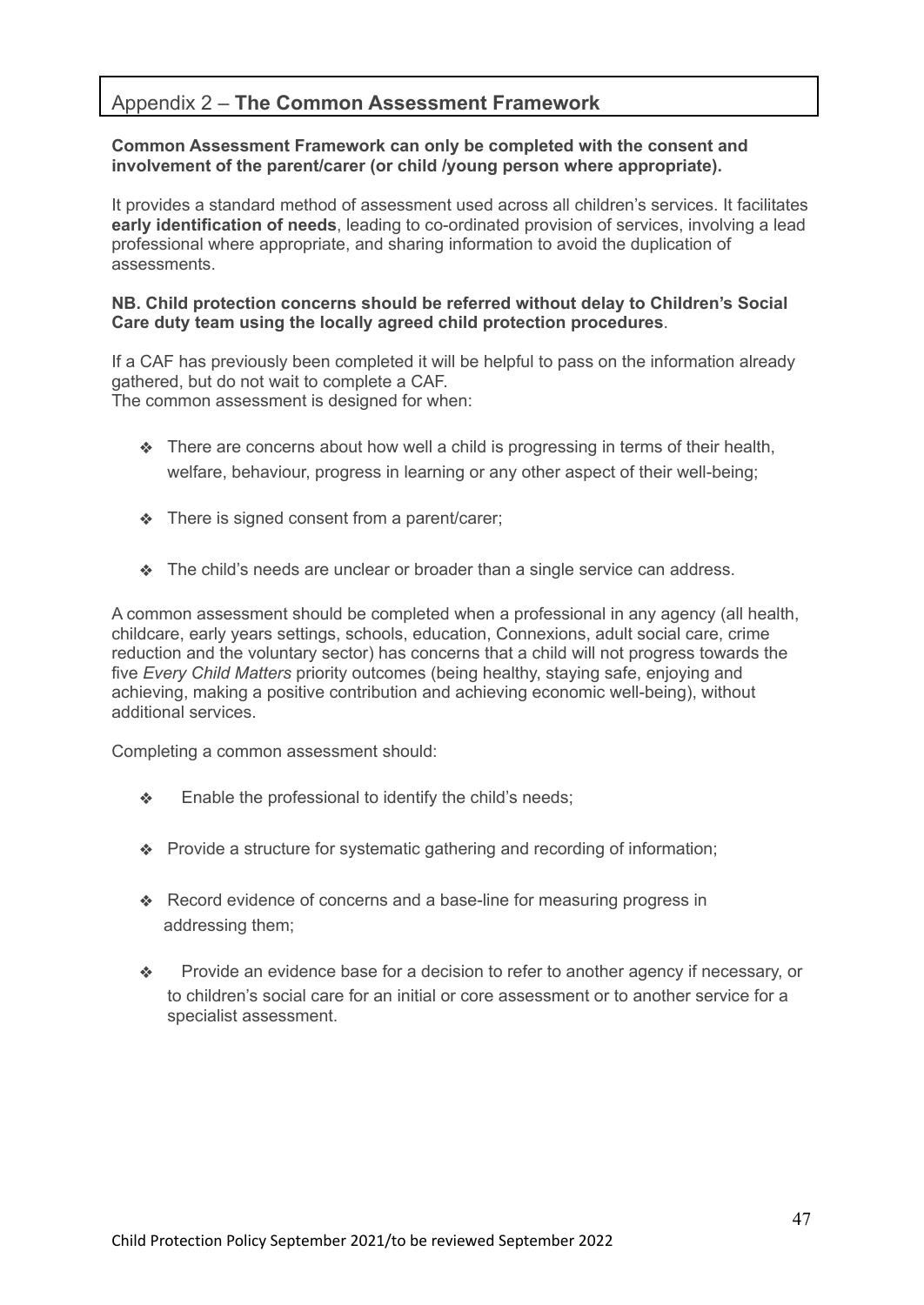#### **Appendix 3**

Key documents, which inform this policy, are:

- Working together to safeguard children *(DfE 2018)*
- What to do if you're worried a child is being abused *(DfE2015)*
- The London Safeguarding Children Board child protection procedures
- Keeping children safe in education (*DFE 2021*)
- Croydon Safeguarding Board local policies and procedures
- HM Government (2014) Multi-agency practice guidelines: Handling cases of Forced Marriage
- DfE The Prevent Duty 2015 (last updated 2021)
- DfE Disqualification under the Childcare Act 2006 (last updated 2018)
- DfE Information Sharing 2015 (Last updated 2018)
- DfE Child Sexual Exploitation 2017 (Last updated 2021)
- DfE Sexual violence and sexual harassment between children in schools and colleges – 2018
- DfE Preventing and Tackling Bullying, and Mental Health and Behaviour in Schools 2017

#### **Related policies**

Behaviour, Discipline, Anti bullying and Anti-cyber bullying policy E safety policy Safer Recruitment policy Health & safety including First Aid Procedures First Aid includes a section on meeting the needs of children with medical conditions. PSHE Policy Attendance Policy SEND policy Supporting Pupils with Medical Conditions Confidentiality Policy Data Protection and Information Governance Procedures